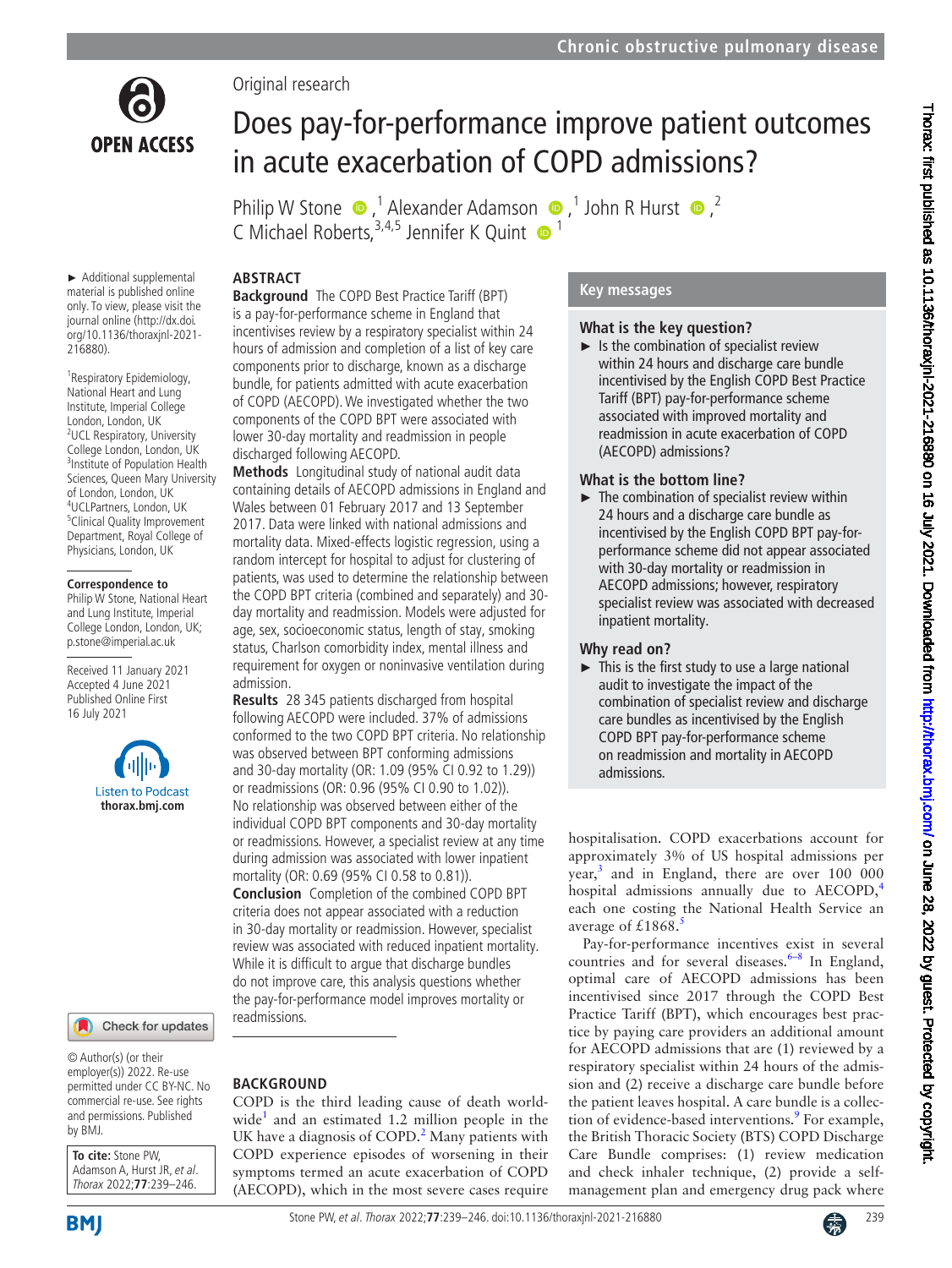#### **Chronic obstructive pulmonary disease**

appropriate, (3) offer support to achieve smoking cessation, (4) assess and refer for pulmonary rehabilitation and (5) arrange follow-up[.10](#page-7-0) The aim of the BTS COPD discharge bundle is to improve patient self-management and postdischarge care in order to reduce COPD readmissions.

Achievement of the COPD BPT is assessed at the hospital level, based on admissions recorded in the UK National Asthma and COPD Audit Programme (NACAP), such that if 60% of audited patients with a primary diagnosis of AECOPD receive the two components of the COPD BPT (specialist review and discharge bundle), the hospital will receive an additional payment for all AECOPD admissions managed. If the 60% target is not met, the hospital will not receive the additional payment for any of the AECOPD admissions it managed and will instead be reimbursed at the standard rate.<sup>11–14</sup> However, approximately 40% of hospitals in England have negotiated an alternative system of reimbursement for admissions meaning that the COPD BPT does not apply to them.

Review by a multidisciplinary respiratory specialist improves the quality of care received by patients<sup>15</sup> and may lead to a reduction in mortality and length of hospital stay.[14 16](#page-7-3) There is also weak evidence that discharge bundles reduce readmissions.<sup>[17](#page-7-4)</sup> However, data suggest that discharge bundles are not always effectively implemented.[18](#page-7-5) Data from the 2014 COPD audit showed that only 57% of AECOPD admissions were reviewed by a respiratory specialist<sup>15</sup> and only 69% of providers used discharge bundles.<sup>19</sup> The COPD BPT aims to increase receipt of these two items of care for AECOPD admissions.<sup>13</sup>

There are few studies on the effectiveness of pay-forperformance in secondary care settings and no study to date has investigated whether implementing the two COPD BPT criteria together improves AECOPD admission outcomes. Therefore, in this analysis of national audit data, we aimed to determine whether people admitted with AECOPD who receive both COPD BPT criteria have fewer readmissions and lower mortality than those who do not receive the COPD BPT. Specifically, we want to determine whether the combination of specialist review and discharge bundle that the COPD BPT seeks to incentivise improves individual patient outcomes, rather than whether the 60% target used by the COPD BPT improves patient outcomes at the hospital level. Therefore, we examine outcomes at the patient level in all hospitals rather than comparing outcomes between eligible hospitals that met the 60% target versus those that did not. If we were instead to compare trusts that met and did not meet the 60% target in an ecological-type analysis, there would be admissions that both did and did not meet the BPT criteria in both the  $\geq 60\%$  and  $\lt 60\%$  groups. This would make it harder to determine whether the BPT criteria were truly having an impact on patient outcomes.

# **METHODS**

## **Database/population**

The NACAP reports care received by patients admitted to hospitals in England and Wales with AECOPD. From 2017, audit data collection has been continual. All acute hospitals in England and Wales were eligible to participate (Scotland joined in 2018), and of 197 eligible hospitals, 182 (92%) participated in data collection. The first report on these prospective data was published in 2018 including analysis for patients admitted from 01 February 2017 and discharged by 13 September 2017. Further details of the audit methodology and results can be found in the published report<sup>20</sup> and a paper describing the longitudinal evolution of national COPD audit in the UK.<sup>21</sup>

In 2019, a follow-up with longer term outcomes—30-day and 90-day mortality and readmission—of the admissions included in the original 2017 audit report was published. All included patients had details of their admission linked with mortality data from the UK Office for National Statistics  $(ONS)^{22}$  and admissions data from England's Hospital Episode Statistics (HES) Admitted Patient Care (APC) database<sup>[23](#page-7-11)</sup> or Wales' Patient Episode Database for Wales (PEDW).<sup>[24](#page-7-12)</sup> After data cleaning to remove patients aged <35 years and admissions with an impossible chronology, the data set was limited to the first admission for each patient in the audit period. This left a data set of 30 294 patients. This data set was used to conduct our analysis; further details are found in the audit outcomes report. $^{25}$ 

#### **Variables**

The primary exposure in this study was conforming to the COPD BPT. An admission was considered to have conformed to the BPT if a patient received a respiratory specialist review ≤24 hours after admission and a COPD discharge bundle before discharge. The nature of discharge bundle was left to individual hospitals. Admissions where the patient was not reviewed by a respiratory specialist were included in the same category as admissions that received a respiratory specialist review >24 hours after admission. The two components of the COPD BPT (specialist review within 24 hours and discharge bundle) were also examined separately in secondary analyses.

Patients who died during their admission or self-discharged were excluded from analyses as these patients are unlikely to have been able to receive a discharge bundle and it would be unfair to include these admissions in our assessment of conformation to the COPD BPT.

The outcomes examined in this study were 30-day mortality and readmissions. The patient was considered to have died within 30 days of admission if there was an ONS death record <30 days after their admission date (as inpatient deaths were excluded this means that our definition of 30-day mortality represents a variable period after discharge dependent on the length of stay). The data received by us only contained 30-day mortality in a binary format (yes/no patient died within 30 days of admission); therefore, we are unable to calculate 30-day postdischarge mortality. The patient was considered to have been readmitted within 30 days of discharge if there was a HES APC or PEDW admission record for any emergency hospital admission <30 days after discharge.

Potential confounders used in the analysis were age, sex, socioeconomic status, oxygen needed during admission, noninvasive ventilation (NIV) administered during admission, length of stay, smoking status, Charlson comorbidity index and a history of mental illness. Respiratory specialist review was included as an additional confounder in analyses of the COPD discharge bundle as we hypothesised that individuals who had received a specialist review were more likely to receive a discharge bundle. Detailed definitions of confounders are found in [online supplemental](https://dx.doi.org/10.1136/thoraxjnl-2021-216880) [methods](https://dx.doi.org/10.1136/thoraxjnl-2021-216880) and [online supplemental tables S1 and S2.](https://dx.doi.org/10.1136/thoraxjnl-2021-216880)

#### **Statistical analysis**

Data management and statistical analyses were performed using Stata V.15 (StataCorp, College Station, Texas). Data were first summarised using means and proportions where appropriate. In our primary analysis to investigate association between an admission conforming to the COPD BPT (receiving specialist review within 24 hours and receiving a discharge bundle) and 30-day mortality (from admission) and 30-day readmission (from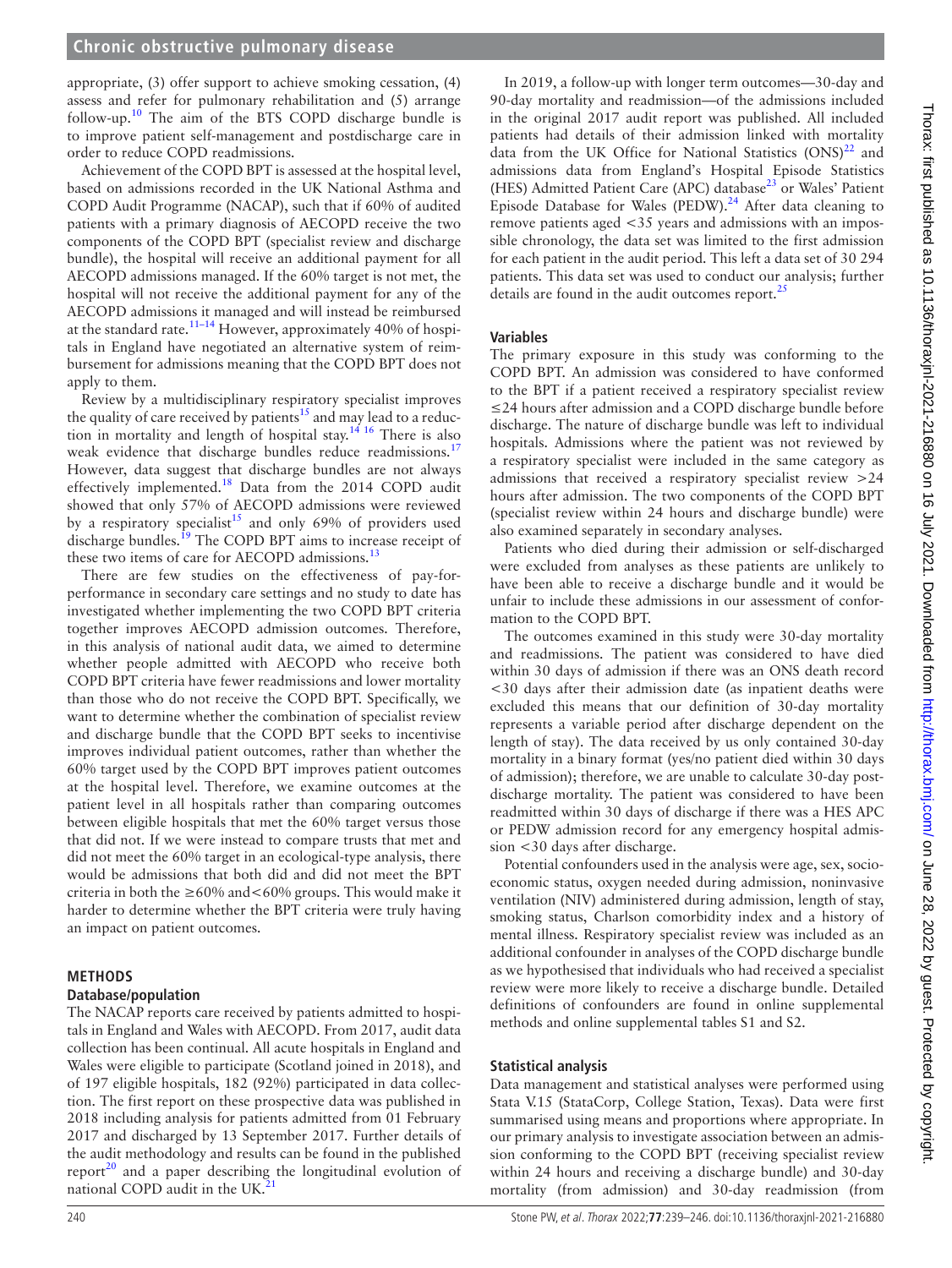<span id="page-2-0"></span>**Admission conformed to COPD Admission did not conform to COPD BPT**

discharge), we used mixed-effects logistic regression (xtlogit command, 're' option) with a random intercept for hospital to account for clustering of patients within hospitals. ORs and 95% CIs were generated for each outcome. After univariate analysis, regression models were adjusted by including the potential confounders described above as covariates in the model.

Secondary analyses were performed using specialist review within 24 hours and receipt of a discharge bundle as the independent variables in place of conformation to the BPT to test the individual components of the BPT. Additionally, we further tested the components of the specialist review variable: patients who either did or did not have a specialist review, and for patients who did have a review, those who had one in ≤24 hours and those who had one in >24 hours.

Missing data were minimal for variables included in regression models and where data were missing, complete case analysis was used. OR graphs were generated using coefplot. $^{26}$  $^{26}$  $^{26}$ 

#### Sensitivity analyses

We repeated the discharge bundle analysis excluding 'not clear' responses to the 'Has a BTS, or equivalent, discharge bundle been completed for this admission?' question to determine if there was a strengthening of the effect of a discharge bundle on the outcomes if it was known for certain whether a patient received a bundle or not. We repeated the specialist review analyses using the full audit cohort (including patients who died as an inpatient or self-discharged) to determine whether specialist review was associated with mortality in the full 30-day period from admission or inpatient mortality. Additionally, we repeated the analysis using 90-day mortality and 90-day readmissions as the outcomes to examine if the benefits of the COPD BPT were not detectable until sufficient time had passed for all elements of the discharge bundle to be completed (such as smoking cessation and pulmonary rehabilitation). We also ran the analysis without Welsh hospitals, as these are not eligible to participate in the BPT, to see if there was any change in outcomes. Finally, we examined if there was any difference in patient outcomes between hospitals that met the 60% target for BPT conforming admissions and hospitals that did not meet the target.

#### **RESULTS**

After exclusion of patients who self-discharged (n=465 (0.5%)) died during admission  $(n=1213 \ (4.0\%)$  and had 'other' as the response for whether they received a discharge bundle  $(n=571)$ (1.9%)), the final analysed cohort in this study comprised 28 345 patients (first admission in audit period only) from 181 hospitals.

#### **COPD BPT conforming admissions**

Thirty-seven per cent of admissions conformed to the BPT (received specialist review within 24 hours and a discharge bundle) ([table](#page-2-0) 1). BPT conforming admissions, compared with admissions not meeting BPT, were more frequently prescribed oxygen (60.9% vs 51.3%), had more NIV administered (11.4% vs 7.6%), had fewer hospital stays of 0–1 days (24.5% vs 27.4%), more patients with smoking status recorded (95.6% vs 87.7%), more patients with a Dyspnoea, Eosinopenia, Consolidation, Acidaemia and atrial Fibrillation (DECAF) score (measure of AECOPD severity<sup>27</sup>) recorded (26.5% vs 6.4%) and more patients with spirometry results available (46.0% vs 32.9%).

In mixed-effects logistic regression analysis, no significant difference in 30-day mortality (OR: 1.09 (95% CI 0.92 to 1.29)) and 30-day readmission (OR: 0.96 (95% CI 0.90 to 1.02))

**BPT**

|                                              | $N = 10530$  | N=17815        |
|----------------------------------------------|--------------|----------------|
|                                              | n (%)        | n (%)          |
| Age (years)                                  |              |                |
| Mean (SD)                                    | 71.5 (10.3)  | 72.5 (11.0)    |
| Gender                                       |              |                |
| Male                                         | 4895 (46.5%) | 8343 (46.8%)   |
| Female                                       | 5635 (53.5%) | 9472 (53.2%)   |
| Quintile of IMD/WIMD                         |              |                |
| 1 (most deprived)                            | 3485 (33.1%) | 5768 (32.4%)   |
| 2                                            | 2509 (23.8%) | 4254 (23.9%)   |
| 3                                            | 1894 (18.0%) | 3337 (18.7%)   |
| 4                                            | 1492 (14.2%) | 2510 (14.1%)   |
| 5 (least deprived)                           | 1058 (10.1%) | 1778 (10.0%)   |
| No data                                      | 92 (0.9%)    | 168 (0.9%)     |
| Oxygen prescription                          |              |                |
| Not needed                                   | 1773 (16.8%) | 3579 (20.1%)   |
| Not prescribed                               | 2341 (22.2%) | 5098 (28.6%)   |
| Prescribed                                   | 6416 (60.9%) | 9138 (51.3%)   |
| NIV administered                             | 1201 (11.4%) | 1354 (7.6%)    |
| Length of stay quintile                      |              |                |
| $0-1$ day                                    | 2581 (24.5%) | 4875 (27.4%)   |
| $2-3$ days                                   | 2581 (24.5%) | 4290 (24.1%)   |
| 4–5 days                                     | 1770 (16.8%) | 2878 (16.2%)   |
| $6 - 8$ days                                 | 1685 (16.0%) | 2471 (13.9%)   |
| $9 +$ days                                   | 1913 (18.2%) | 3301 (18.5%)   |
| Smoking status                               |              |                |
| Never smoked                                 | 256 (2.4%)   | 732 (4.1%)     |
| Ex-smoker                                    | 6236 (59.2%) | 9559 (53.7%)   |
| Current smoker                               | 3586 (34.1%) | 5335 (30.0%)   |
| Not recorded                                 | 452 (4.3%)   | 2189 (12.3%)   |
| Charlson comorbidity<br>index                |              |                |
| 1                                            | 5330 (50.6%) | 8305 (46.6%)   |
| $\overline{c}$                               | 2598 (24.7%) | 4510 (25.3%)   |
| 3                                            | 1383 (13.1%) | 2457 (13.8%)   |
| 4                                            | 662 (6.3%)   | 1267 (7.1%)    |
| 5                                            | 313 (3.0%)   | 670 (3.8%)     |
| 6                                            | 107 (1.0%)   | 273 (1.5%)     |
| $7+$                                         | 137 (1.3%)   | 333 (1.9%)     |
| Mental health diagnoses                      |              |                |
| No mental illness                            | 8309 (78.9%) | 14 347 (80.5%) |
| Mild/moderate mental 1547 (14.7%)<br>illness |              | 2366 (13.3%)   |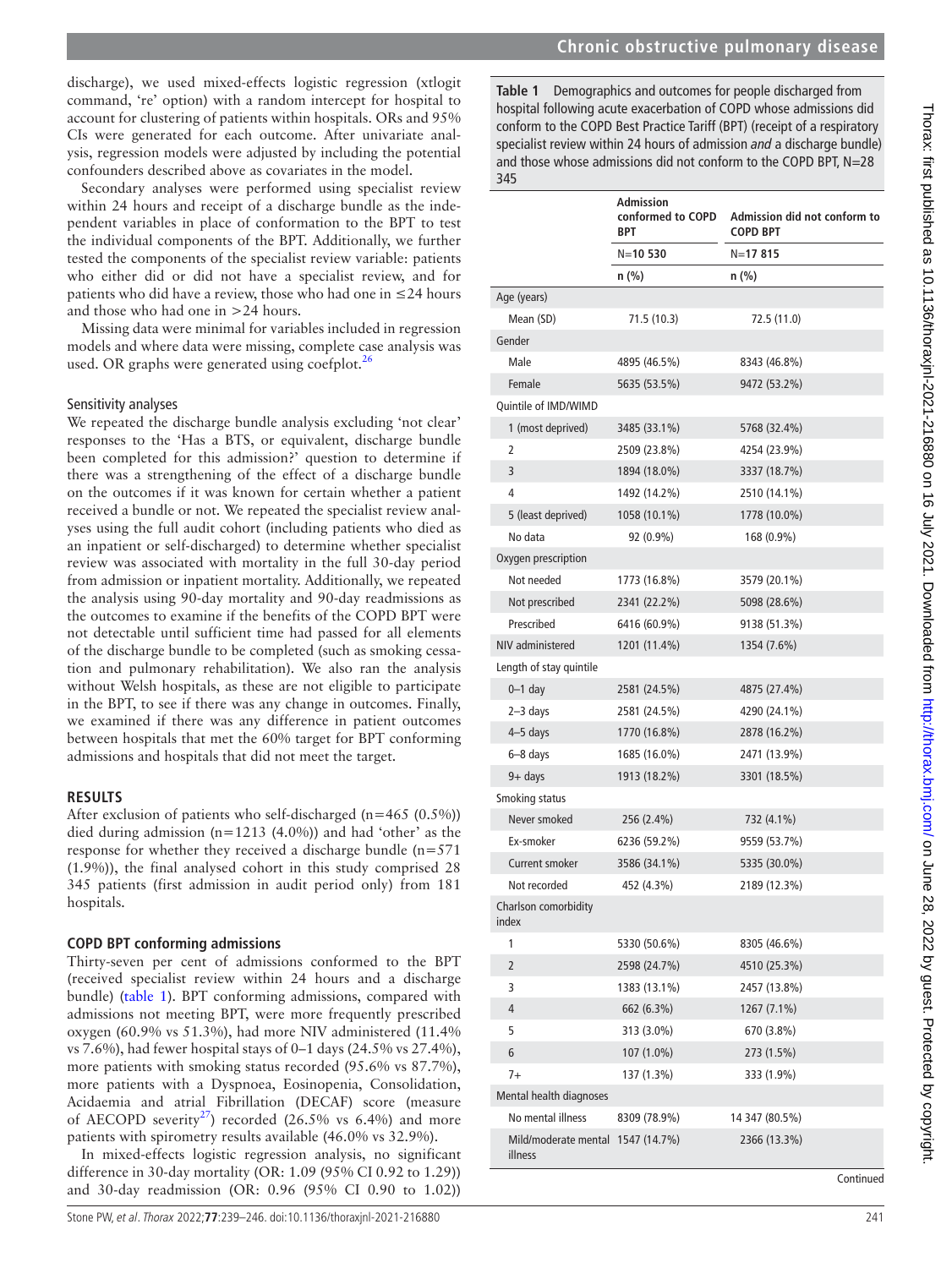| Table 1<br>Continued                                 |                                                     |                                                 |
|------------------------------------------------------|-----------------------------------------------------|-------------------------------------------------|
|                                                      | <b>Admission</b><br>conformed to COPD<br><b>BPT</b> | Admission did not conform to<br><b>COPD BPT</b> |
|                                                      | $N = 10530$                                         | $N = 17815$                                     |
|                                                      | $n$ (%)                                             | n(%)                                            |
| Severe mental illness                                | 674 (6.4%)                                          | 1102 (6.2%)                                     |
| <b>DECAF</b> score                                   |                                                     |                                                 |
| Low risk $(0-1)$                                     | 1650 (15.7%)                                        | 568 (3.2%)                                      |
| Intermediate risk (2)                                | 677 (6.4%)                                          | 330 (1.9%)                                      |
| High risk (3-6)                                      | 468 (4.4%)                                          | 237 (1.3%)                                      |
| No data                                              | 7735 (73.5%)                                        | 16 680 (93.6%)                                  |
| Spirometry: FEV,/FVC<br>ratio                        |                                                     |                                                 |
| $\geq 0.7$                                           | 507 (4.8%)                                          | 866 (4.9%)                                      |
| < 0.7                                                | 4253 (40.4%)                                        | 4884 (27.4%)                                    |
| Invalid $(<0.2$ or $>1.0$ )                          | 83 (0.8%)                                           | 115 (0.7%)                                      |
| No data                                              | 5687 (54.0%)                                        | 11 950 (67.1%)                                  |
| <b>Outcomes</b>                                      |                                                     |                                                 |
| Patient died within 30<br>days of admission          | 285 (2.7%)                                          | 461 (2.6%)                                      |
| Patient readmitted<br>within 30 days of<br>discharge | 2659 (25.3%)                                        | 4577 (25.7%)                                    |

BPT, best practice tariff; COPD, chronic obstructive pulmonary disease; DECAF, Dyspnoea, Eosinopenia, Consolidation, Acidaemia and atrial Fibrillation; FEV<sub>1</sub>, forced expiratory volume in one second; FVC, forced vital capacity; IMD, English Index of Multiple Deprivation; NIV, non-invasive ventilation; WIMD, Welsh Index of Multiple Deprivation.

was found between admissions that conformed to the BPT and admissions that did not conform [\(figure](#page-3-0) 1 and [online supple](https://dx.doi.org/10.1136/thoraxjnl-2021-216880)[mental table S3](https://dx.doi.org/10.1136/thoraxjnl-2021-216880)).



#### <span id="page-3-0"></span>**Figure 1** Forest plot of adjusted ORs and 95% CIs for 30-day postadmission mortality and 30-day post-discharge readmission for people discharged from hospital following acute exacerbation of COPD whose admissions conformed to the COPD Best Practice Tariff (BPT) relative to those whose admissions did not conform to the COPD BPT. Values <1 favour conforming to the BPT; values >1 favour not conforming to the BPT.

#### **The COPD BPT individual components** Respiratory specialist review

Fifty-three per cent of admissions were reviewed by a respiratory specialist within 24 hours ([online supplemental table S4\)](https://dx.doi.org/10.1136/thoraxjnl-2021-216880). Twenty-four per cent of patients did not receive a respiratory specialist review at all ([online supplemental table S5](https://dx.doi.org/10.1136/thoraxjnl-2021-216880)). Of the 76% of patients who did receive a review, 69% were within 24 hours of admission, meaning that 31% of reviewed patients had to wait more than 24 hours for a review ([online supplemental](https://dx.doi.org/10.1136/thoraxjnl-2021-216880) [table S6\)](https://dx.doi.org/10.1136/thoraxjnl-2021-216880). A detailed description of the differences between the exposure groups for each of the respiratory specialist review exposures is found in [online supplemental results](https://dx.doi.org/10.1136/thoraxjnl-2021-216880).

In mixed-effects logistic regression analysis, no significant difference in 30-day mortality or 30-day readmission was observed between admissions that were reviewed by a respiratory specialist within 24 hours and those that were not reviewed or reviewed in >24 hours ([figure](#page-4-0) 2A and [online supplemental](https://dx.doi.org/10.1136/thoraxjnl-2021-216880) [table S7](https://dx.doi.org/10.1136/thoraxjnl-2021-216880)). No significant difference in 30-day mortality or 30-day readmission was observed between patients who did and patients who did not receive a specialist review [\(figure](#page-4-0) 2B and [online supplemental table S8\)](https://dx.doi.org/10.1136/thoraxjnl-2021-216880) and no significant difference was found in either outcome between patients who received a review within 24 hours and those who received a review in >24 hours ([figure](#page-4-0) 2C and [online supplemental table S9](https://dx.doi.org/10.1136/thoraxjnl-2021-216880)).

## COPD discharge care bundle

Fifty-four per cent of admissions received a discharge bundle ([online supplemental table S10](https://dx.doi.org/10.1136/thoraxjnl-2021-216880)). A detailed description of the differences between admissions that did and did not receive a discharge bundle is found in [online supplemental results](https://dx.doi.org/10.1136/thoraxjnl-2021-216880). In mixed-effects logistic regression analysis, no significant difference in 30-day mortality or 30-day readmission was observed between admissions that received a discharge bundle and those that did not receive a discharge bundle [\(figure](#page-4-0) 2D and [online](https://dx.doi.org/10.1136/thoraxjnl-2021-216880) [supplemental table S11\)](https://dx.doi.org/10.1136/thoraxjnl-2021-216880).

## **Sensitivity analysis**

Repeating the discharge bundle analysis without 'not clear' responses made no material difference to the odds of 30-day mortality and readmission (data available on request).

Repeating the specialist review analyses including patients who died during their admission (summary statistics by each specialist review exposure definition are shown in [online supple](https://dx.doi.org/10.1136/thoraxjnl-2021-216880)[mental tables S12-S14\)](https://dx.doi.org/10.1136/thoraxjnl-2021-216880) and therefore, examining mortality in the full 30-day period following admission, did result in changes to the odds of 30-day mortality. However, the only statistically significant result was found for patients who received a specialist review at any time, who had 18% lower odds (OR: 0.82 (95% CI 0.72 to 0.94)) of 30-day death than patients who did not receive a specialist review [\(figure](#page-4-1) 3 and [online supplemental](https://dx.doi.org/10.1136/thoraxjnl-2021-216880) [table S15\)](https://dx.doi.org/10.1136/thoraxjnl-2021-216880). Limiting mortality to inpatient mortality only, the effect of specialist review was even stronger with patients who received a specialist review at any time during admission having 31% lower odds (OR: 0.69 (95% CI 0.58 to 0.81)) of inpatient death ([figure](#page-4-1) 3 and [online supplemental table S15\)](https://dx.doi.org/10.1136/thoraxjnl-2021-216880).

When using 90-day mortality and 90-day readmission as study outcomes, review within 24 hours of admission was significantly associated with 90-day mortality, with patients reviewed within 24 hours having 16% greater odds of dying within 90 days (OR: 1.16 (95% CI 1.05 to 1.28)) [\(online supplemental](https://dx.doi.org/10.1136/thoraxjnl-2021-216880) [table S7](https://dx.doi.org/10.1136/thoraxjnl-2021-216880)). Patients who were reviewed by a respiratory specialist also had 20% higher odds (OR: 1.20 (95% CI 1.06 to 1.36)) of dying within 90 days than patients who were not reviewed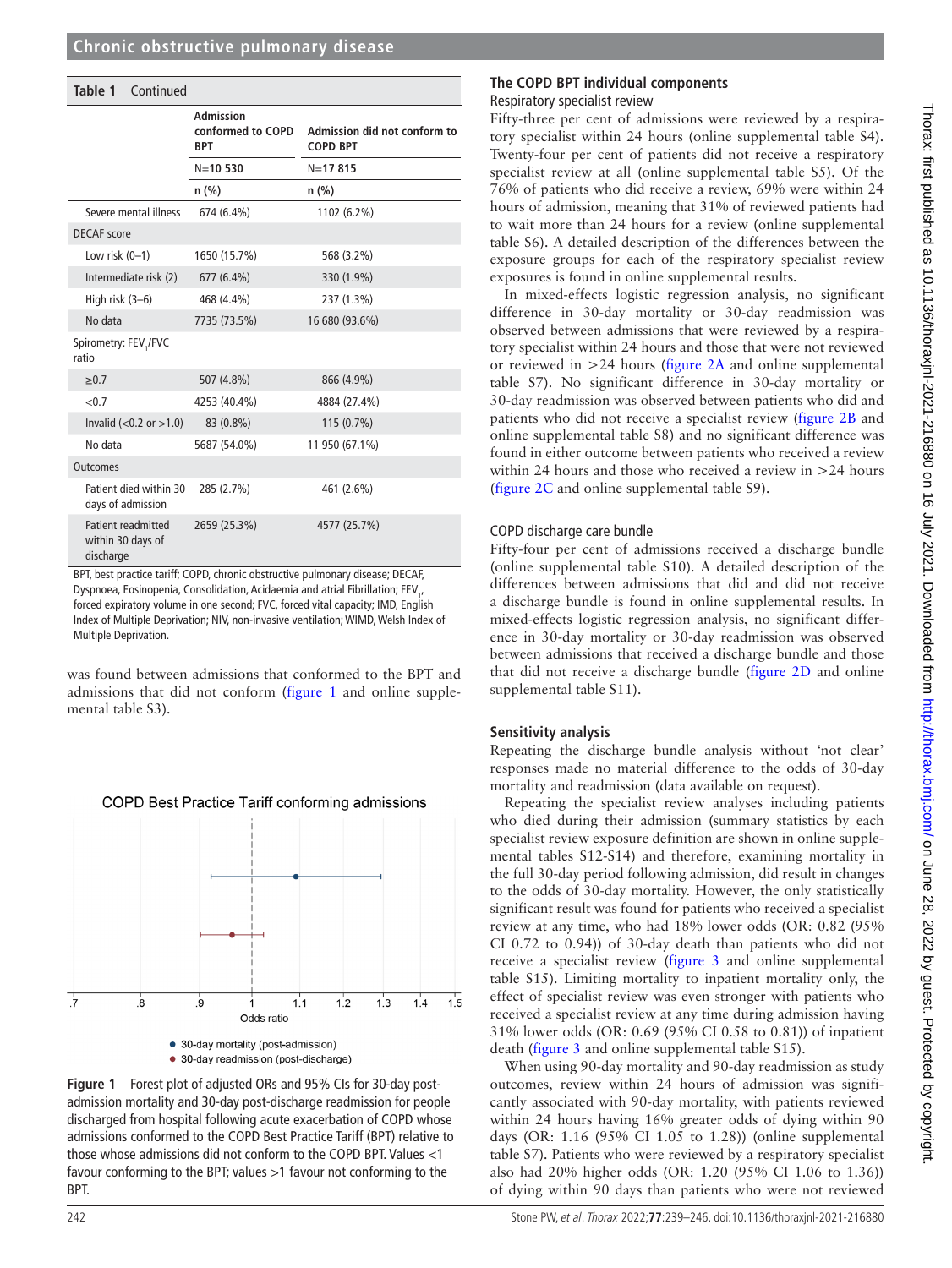

<span id="page-4-0"></span>**Figure 2** Forest plot of adjusted ORs and 95% CIs for 30-day postadmission mortality and 30-day post-discharge readmission for people discharged from hospital following acute exacerbation of COPD who: (A) received a respiratory specialist review within 24 hours of admission relative to those who did not receive a review or received a review in >24 hours of admission; (B) received a respiratory specialist review at any time during admission relative to those who did not receive a respiratory specialist review at any point during admission; (C) received a respiratory specialist review in ≤24 hours of admission relative to those who received a respiratory specialist review in >24 hours of admission; (D) received a discharge bundle relative to those who did not receive a discharge bundle. Values <1 favour the intervention; values >1 favour not receiving the intervention.



<span id="page-4-1"></span>**Figure 3** Forest plot of adjusted ORs and 95% CIs for 30-day postadmission mortality and inpatient mortality for patients admitted to hospital with acute exacerbation of COPD (ie, the full audit cohort including patients who died as an inpatient or self-discharged) who: (A) received a respiratory specialist review within 24 hours of admission relative to those who did not receive a review or received a review in >24 hours of admission; (B) received a respiratory specialist review at any time during admission relative to those who did not receive a respiratory specialist review at any point during admission; (C) received a respiratory specialist review in ≤24 hours of admission relative to those who received a respiratory specialist review in >24 hours of admission. Values <1 favour the intervention; values >1 favour not receiving the intervention.

by a respiratory specialist ([online supplemental table S8\)](https://dx.doi.org/10.1136/thoraxjnl-2021-216880), and patients who were reviewed within 24 hours had 13% higher odds (OR: 1.13 (95% CI 1.01 to 1.26)) of dying within 90 days than patients who were reviewed in >24 hours [\(online](https://dx.doi.org/10.1136/thoraxjnl-2021-216880)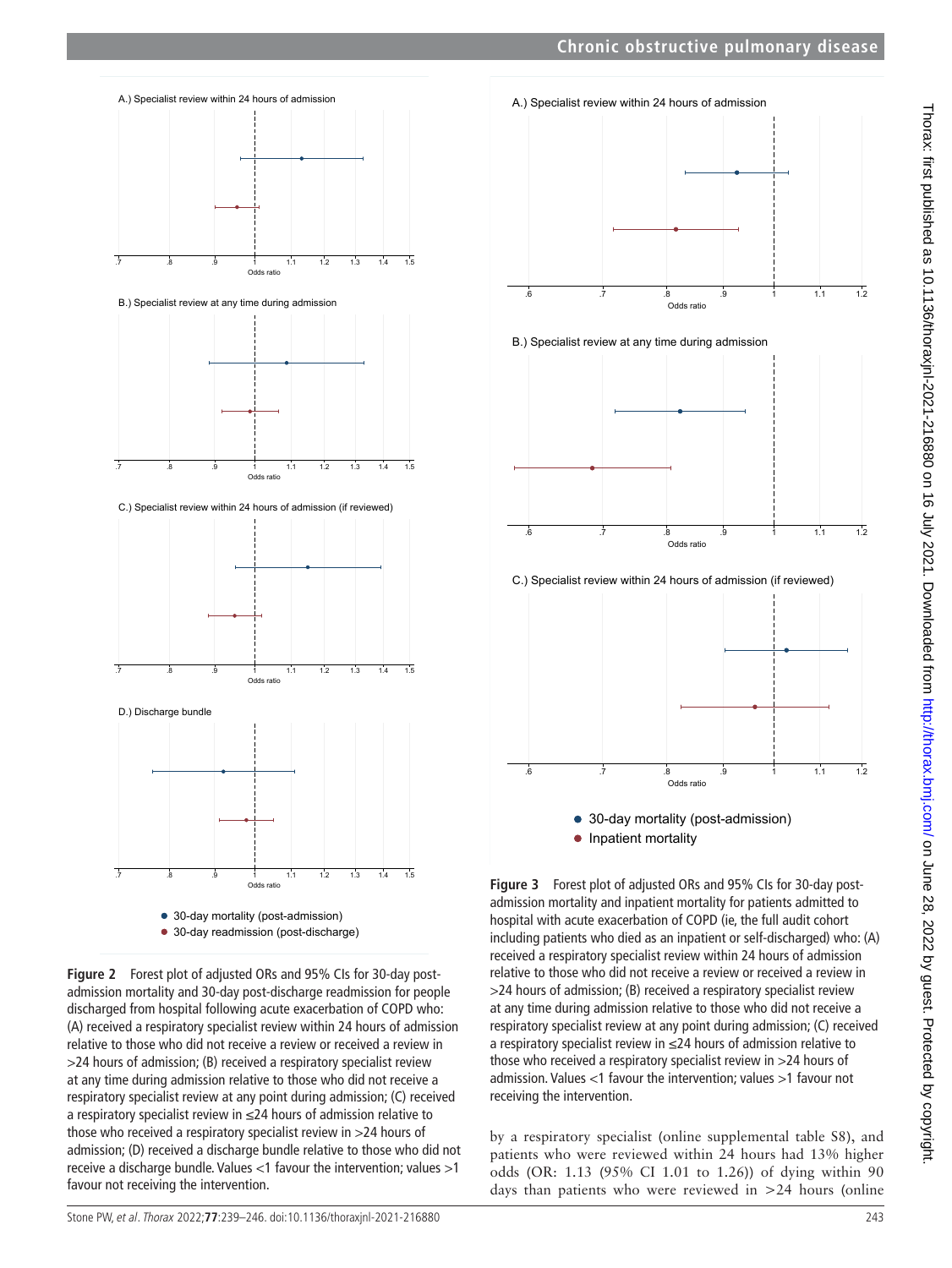[supplemental table S9\)](https://dx.doi.org/10.1136/thoraxjnl-2021-216880). There was no material difference in mortality or readmissions at 90 days compared with 30 days for patients who received a discharge bundle ([online supplemental](https://dx.doi.org/10.1136/thoraxjnl-2021-216880)  [table S11\)](https://dx.doi.org/10.1136/thoraxjnl-2021-216880).

In the analysis using only English hospitals, there was no material difference in 30-day outcome results; however, there were some changes in significance for 90-day outcome results. Patients had 12% lower odds (OR: 0.88 (95% CI 0.79 to 0.98)) of death within 90 days if they received a discharge bundle and patients who received a specialist review within 24 hours (relative to those who received a review in >24 hours) were no longer significantly likely (OR: 1.11 (95% CI 0.99 to 1.24)) to die within 90 days of admission ([online supplemental table S16](https://dx.doi.org/10.1136/thoraxjnl-2021-216880)).

In the analysis comparing hospitals where  $\geq 60\%$  of admissions conformed to the COPD BPT and hospitals where  $<60\%$ of admissions conformed, we did not find a significant difference in outcomes between the two groups ([online supplemental table](https://dx.doi.org/10.1136/thoraxjnl-2021-216880)  [S17\)](https://dx.doi.org/10.1136/thoraxjnl-2021-216880).

## **DISCUSSION**

In this study, we did not find an association between the combination of the two criteria (specialist review within 24 hours and receipt of a discharge bundle) of the English COPD BPT payfor-performance scheme and a reduction in 30-day (postadmission) mortality or 30-day (postdischarge) readmissions among people discharged from hospital following AECOPD. While the BPT was not designed to reduce mortality or readmission rates specifically, rather the intention was to promote better quality patient care, it might be anticipated that better patient care should in turn lead to better outcomes of readmission and mortality. In further analysis, when individually examining the two COPD BPT components, we also did not find an association between being reviewed by a respiratory specialist within 24 hours or receiving a discharge bundle and 30-day mortality or readmissions. However, when we included patients who died as an inpatient, we found that having a specialist review at any time during the admission was associated with 18% lower odds of 30-day mortality and 31% lower odds of inpatient mortality. This suggests that specialist review at any point during an admission is beneficial for inpatient mortality but does not improve mortality after discharge. When repeating the analysis using 90-day outcomes, patients who were reviewed by a specialist within 24 hours of admission had greater odds of dying within 90 days than those who were not reviewed or were reviewed after 24 hours. The most likely explanation for this is that there is important confounding from admission severity that we have not been able to adjust for and that, appropriately, the sicker patients are being reviewed in priority to those who are less unwell. In fact, given that patients seen by a respiratory specialist were more frequently prescribed oxygen and required NIV, respiratory specialist review may simply be a proxy for admission severity.

While it is difficult to argue that discharge bundles do not increase best-practice care, this analysis raises concern that while the right boxes are being ticked in the audit, there is not always effective intervention. We can measure conformance to the BPT, but we cannot measure the quality of the delivery of its components. For example, the bundle component of inhaler technique check will not provide any benefit if the inhaler is used poorly by the patient and optimal use is not then demonstrated and confirmed by the medical team, with a switch to an alternative device as appropriate. It is possible that some hospitals or members of the multiprofessional team may consider a bundle

complete if just a few of the items have been completed, while others may complete all bundle items without realising and state that a bundle has not been completed. For example, results from the most recent COPD audit<sup>28</sup> show that 74% of admissions were described as having received a discharge bundle, yet the patient was assessed for suitability for pulmonary rehabilitation in only 56% of admissions. We performed a sensitivity analysis, limiting our analysis to just English hospitals to exclude hospitals ineligible to participate in the BPT in case recording of data was better in those participating in the BPT. However, other than a possible suggestion that a discharge bundle was beneficial for 90-day mortality, no material difference was found. One possible reason for not seeing a benefit from the COPD BPT could be that benefits from some of the bundle items, such as smoking cessation and pulmonary rehabilitation, are not seen until after a longer period than 30 days, or the benefits are manifest in other ways (such as improved quality of life) that are not captured by readmission or mortality outcomes. It may also be possible that there is an indirect beneficial effect of the COPD BPT in the form of increased financial investment in respiratory teams as part of the focus to meet the BPT requirements. This may have helped to improve quality of care in COPD admissions. These are important aspects that this analysis cannot address and deserve further study.

While there have not been any previous studies of the COPD BPT pay-for-performance scheme, studies of the COPD BPT components have been completed. A systematic review<sup>[17](#page-7-4)</sup> of COPD discharge bundles found that they did not significantly improve mortality or quality of life and only weak evidence for a reduction in readmissions. A more recent literature review<sup>[29](#page-7-17)</sup> concluded that it was inconclusive if COPD admission or discharge care bundles reduced readmissions, and that further study was required. A recent UK study<sup>[18](#page-7-5)</sup> found no evidence that COPD care bundles reduced 28-day readmission, although emergency department attendances did reduce after care bundles were implemented in hospitals. It was also found that not all items of the admission and discharge bundles were reliably completed. A recent French study $30$  also concluded that a COPD discharge care bundle had no impact on 28-day AECOPD readmission or mortality. However, one recent US study<sup>31</sup> found that all-cause readmissions reduced after implementing a COPD care bundle. It is worth noting that all these bundle studies have comparatively small numbers of included patients and generally compare outcomes at a population-level rather than the patientlevel as we have done in this study. No formal assessment of publication bias was conducted in the literature reviews $1729$  due to the limited number of published randomised controlled trials and it is possible there is resultant publication bias.

Timely receipt of respiratory specialist input in AECOPD admissions has not been as extensively studied as COPD discharge bundles; however, a study in North East England $32$  found that after implementing a model that ensured respiratory specialists were available 24 hours a day, 7 days a week, 30-day mortality decreased. An increase in 90-day (but not 30-day) readmissions was also observed. Again, this study compared population-level figures at two time points, which could explain differences from our study.

Although there are no prior studies of the COPD BPT, studies have examined the impact of the hip fracture BPT on patient outcomes. The hip fracture BPT is another pay-for-performance scheme in England, similar to the COPD BPT, that aims to improve care quality for hip fractures. Oakley *et al*<sup>[33](#page-7-21)</sup> compared admissions before and after the introduction of the hip fracture BPT, BPT compliant and BPT noncompliant admissions. They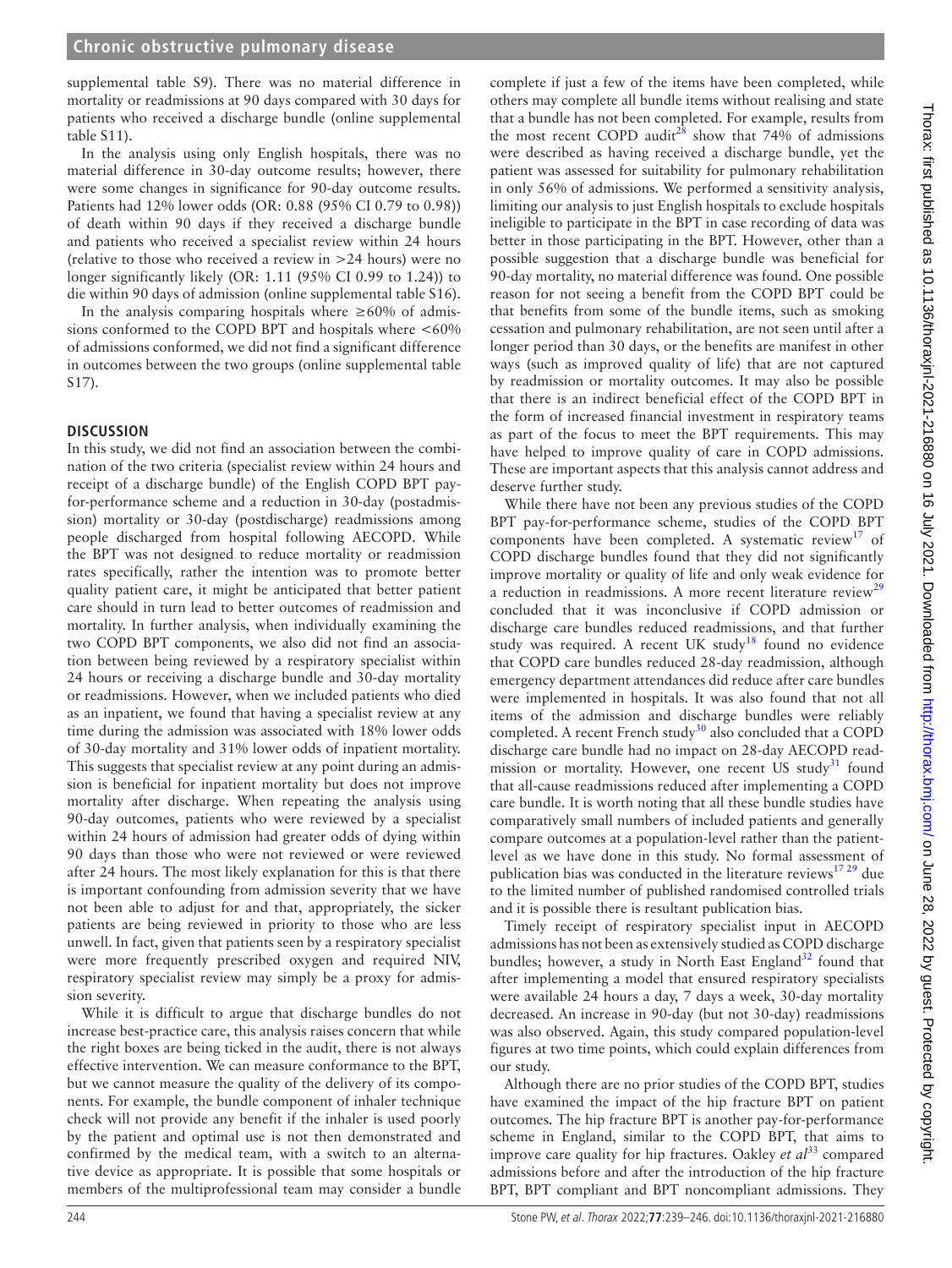found that the hip fracture BPT did not lead to any improvements at the organisational level (pre-BPT vs post-BPT), however, at the patient-level, mortality was significantly reduced (BPT vs non-BPT admissions). Survival analysis also found a significant longterm survival benefit for BPT conforming admissions. Whitaker  $et \text{ } a l^{34}$  similarly found that 1-year survival was significantly better in BPT conforming admissions. Metcalfe *et al*[35](#page-7-23) compared admissions in England and Scotland following the introduction of the BPT (which only applies to England) and found that there was a greater reduction in mortality, readmissions and length of hospital stay during the BPT period in England than in Scotland. It should be noted that the hip fracture BPT has the definitive intervention of surgery that is not present in the COPD BPT, so the two may not necessarily be comparable.

The value of pay-for-performance schemes has been investigated in other healthcare settings; $6-8$  however, it is difficult to draw direct comparisons given differences in healthcare delivery and pay-for-performance models that exist. While financial incentives are often seen as being a key element in changing clinical practice, pay-for-performance does not always lead to better easily measurable outcomes. For example, financial incentives may lead to better overall investment, with effective implementation of components of pay-for-performance schemes themselves difficult to measure.

The primary strength of this analysis comes from the number of patients included. However, this study does have limitations. We have used adjustment to attempt to control for differences between BPT admissions and non-BPT admissions. However, our results suggest that there is unmeasured confounding from admission severity. It may also be that there is confounding from other factors related to the admission such as COPD disease severity, exacerbation frequency and patient frailty. These are all possible confounders that we unfortunately do not have available data on to be able to adjust for and could possibly explain why we have not been able to find an association between the COPD BPT and mortality or readmission. Another possible limitation is that we have used all-cause readmissions as our outcome rather than just AECOPD admissions. It is not clear whether the BPT or discharge bundle aims to reduce just AECOPD readmissions or any readmissions. However, over 50% of the readmissions in our study were for either AECOPD or pneumonia and some of the other studies discussed used all-cause readmission as an outcome too.<sup>[18 31](#page-7-5)</sup> A limitation of the data set that we used is that it is not clear which specific elements of the discharge bundle have been completed, we are simply provided with a binary 'yes, bundle completed' response and as Morton *et al*<sup>18</sup> noted, certain elements of the discharge bundle are not always well completed.

In conclusion, we found that documentation of conforming to the COPD BPT pay-for-performance scheme criteria or receipt of a discharge care bundle alone does not appear to be associated with a reduction in mortality or readmission. However, receiving a respiratory specialist review at any point during an admission was associated with lower inpatient mortality. Further thought and work is needed to better understand the benefits of pay-for-performance models. The COPD BPT and other financial incentive schemes should be specific in the outcomes they want to improve, so that interventions with the strongest evidence base can be financially incentivised. If the COPD BPT is failing to have the desired improvement to patient outcomes because of failure to adequately complete all COPD discharge bundle components, it may be sensible to add each bundle item to the COPD BPT separately rather than including them under the single requirement of 'COPD discharge bundle'.

**Acknowledgements** Preliminary work from this study has previously been presented at the 2019 European Respiratory Society International Congress [\(https://](https://doi.org/10.1183/13993003.congress-2019.PA3326) [doi.org/10.1183/13993003.congress-2019.PA3326\)](https://doi.org/10.1183/13993003.congress-2019.PA3326).

**Contributors** PWS ran the analyses and produced the first draft of the manuscript. PWS, AA, JRH, CMR, JKQ made substantial contributions to conception and design of the study, acquisition and interpretation of data; took part in revising the article critically for important intellectual content; gave final approval of the version to be published; and agreed to be accountable for all aspects of the work.

**Funding** The authors have not declared a specific grant for this research from any funding agency in the public, commercial or not-for-profit sectors.

**Competing interests** PWS reports grants from Royal College of Physicians, during the conduct of the study. AA reports grants from Royal College of Physicians, during the conduct of the study. JRH reports grants, personal fees and non-financial support from pharmaceutical companies that make medicines to treat COPD, outside the submitted work. CMR reports personal fees from Astra Zeneca, personal fees from Pfizer, outside the submitted work. JKQ reports grants from Royal College of Physicians, during the conduct of the study; grants and personal fees from AZ, grants and personal fees from Bayer, grants and personal fees from BI, grants and personal fees from Chiesi, grants and personal fees from GSK, grants from MRC, grants from The Health Foundation, outside the submitted work.

**Patient consent for publication** Not required.

**Ethics approval** The audit operates under Section 251 approval from the Confidentiality Advisory Group of the Health Research Authority. The reference number is CAG-8-06(b)/2013. Further details are in online supplemental methods.

**Provenance and peer review** Not commissioned; externally peer reviewed.

**Data availability statement** Data may be obtained from a third party and are not publicly available. Data collected on behalf of HQIP by all NCAPOP projects are routinely reported and these reports are available in the 'Resources' section of the HQIP website ([https://www.hqip.org.uk/resources/\)](https://www.hqip.org.uk/resources/). The reported data are also placed on the data.gov.uk website. Data are also placed upon MyNHS and NHS Choices. For details of how to apply for data that is not in the public domain, please see HQIP's data access webpages ([https://www.hqip.org.uk/national-programmes/](https://www.hqip.org.uk/national-programmes/accessing-ncapop-data/) [accessing-ncapop-data/](https://www.hqip.org.uk/national-programmes/accessing-ncapop-data/)).

**Open access** This is an open access article distributed in accordance with the Creative Commons Attribution Non Commercial (CC BY-NC 4.0) license, which permits others to distribute, remix, adapt, build upon this work non-commercially, and license their derivative works on different terms, provided the original work is properly cited, appropriate credit is given, any changes made indicated, and the use is non-commercial. See: [http://creativecommons.org/licenses/by-nc/4.0/.](http://creativecommons.org/licenses/by-nc/4.0/)

#### **ORCID iDs**

Philip W Stone <http://orcid.org/0000-0002-2326-4987> Alexander Adamson <http://orcid.org/0000-0003-0265-5900> John R Hurst<http://orcid.org/0000-0002-7246-6040> Jennifer K Quint <http://orcid.org/0000-0003-0149-4869>

#### **REFERENCES**

- <span id="page-6-0"></span>1 World Health Organisation. The top 10 causes of death. Available: [https://www.](https://www.who.int/news-room/fact-sheets/detail/the-top-10-causes-of-death) [who.int/news-room/fact-sheets/detail/the-top-10-causes-of-death](https://www.who.int/news-room/fact-sheets/detail/the-top-10-causes-of-death) [Accessed 18 Mar 2021].
- <span id="page-6-1"></span>2 British Lung Foundation. Chronic obstructive pulmonary disease (COPD) statistics. Available:<https://statistics.blf.org.uk/copd>[Accessed 27 Sept 2017].
- <span id="page-6-2"></span>3 Jinjuvadia C, Jinjuvadia R, Mandapakala C, et al. Trends in outcomes, financial burden, and mortality for acute exacerbation of chronic obstructive pulmonary disease (COPD) in the United States from 2002 to 2010. [COPD](http://dx.doi.org/10.1080/15412555.2016.1199669) 2017;14:72–9.
- <span id="page-6-3"></span>4 Medical Directorate, NHS England. Our Ambition to Reduce Premature Mortality: A resource to support commissioners in setting a level of ambition. [Online], 2014. Available: [http://webarchive.nationalarchives.gov.uk/20160605131141/https://www.](http://webarchive.nationalarchives.gov.uk/20160605131141/https://www.england.nhs.uk/wp-content/uploads/2014/03/mort-res-22-5.pdf) [england.nhs.uk/wp-content/uploads/2014/03/mort-res-22-5.pdf](http://webarchive.nationalarchives.gov.uk/20160605131141/https://www.england.nhs.uk/wp-content/uploads/2014/03/mort-res-22-5.pdf) [Accessed 29 Sep 2017].
- <span id="page-6-4"></span>5 National Institute for Health and Care Excellence. Resource impact report: Chronic obstructive pulmonary disease in over 16s: diagnosis and management (update) (NG115). [Online]. Available: [https://www.nice.org.uk/guidance/ng115/resources/](https://www.nice.org.uk/guidance/ng115/resources/resource-impact-report-pdf-6602803741) [resource-impact-report-pdf-6602803741](https://www.nice.org.uk/guidance/ng115/resources/resource-impact-report-pdf-6602803741) [Accessed 8th May 2019].
- <span id="page-6-5"></span>6 Kyeremanteng K, Robidoux R, D'Egidio G, et al. An analysis of pay-for-performance schemes and their potential impacts on health systems and outcomes for patients. [Crit Care Res Pract](http://dx.doi.org/10.1155/2019/8943972) 2019;2019:1–7.
- 7 Roberts ET, Zaslavsky AM, McWilliams JM. The value-based payment modifier: program outcomes and implications for disparities. [Ann Intern Med](http://dx.doi.org/10.7326/M17-1740) 2018;168:255–65.
- 8 OECD, World Health Organization. Paying for performance in health care: implications for health system performance and accountability. OECD, 2014.
- <span id="page-6-6"></span>9 Institute for Healthcare Improvement. What Is a Bundle?. [Online]. Available: [http://](http://www.ihi.org:80/resources/Pages/ImprovementStories/WhatIsaBundle.aspx) [www.ihi.org:80/resources/Pages/ImprovementStories/WhatIsaBundle.aspx](http://www.ihi.org:80/resources/Pages/ImprovementStories/WhatIsaBundle.aspx)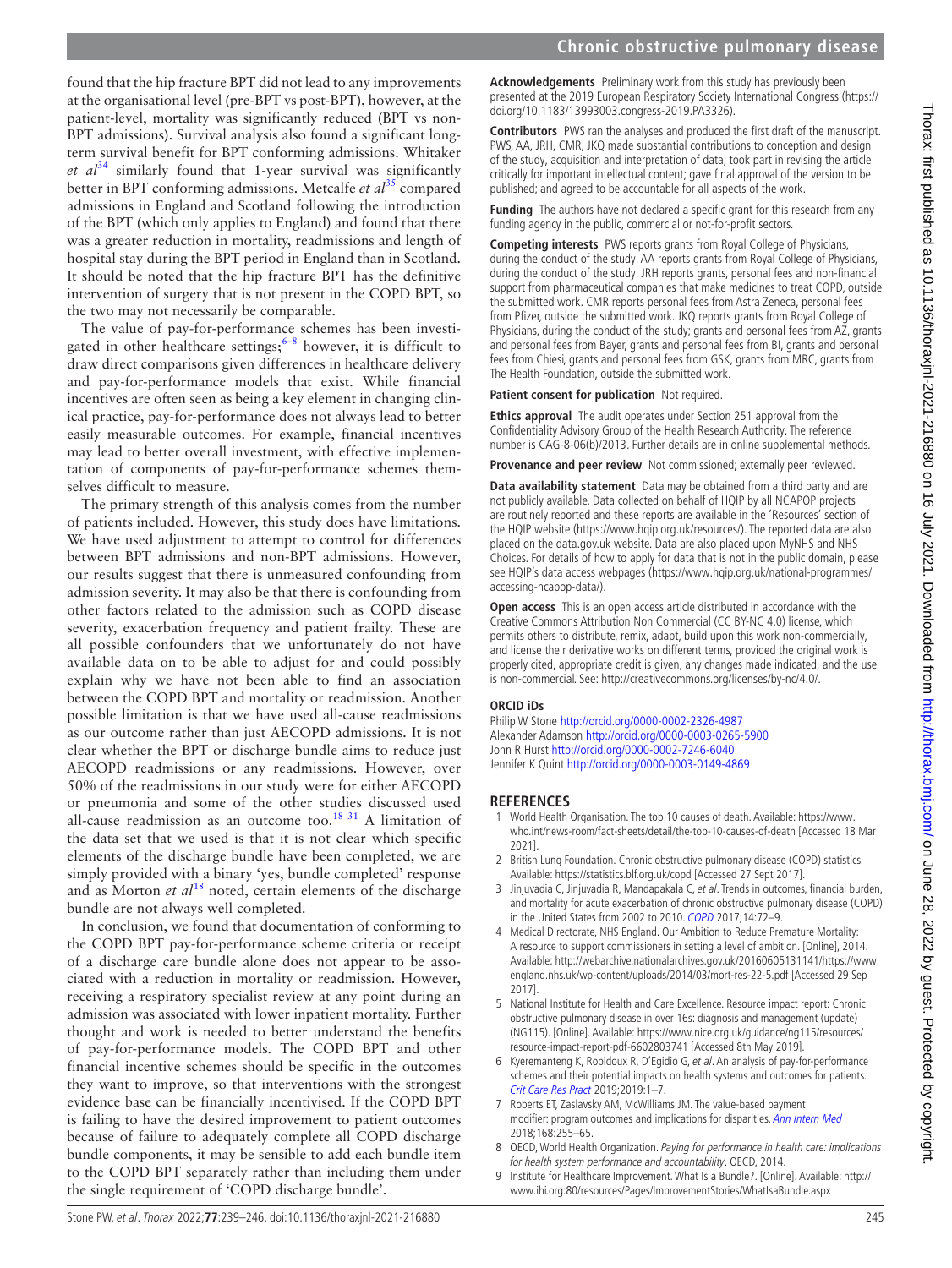## **Chronic obstructive pulmonary disease**

- <span id="page-7-0"></span>10 British Thoracic Society. COPD & Spirometry. [Online]. Available: [https://www.brit](https://www.brit-thoracic.org.uk/quality-improvement/clinical-resources/copd-spirometry/)[thoracic.org.uk/quality-improvement/clinical-resources/copd-spirometry/](https://www.brit-thoracic.org.uk/quality-improvement/clinical-resources/copd-spirometry/)
- <span id="page-7-1"></span>11 Crown Informatics. COPD Secondary Care - BPT Reports. [Online]. Available: [https://](https://www.nacap.org.uk/copd/welcome.nsf/reportsSCbpt.html) [www.nacap.org.uk/copd/welcome.nsf/reportsSCbpt.html](https://www.nacap.org.uk/copd/welcome.nsf/reportsSCbpt.html) [Accessed 25 Nov 2019].
- 12 NHS Improvement. National tariff proposals for 2017/18 and 2018/19, 2016. Available: [https://improvement.nhs.uk/documents/228/Tariff\\_engagement\\_](https://improvement.nhs.uk/documents/228/Tariff_engagement_document_17_19.pdf) [document\\_17\\_19.pdf](https://improvement.nhs.uk/documents/228/Tariff_engagement_document_17_19.pdf) [Accessed 16th June 2020].
- <span id="page-7-7"></span>13 NHS England. Additional Information: Best Practice Tariff proposals. [Online], 2016. Available: [https://www.england.nhs.uk/wp-content/uploads/2016/08/best-practice](https://www.england.nhs.uk/wp-content/uploads/2016/08/best-practice-tariff-prop.pdf)[tariff-prop.pdf](https://www.england.nhs.uk/wp-content/uploads/2016/08/best-practice-tariff-prop.pdf) [Accessed 16 Jun 2020].
- <span id="page-7-3"></span>14 NHS Improvement. 2017/18 and 2018/19 National Tariff Payment System. Annex F: Guidance on best practice tariffs. [Online], 2016. Available: [https://improvement.nhs.](https://improvement.nhs.uk/documents/1047/Annex_F_guidance_on_best_pratice_tariffs.pdf) [uk/documents/1047/Annex\\_F\\_guidance\\_on\\_best\\_pratice\\_tariffs.pdf](https://improvement.nhs.uk/documents/1047/Annex_F_guidance_on_best_pratice_tariffs.pdf) [Accessed 16 Jun 2020].
- <span id="page-7-2"></span>15 Stone RA, Holzhauer-Barrie J, Lowe D. COPD: Who cares matters. National Chronic Obstructive Pulmonary Disease (COPD) Audit Programme: Clinical audit of COPD exacerbations admitted to acute units in England and Wales 2014. National clinical audit report. [Online], 2015. Available: [https://www.rcplondon.ac.uk/](https://www.rcplondon.ac.uk/projects/outputs/copd-who-cares-matters-clinical-audit-2014) [projects/outputs/copd-who-cares-matters-clinical-audit-2014](https://www.rcplondon.ac.uk/projects/outputs/copd-who-cares-matters-clinical-audit-2014) [Accessed 2nd Dec 2020].
- 16 Price LC, Lowe D, Hosker HSR, et al. Uk national COPD audit 2003: impact of hospital resources and organisation of care on patient outcome following admission for acute COPD exacerbation. [Thorax](http://dx.doi.org/10.1136/thx.2005.049940) 2006;61:837–42.
- <span id="page-7-4"></span>17 Ospina MB, Mrklas K, Deuchar L, et al. A systematic review of the effectiveness of discharge care bundles for patients with COPD. [Thorax](http://dx.doi.org/10.1136/thoraxjnl-2016-208820) 2017;72:31–9.
- <span id="page-7-5"></span>18 Morton K, MacNeill S, Sanderson E, et al. Evaluation of 'care bundles' for patients with chronic obstructive pulmonary disease (COPD): a multisite study in the UK. BMJ [Open Respir Res](http://dx.doi.org/10.1136/bmjresp-2019-000425) 2019;6:e000425.
- <span id="page-7-6"></span>19 Stone RA, Holzhauer-Barrie J, Lowe D. COPD: Who cares? National Chronic Obstructive Pulmonary Disease (COPD) Audit Programme: Resources and organisation of care in acute NHS units in England and Wales 2014. National organisational audit report. [Online], 2014. Available: [https://www.rcplondon.ac.](https://www.rcplondon.ac.uk/projects/outputs/copd-who-cares-organisational-audit-2014) [uk/projects/outputs/copd-who-cares-organisational-audit-2014](https://www.rcplondon.ac.uk/projects/outputs/copd-who-cares-organisational-audit-2014) [Accessed 2nd Dec 2020].
- <span id="page-7-8"></span>20 Stone RA, McMillan V, Mortier K. COPD: Working together. National Chronic Obstructive Pulmonary Disease (COPD) Audit Programme: Clinical audit of COPD exacerbations admitted to acute hospitals in England and Wales 2017. Data analysis and methodology. [Online] RCP, 2018. Available: [https://www.rcplondon.ac.uk/](https://www.rcplondon.ac.uk/projects/outputs/copd-working-together-clinical-audit-2017) [projects/outputs/copd-working-together-clinical-audit-2017](https://www.rcplondon.ac.uk/projects/outputs/copd-working-together-clinical-audit-2017)
- <span id="page-7-9"></span>21 Hurst JR, Quint JK, Stone RA, et al. National clinical audit for hospitalised exacerbations of COPD. [ERJ Open Res](http://dx.doi.org/10.1183/23120541.00208-2020) 2020;6:00208-2020.
- <span id="page-7-10"></span>22 NHS Digital. Linked HES-ONS mortality data. [Online] NHS Digital. Available: [https://](https://digital.nhs.uk/data-and-information/data-tools-and-services/data-services/linked-hes-ons-mortality-data) [digital.nhs.uk/data-and-information/data-tools-and-services/data-services/linked-hes](https://digital.nhs.uk/data-and-information/data-tools-and-services/data-services/linked-hes-ons-mortality-data)[ons-mortality-data](https://digital.nhs.uk/data-and-information/data-tools-and-services/data-services/linked-hes-ons-mortality-data) [Accessed 25th Nov 2019].
- <span id="page-7-11"></span>23 NHS Digital. Hospital Episode Statistics (HES). [Online] NHS Digital. Available: [https://](https://digital.nhs.uk/data-and-information/data-tools-and-services/data-services/hospital-episode-statistics) [digital.nhs.uk/data-and-information/data-tools-and-services/data-services/hospital](https://digital.nhs.uk/data-and-information/data-tools-and-services/data-services/hospital-episode-statistics)[episode-statistics](https://digital.nhs.uk/data-and-information/data-tools-and-services/data-services/hospital-episode-statistics) [Accessed 25th Nov 2019].
- <span id="page-7-12"></span>24 NHS Wales. Patient Episode Database for Wales (PEDW). [Online]. Available: [https://](https://www.wales.nhs.uk/document/176173) [www.wales.nhs.uk/document/176173](https://www.wales.nhs.uk/document/176173) [Accessed 25th Nov 2019].
- <span id="page-7-13"></span>25 Hurst J, Stone RA, McMillan V. Outcomes of patients included in the 2017 COPD clinical audit (patients with COPD exacerbations discharged from acute hospitals in England and Wales between February and September 2017). Audit report. [Online] RCP, 2019. Available: [https://www.nacap.org.uk/nacap/welcome.nsf/vwFiles/COPD-](https://www.nacap.org.uk/nacap/welcome.nsf/vwFiles/COPD-2017-Outcomes/$File/COPD_Working_Together_Longer_Term_Outcomes_Report_2017.pdf?openelement)[2017-Outcomes/\\$File/COPD\\_Working\\_Together\\_Longer\\_Term\\_Outcomes\\_Report\\_](https://www.nacap.org.uk/nacap/welcome.nsf/vwFiles/COPD-2017-Outcomes/$File/COPD_Working_Together_Longer_Term_Outcomes_Report_2017.pdf?openelement) [2017.pdf?openelement](https://www.nacap.org.uk/nacap/welcome.nsf/vwFiles/COPD-2017-Outcomes/$File/COPD_Working_Together_Longer_Term_Outcomes_Report_2017.pdf?openelement)
- <span id="page-7-14"></span>26 Jann B. COEFPLOT: Stata module to plot regression coefficients and other results. [Online] Boston College Department of Economics, 2013. Available: [https://ideas.](https://ideas.repec.org/c/boc/bocode/s457686.html) [repec.org/c/boc/bocode/s457686.html](https://ideas.repec.org/c/boc/bocode/s457686.html) [Accessed 28th Aug 2019].
- <span id="page-7-15"></span>27 Steer J, Gibson J, Bourke SC. The DECAF score: predicting hospital mortality in exacerbations of chronic obstructive pulmonary disease. [Thorax](http://dx.doi.org/10.1136/thoraxjnl-2012-202103) 2012;67:970-6.
- <span id="page-7-16"></span>28 Hurst J, Legg M, Shanahan L. National Asthma and Chronic Obstructive Pulmonary Disease Audit Programme (NACAP). COPD clinical audit 2018/19 (people with COPD exacerbations discharged from acute hospitals in England, Scotland and Wales between September 2018 and 2019. Data analysis and methodology report. [Online], 2020. Available: [https://www.rcplondon.ac.uk/projects/outputs/national-asthma-and](https://www.rcplondon.ac.uk/projects/outputs/national-asthma-and-copd-audit-programme-nacap-copd-clinical-audit-201819)[copd-audit-programme-nacap-copd-clinical-audit-201819](https://www.rcplondon.ac.uk/projects/outputs/national-asthma-and-copd-audit-programme-nacap-copd-clinical-audit-201819) [Accessed 16th Dec 2020].
- <span id="page-7-17"></span>29 Lloyd C, Garside J. Care bundles in the management of a COPD exacerbation. Br J [Nurs](http://dx.doi.org/10.12968/bjon.2018.27.1.47) 2018;27:47–50.
- <span id="page-7-18"></span>30 Cousse S, Gillibert A, Salaün M, et al. Efficacy of a home discharge care bundle after acute exacerbation of COPD. [Int J Chron Obstruct Pulmon Dis](http://dx.doi.org/10.2147/COPD.S178147) 2019;14:289-96.
- <span id="page-7-19"></span>Zafar MA, Loftus TM, Palmer JP, et al. Copd care bundle in emergency department observation unit reduces emergency department Revisits. [Respir Care](http://dx.doi.org/10.4187/respcare.07088) 2020;65:1–10.
- <span id="page-7-20"></span>32 Lane ND, Brewin K, Hartley TM, et al. Specialist emergency care and COPD outcomes. [BMJ Open Respir Res](http://dx.doi.org/10.1136/bmjresp-2018-000334) 2018;5:e000334.
- <span id="page-7-21"></span>33 Oakley B, Nightingale J, Moran CG, et al. Does achieving the best practice tariff improve outcomes in hip fracture patients? an observational cohort study. [BMJ Open](http://dx.doi.org/10.1136/bmjopen-2016-014190) 2017;7:e014190.
- <span id="page-7-22"></span>34 Whitaker SR, Nisar S, Scally AJ, et al. Does achieving the 'Best Practice Tariff' criteria for fractured neck of femur patients improve one year outcomes? *[Injury](http://dx.doi.org/10.1016/j.injury.2019.06.007)* 2019;50:1358–63.
- <span id="page-7-23"></span>35 Metcalfe D, Zogg CK, Judge A, et al. Pay for performance and hip fracture outcomes. [Bone Joint J](http://dx.doi.org/10.1302/0301-620X.101B8.BJJ-2019-0173.R1) 2019;101-B:1015–23.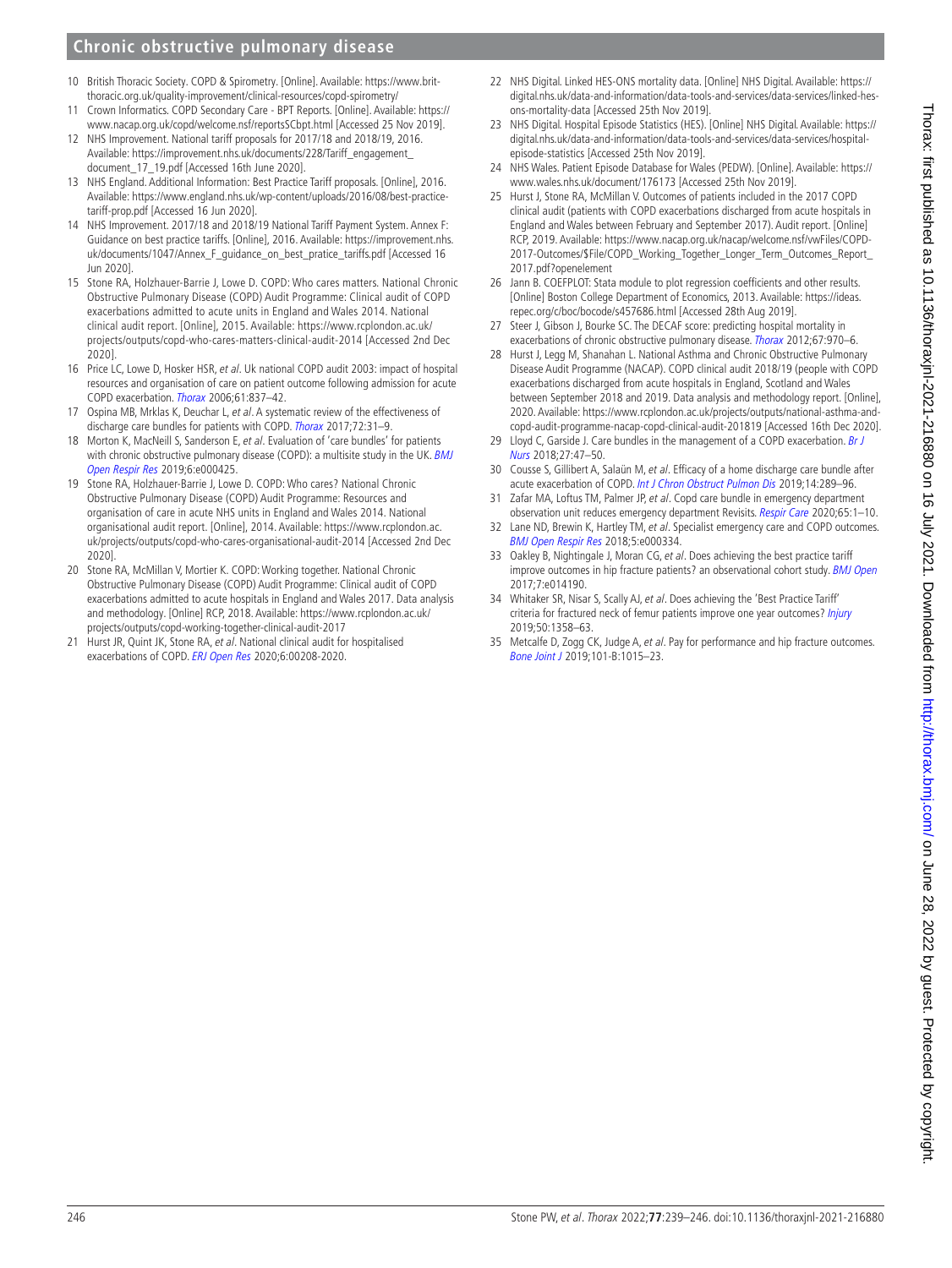# Supplementary Methods

## Database/population

The National Asthma and COPD Audit Programme (NACAP) reports care received by patients admitted to hospitals in England and Wales for acute exacerbations of COPD (AECOPD). In 2017 the audit switched to continual data collection. All acute hospitals in England and Wales were eligible to participate (Scotland joined the audit in 2018), and out of 197 eligible hospitals, 182 (92%) participated in data collection. The first report on these prospective data was published in 2018 including analysis for patients discharged between commencement of the audit and 13/09/2017. Further details of the audit methodology and results can be found in the published report(1) and a paper describing the longitudinal evolution of national COPD audit in the UK(2).

In 2019, a follow-up report was published. In this, longer-term outcomes – 30- and 90-day mortality and readmission – of the admissions included in the original 2017 audit report were assessed. All patients admitted to audit-participating hospitals for AECOPD on or after 01/02/2017 and discharged by 13/09/2017 had details of their admission linked with mortality data from the UK Office for National Statistics (ONS)(3) and admissions data from England's Hospital Episode Statistics (HES) Admitted Patient Care (APC)(4) or Wales' Patient Episode Database for Wales (PEDW)(5). The data linkage was performed by NHS Digital (application reference: DARS-NIC-349273-T3L4K-v3.7) and NHS Wales Informatics Service (NWIS) (application reference: 29892); national opt-outs were upheld. Pseudonymised linked data were sent via secure file transfer to Imperial College London for analysis. After data cleaning to remove patients under the age of 35 years and admissions with an impossible chronology, the dataset was limited to the first admission for each patient in the audit period. This left a dataset of 30,294 patients. This dataset was used to conduct our analysis; further details can be found in the audit outcomes report(6).

#### Variables

The primary exposure in this study was conforming to the COPD Best Practice Tariff (BPT). An admission was considered to have conformed to the BPT if a patient received a respiratory specialist review ≤24 hours after admission *and* a COPD discharge bundle at or before discharge. The nature of that discharge bundle was left to individual hospitals. Admissions where the patient was not reviewed by a respiratory specialist were included in the same category as admissions that received a respiratory specialist review >24 hours after admission. Admissions where 'not clear' was the chosen response to 'Has a BTS, or equivalent, discharge bundle been completed for this admission?' were considered to have not received a discharge bundle. The two components of the COPD BPT (specialist review within 24 hours and discharge bundle) were also considered separately as individual exposures in secondary analyses.

Patients who died during their admission or self-discharged were excluded from analyses as these patients are unlikely to have been able to receive a discharge bundle and it would be unfair to include these admissions in our assessment of conformation to the COPD BPT. Patients with 'other' as the response to whether they received a discharge bundle or not were also excluded from analysis.

The outcomes of admissions that were examined in this study were 30-day mortality and 30-day readmissions. The patient was considered to have died within 30 days of admission if there was an ONS death record <30 days after their admission date (as inpatient deaths were excluded this means that our definition of 30-day mortality represents a variable period after discharge dependent on the length of stay). The data received by us only contained 30-day mortality in a binary format (yes/no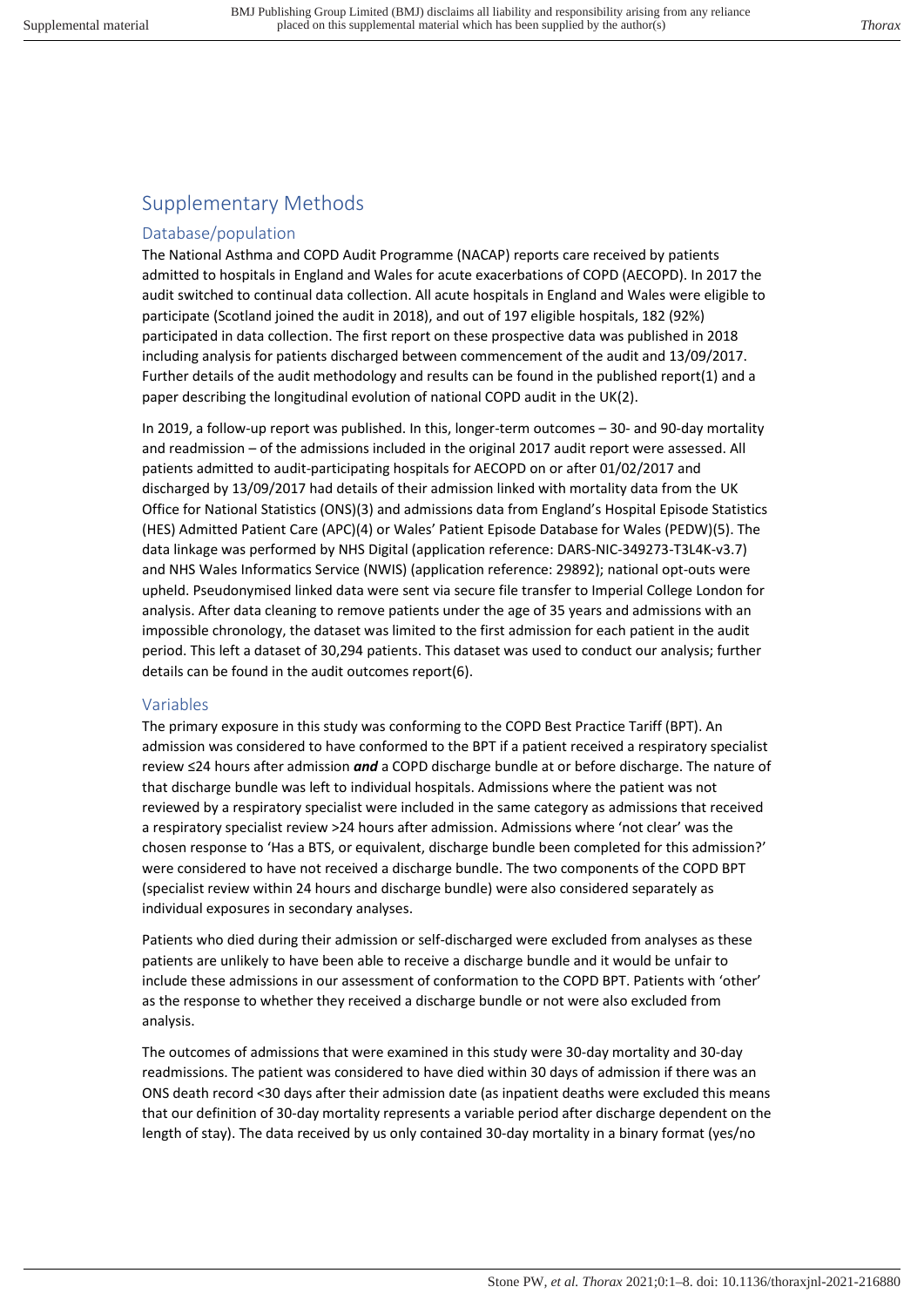patient died within 30 days of admission) therefore we are unable to calculate 30-day post-discharge mortality. The patient was considered to have been readmitted within 30 days of discharge if there was a HES APC or PEDW admission record for any type of emergency hospital admission <30 days after discharge.

Potential confounders used in the analysis were age, sex, socioeconomic status (SES), oxygen needed during admission, non-invasive ventilation (NIV) administered during admission, length of stay, smoking status, Charlson comorbidity index (CCI), and a history of mental illness. Respiratory specialist review was included as an additional confounder in analyses of the COPD discharge bundle as we hypothesised that individuals that had received a specialist review were more likely to receive a discharge bundle. SES was defined using quintile of English Index of Multiple Deprivation (IMD) or Welsh Index of Multiple Deprivation (WIMD). IMD and WIMD are measures of relative deprivation between small areas of England and Wales, respectively(7,8). Quintile of IMD/WIMD was calculated for each patient based on their home postcode. Length of stay was split into quintile of number of days between admission and discharge. Smoking status was coded as current, ex, never, or not recorded. CCI was calculated using ICD-10 codes as defined by Quan et al.(9,10). All patients were assumed to have a CCI of at least 1 as they were admitted for AECOPD. Age was excluded from the CCI as it was used individually as a covariate. Mental health diagnoses were categorised as no mental illness, mild/moderate mental illness, or severe mental illness. Mild/moderate mental illness was classified as a secondary diagnosis of either depression or anxiety (see **Supplementary Table S1** for ICD-10 codes) during the admission. Severe mental illness was classified as a secondary diagnosis of any schizophrenia, bipolar or other psychotic disorders (see **Supplementary Table S2** for ICD-10 codes) during the admission

## Statistical analysis

All data management and statistical analyses were performed using Stata 15 (StataCorp, College Station, TX, USA). Data were first summarised using means and proportions where appropriate. In our primary analysis to investigate association between an admission conforming to the COPD BPT (receiving specialist review within 24 hours *and* receiving a discharge bundle) and 30-day (from admission) mortality and 30-day (from discharge) readmission we used mixed-effects logistic regression (xtlogit command, 're' option) with a random intercept for hospital to account for clustering of patients within hospitals. Odds ratios with 95% confidence intervals were generated for each outcome. After univariate analysis, regression models were adjusted by including the potential confounders described above as covariates in the model.

Secondary analyses were performed using specialist review within 24 hours and receipt of a discharge bundle as the independent variables in place of conformation to the BPT to test the individual components of the BPT. Additionally, we further tested the components of the specialist review within 24 hours variable: patients that either did or did not have a specialist review, and for patients that did have a review, those who had one in ≤24 hours and those that had one in >24 hours.

Missing data were minimal for variables included in regression models and where data were missing, complete case analysis was used. Odds ratio graphs were generated using coefplot(11).

#### Sensitivity analyses

We repeated the discharge bundle analysis excluding 'not clear' responses to the 'Has a BTS, or equivalent, discharge bundle been completed for this admission?' question to determine if there was a strengthening of the effect of a discharge bundle on the outcomes if it was known for certain whether a patient received a bundle or not. We also repeated the specialist review analyses using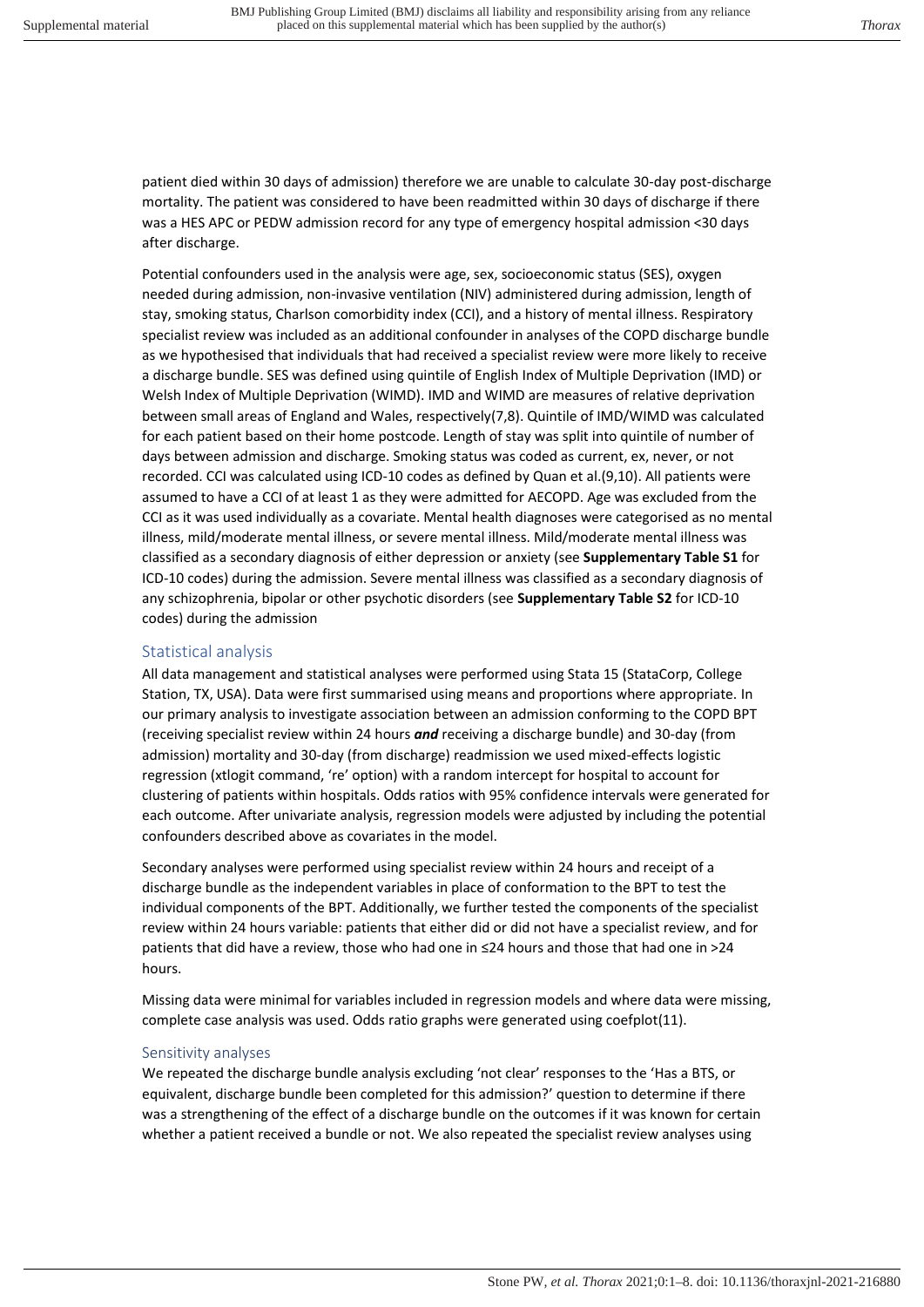the full audit cohort (including patients that died as an inpatient or self-discharged) to determine if specialist review was associated with mortality in the full 30-day period from admission or inpatient mortality. Additionally, we repeated the analysis using 90-day mortality and 90-day readmissions as the outcomes. This was to examine if the benefits of the COPD BPT were not detectable until sufficient time had passed for all elements of the discharge bundle to be completed (such as smoking cessation and pulmonary rehabilitation). We also ran the analysis without Welsh hospitals, as these are not eligible to participate in the BPT, to see if there was any change in patient outcomes. Finally, we examined if there was any difference in patient outcomes between hospitals that met the 60% target for BPT conforming admissions and hospitals that did not meet the target.

## Ethical approval

The audit operates under Section 251 approval from the Confidentiality Advisory Group (CAG) of the Health Research Authority (HRA). The reference number is CAG-8-06(b)/2013. This approval also grants the Royal College of Physicians permission to link audit data to externally held sources of data (using patient identifiable data items) for derivation of longer-term outcomes of the patient cohort. A record of the approval can be found at: [https://www.hra.nhs.uk/about-the-hra/our](https://www.hra.nhs.uk/about-the-hra/our-committees/section-251/cag-advice-and-approval-decisions)[committees/section-251/cag-advice-and-approval-decisions](https://www.hra.nhs.uk/about-the-hra/our-committees/section-251/cag-advice-and-approval-decisions) (April 2013 onwards; non research). The data sharing agreement with NHS digital (DARS-NIC-349273-T3L4K-v3.7) also permits publication of aggregated patient data in peer-reviewed journals. Additional approval for this specific project was sought from HQIP following NACAP processes through an Extended Scope Output form.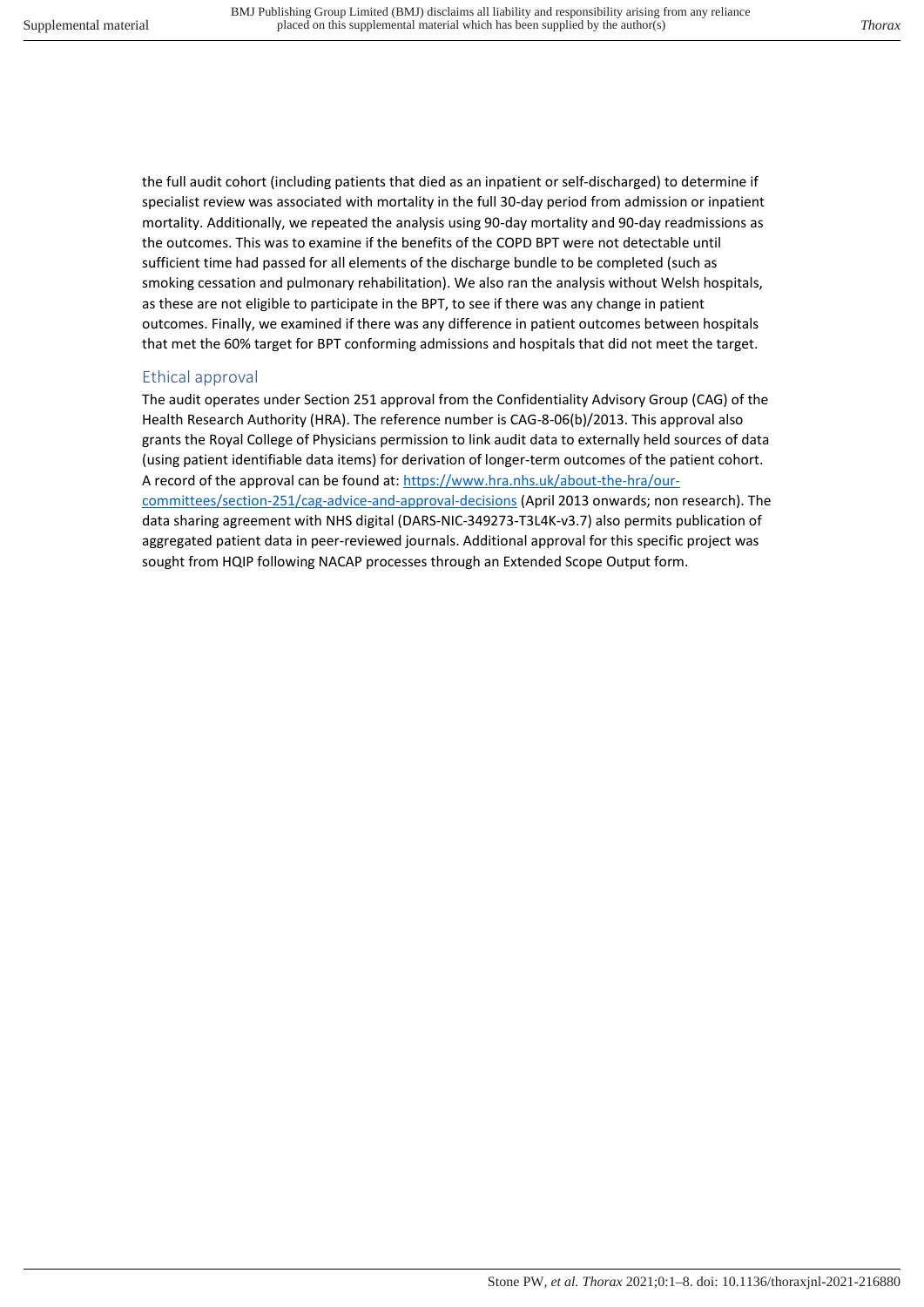# Supplementary Results

## The COPD BPT individual components

## Respiratory specialist review

53% of admissions were reviewed by a respiratory specialist within 24 hours (**Supplementary Table S4**). Patients that received a respiratory specialist review within 24 hours, compared with patients who did not receive a respiratory specialist review or received a review in >24 hours, were slightly younger (71.3 vs 73.0 years), had more prescribed oxygen (59.5% vs. 49.6%), more NIV administered (11.7% vs. 6.0%), more smoking status recorded (93.9% vs 87.0%), more likely to have DECAF score recorded (19.7% vs. 7.3%), and more spirometry results available (43.5% vs. 31.3%) (**Supplementary Table S4**).

24% of patients did not receive a respiratory specialist review at all (**Supplementary Table S5**). Of the 76% of patients who did receive a review, 69% were within 24 hours of admission, meaning that 31% of reviewed patients had to wait more than 24 hours for a review (**Supplementary Table S6**). Patients who received a respiratory specialist review, compared with patients who did not receive a specialist review at all, had more prescribed oxygen (59.7% vs. 39.2%), more NIV administered (11.3% vs.1.7%), fewer hospital stays of 0-1 days (19.5% vs. 48.4%), more hospital stays of 9 or more days (20.9% vs. 10.4%), more smoking status recorded (93.5% vs. 81.4%), more DECAF score recorded (17.7% vs. 1.5%), and more spirometry results recorded (41.7% vs. 24.9%) (**Supplementary Table S5**). Patients who received a respiratory specialist review within 24 hours of admission, compared with patients who received a specialist review in >24 hours of admission, had more hospital stays of 0-1 days (25.9% vs. 5.2%) and fewer hospital stays of 9 or more days (17.6% vs. 28.2%) (**Supplementary Table S6**).

In mixed-effects logistic regression analysis, we found no significant difference in 30-day mortality or 30-day readmission between admissions that were reviewed by a respiratory specialist within 24 hours and those that were not reviewed or reviewed in >24 hours (**Figure 2a**/**Supplementary Table S7**). We also did not find a significant difference in 30-day mortality or 30-day readmission between patients who did and did not receive a specialist review (**Figure 2b**/**Supplementary Table S8**) and neither did we find a significant difference in either outcome between patients who received a review within 24 hours and those who received a review in >24 hours (**Figure 2c**/**Supplementary Table S9**).

#### COPD discharge care bundle

54% of admissions received a discharge bundle (**Supplementary Table S10**). Patients who received a discharge bundle, compared with patients who did not receive a discharge bundle, had more prescribed oxygen (60.1% vs. 48.8%), more NIV administered (10.5% vs. 7.3%), fewer hospital stays of 0-1 days (20.2% vs. 33.5%), more hospital stays of 9 or more days (20.6% vs. 15.8%), more smoking status recorded (95.2% vs. 85.4%), more DECAF score recorded (24.1% vs. 1.9%), and more spirometry results available (44.1% vs. 30.4%) (**Supplementary Table S10**).

In mixed-effects logistic regression analysis, no significant difference in 30-day mortality or 30-day readmission was observed between admissions that received a discharge bundle and those that did not receive a discharge bundle (**Figure 2d**/**Supplementary Table S11**).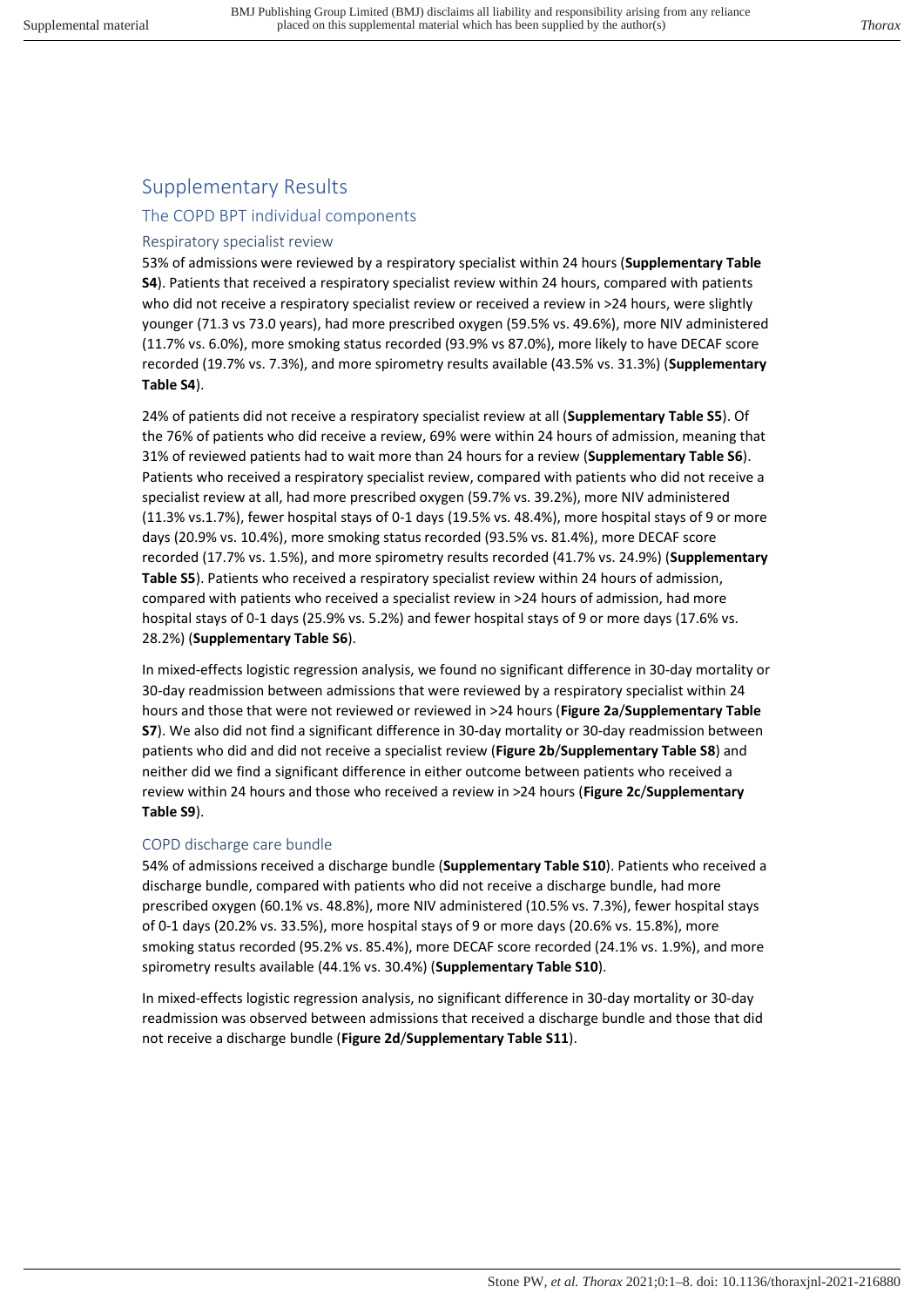## Supplementary References

- 1. Stone RA, McMillan V, Mortier K, Holzhauer-Barrie J, Riordan J, Stone P, et al. *COPD: Working together. National Chronic Obstructive Pulmonary Disease (COPD) Audit Programme: Clinical audit of COPD exacerbations admitted to acute hospitals in England and Wales 2017. Data analysis and methodology.* [Online] RCP, 2018 Apr. Available from: https://www.rcplondon.ac.uk/projects/outputs/copd-working-together-clinical-audit-2017
- 2. Hurst JR, Quint JK, Stone RA, Silove Y, Youde J, Roberts CM. National clinical audit for hospitalised exacerbations of COPD. *ERJ Open Research*. [Online] European Respiratory Society; 2020;6(3). Available from: doi:10.1183/23120541.00208-2020 [Accessed: 13th October 2020]
- 3. NHS Digital. *Linked HES-ONS mortality data*. [Online] NHS Digital. Available from: https://digital.nhs.uk/data-and-information/data-tools-and-services/data-services/linked-hesons-mortality-data [Accessed: 25th November 2019]
- 4. NHS Digital. *Hospital Episode Statistics (HES)*. [Online] NHS Digital. Available from: https://digital.nhs.uk/data-and-information/data-tools-and-services/data-services/hospitalepisode-statistics [Accessed: 25th November 2019]
- 5. NHS Wales. *Patient Episode Database for Wales (PEDW)*. [Online] Available from: https://www.wales.nhs.uk/document/176173 [Accessed: 25th November 2019]
- 6. Hurst J, Stone RA, McMillan V, Mortier K, Shanahan L, Moussaif M, et al. *Outcomes of patients included in the 2017 COPD clinical audit (patients with COPD exacerbations discharged from acute hospitals in England and Wales between February and September 2017). Audit report.* [Online] RCP, 2019 May. Available from: https://www.nacap.org.uk/nacap/welcome.nsf/vwFiles/COPD-2017- Outcomes/\$File/COPD\_Working\_Together\_Longer\_Term\_Outcomes\_Report\_2017.pdf?openele ment
- 7. Department for Communities and Local Government. *English indices of deprivation 2015*. [Online] GOV.UK. Available from: https://www.gov.uk/government/statistics/english-indices-ofdeprivation-2015 [Accessed: 14th August 2019]
- 8. Welsh Government. *Welsh Index of Multiple Deprivation (full Index update with ranks): 2014*. [Online] GOV.WALES. Available from: https://gov.wales/welsh-index-multiple-deprivation-fullindex-update-ranks-2014 [Accessed: 14th August 2019]
- 9. Charlson ME, Pompei P, Ales KL, MacKenzie CR. A new method of classifying prognostic comorbidity in longitudinal studies: Development and validation. *Journal of Chronic Diseases*. [Online] 1987;40(5): 373–383. Available from: doi:10.1016/0021-9681(87)90171-8
- 10. Quan H, Sundararajan V, Halfon P, Fong A, Burnand B, Luthi J-C, et al. Coding Algorithms for Defining Comorbidities in ICD-9-CM and ICD-10 Administrative Data. *Medical Care*. [Online] 2005;43(11): 1130. Available from: doi:10.1097/01.mlr.0000182534.19832.83
- 11. Jann B. *COEFPLOT: Stata module to plot regression coefficients and other results*. [Online] Boston College Department of Economics; 2013. Available from: https://ideas.repec.org/c/boc/bocode/s457686.html [Accessed: 28th August 2019]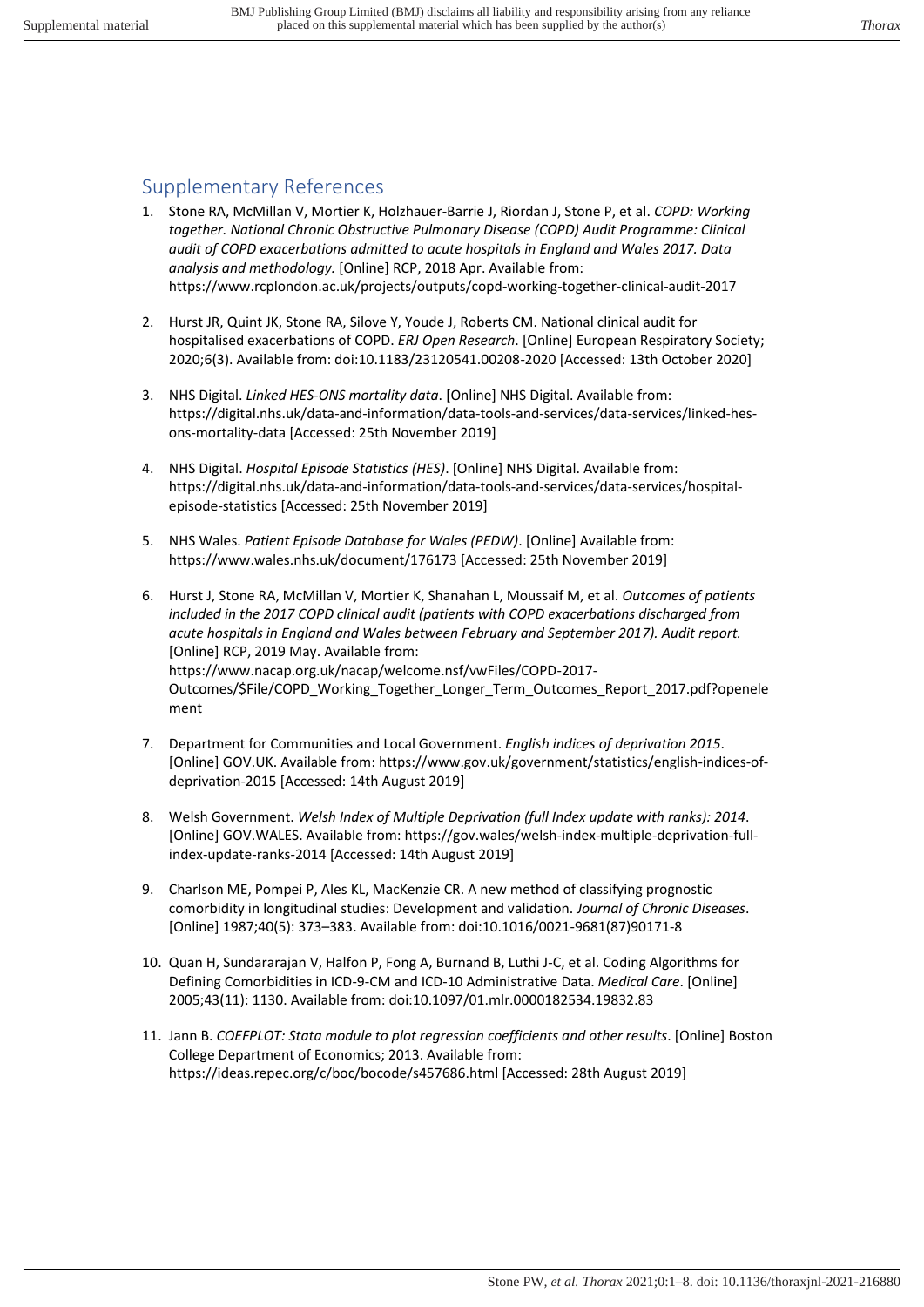# Supplementary Tables

**Supplementary Table S1.** Mild/moderate mental illness (depression or anxiety) ICD-10 codes. All sub-codes were included for each code.

| ICD-10 Code | <b>Description</b>                    |
|-------------|---------------------------------------|
| F32         | Depressive episode                    |
| F33         | Recurrent depressive disorder         |
| F34         | Persistent mood [affective] disorders |
| F38         | Other mood [affective] disorders      |
| F39         | Unspecified mood [affective] disorder |
| F40         | Phobic anxiety disorders              |
| F41         | Other anxiety disorders               |

**Supplementary Table S2.** Severe mental illness (schizophrenia, bipolar or other psychotic disorder) ICD-10 codes. All sub-codes were included for each code.

| ICD-10 Code     | <b>Description</b>                                                                  |
|-----------------|-------------------------------------------------------------------------------------|
| <b>F06</b>      | Other mental disorders due to brain damage and dysfunction and to physical disease  |
| F <sub>10</sub> | Mental and behavioural disorders due to use of alcohol                              |
| F <sub>11</sub> | Mental and behavioural disorders due to use of opioids                              |
| F <sub>12</sub> | Mental and behavioural disorders due to use of cannabinoids                         |
| F <sub>13</sub> | Mental and behavioural disorders due to use of sedatives or hypnotics               |
| F <sub>14</sub> | Mental and behavioural disorders due to use of cocaine                              |
| F <sub>15</sub> | Mental and behavioural disorders due to use of other stimulants, including caffeine |
| F <sub>16</sub> | Mental and behavioural disorders due to use of hallucinogens                        |
| F <sub>18</sub> | Mental and behavioural disorders due to use of volatile solvents                    |
| F <sub>19</sub> | Mental and behavioural disorders due to multiple drug use and use of other          |
|                 | psychoactive substances                                                             |
| F <sub>20</sub> | Schizophrenia                                                                       |
| F <sub>23</sub> | Acute and transient psychotic disorders                                             |
| F <sub>24</sub> | Induced delusional disorder                                                         |
| F <sub>25</sub> | Schizoaffective disorders                                                           |
| F <sub>28</sub> | Other nonorganic psychotic disorders                                                |
| F30             | Manic episode                                                                       |
| F31             | Bipolar affective disorder                                                          |
| <b>F60</b>      | Specific personality disorders                                                      |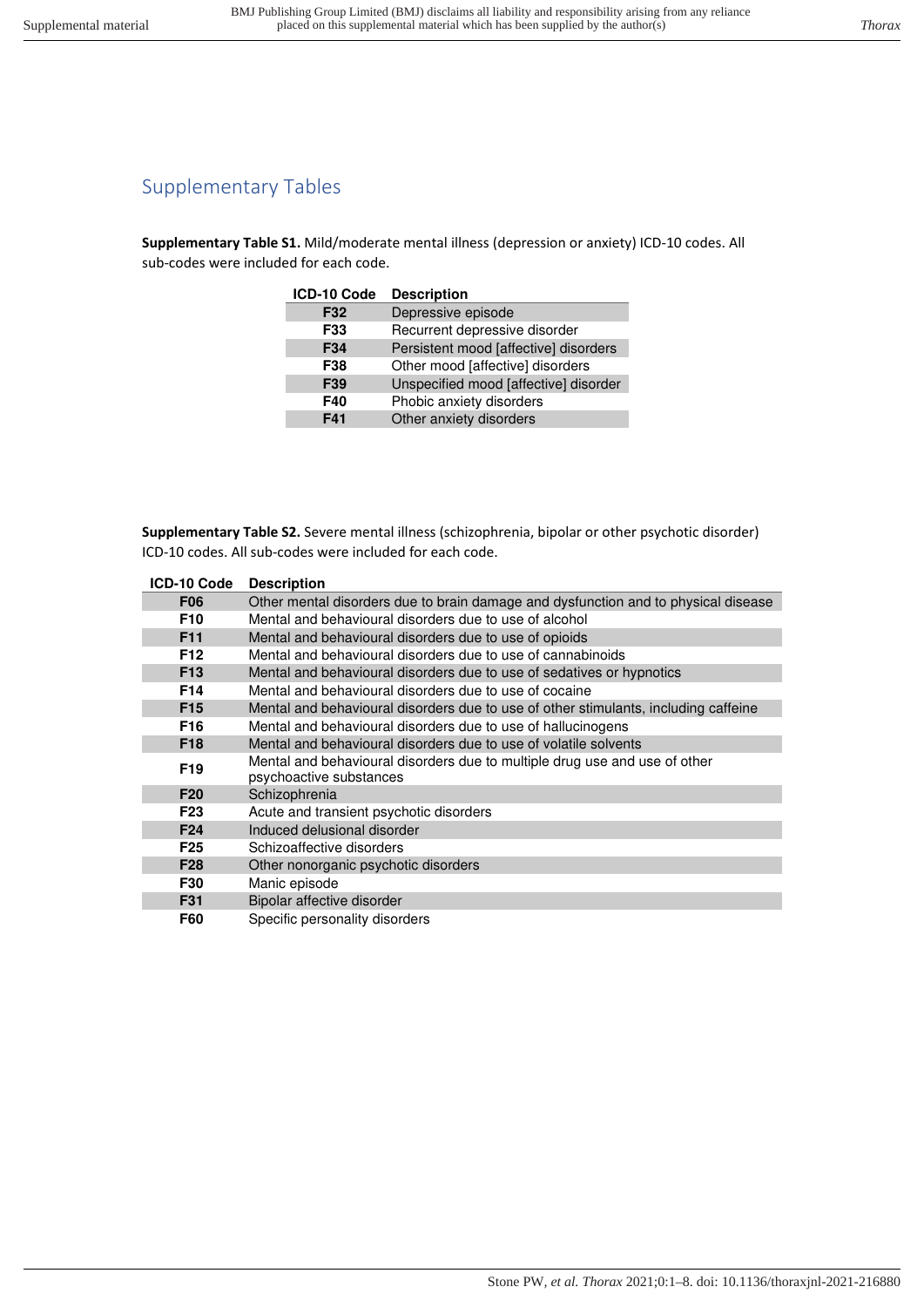**Supplementary Table S3.** Odds ratios and 95% confidence intervals for mortality and readmission for people discharged from hospital following acute exacerbation of COPD whose admissions conformed to the COPD Best Practice Tariff (BPT) relative to those whose admissions did not conform to the COPD BPT.

| COPD BPT admission outcomes             | Odds ratio (95% CI)     | Adjusted* odds<br>ratio (95% CI) |  |  |
|-----------------------------------------|-------------------------|----------------------------------|--|--|
| Death within 30 days of admission       | $(0.85 - 1.18)$<br>1.00 | $(0.92 - 1.29)$<br>1.09          |  |  |
| Death within 90 days of admission       | $1.02$ $(0.92 - 1.12)$  | $(0.99 - 1.22)$<br>1.10          |  |  |
| Readmission within 30 days of discharge | $(0.90 - 1.02)$<br>0.96 | 0.96<br>$(0.90 - 1.02)$          |  |  |
| Readmission within 90 days of discharge | 1.01<br>$(0.96 - 1.07)$ | $(0.98 - 1.10)$<br>1.04          |  |  |

\*Adjusted for age, sex, socioeconomic status, oxygen requirement, non-invasive ventilation requirement, length of stay, smoking status, Charlson comorbidity index, and mental health diagnoses. **Notes:** Statistically significant results in bold.

**Abbreviations:** BPT: Best Practice Tariff; CI: confidence interval; COPD: chronic obstructive pulmonary disease.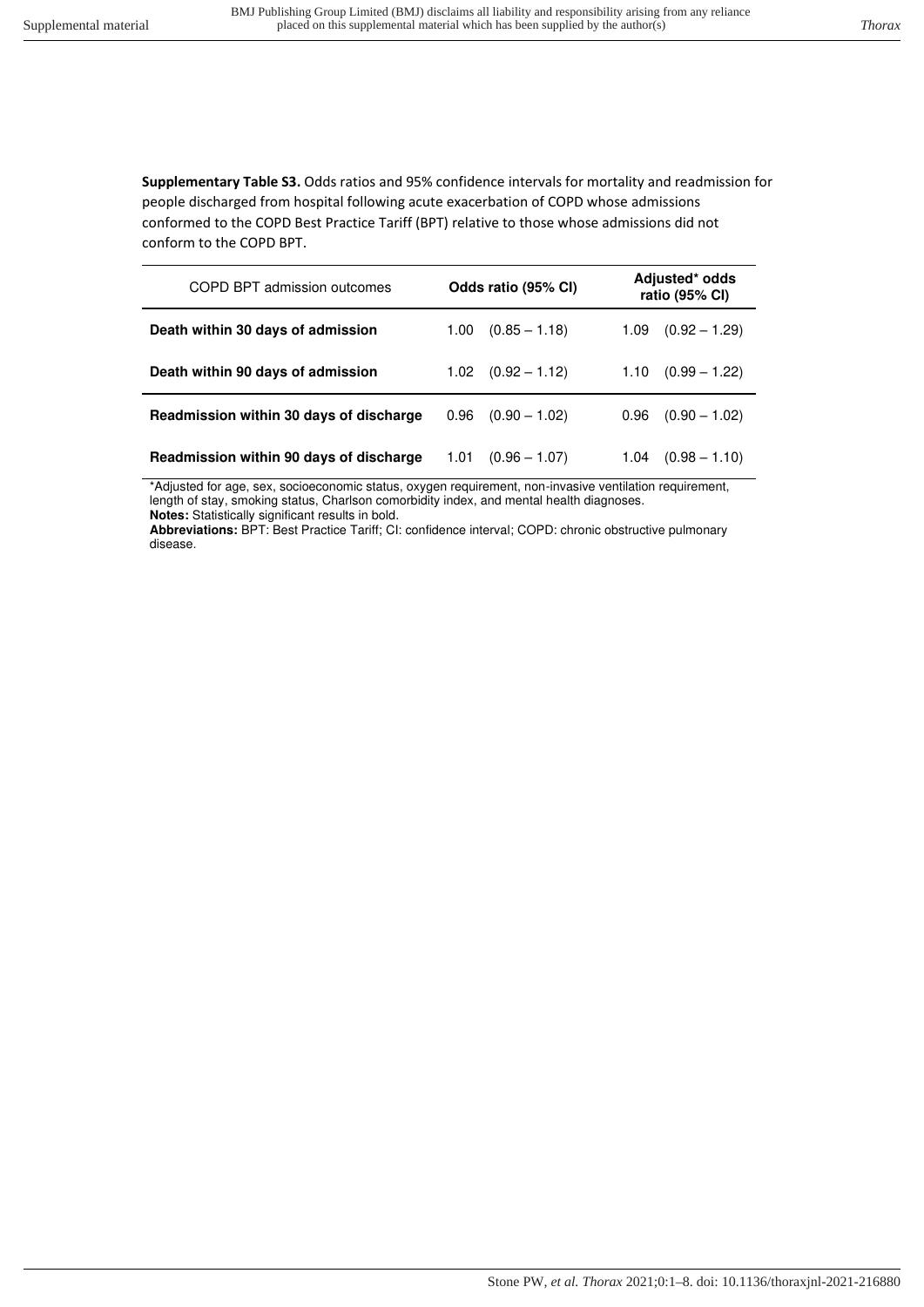**Supplementary Table S4.** Demographics of and outcomes for people discharged from hospital following acute exacerbation of COPD who received a respiratory specialist review within 24 hours of admission and those who did not receive a review or received a review in more than 24 hours after admission. N=28,345

|                                                       |                | <b>Patient reviewed within</b>        | Patient not reviewed or               |                         |  |
|-------------------------------------------------------|----------------|---------------------------------------|---------------------------------------|-------------------------|--|
|                                                       |                | 24 hours of admission<br>$N = 14,991$ | reviewed in >24 hours<br>$N = 13,354$ |                         |  |
|                                                       | n              | (%)                                   | n                                     | (%)                     |  |
| Age (years)<br>Mean (SD)                              | 71.3           | (10.5)                                | 73.0                                  | (11.0)                  |  |
|                                                       |                |                                       |                                       |                         |  |
| Gender<br>Male                                        | 6,939          | (46.3%)                               | 6,299                                 | (47.2%)                 |  |
| Female                                                | 8,052          | (53.7%)                               | 7,055                                 | (52.8%)                 |  |
| Quintile of IMD/WIMD                                  |                |                                       |                                       |                         |  |
| 1 (most deprived)                                     | 5,049          | (33.7%)                               | 4,204                                 | (31.5%)                 |  |
| 2<br>3                                                | 3,573<br>2,688 | $(23.8\%)$<br>(17.9%)                 | 3,190<br>2,543                        | (23.9%)<br>$(19.0\%)$   |  |
| 4                                                     | 2,074          | $(13.8\%)$                            | 1,928                                 | $(14.4\%)$              |  |
| 5 (least deprived)                                    | 1,473          | (9.8%                                 | 1,363                                 | (10.2%)                 |  |
| No data                                               | 134            | (0.9%                                 | 126                                   | $(0.9\%)$               |  |
| Oxygen prescription                                   |                |                                       |                                       |                         |  |
| Not needed<br>Not prescribed                          | 2,642<br>3,424 | (17.6%)<br>(22.8%)                    | 2,710<br>4,015                        | (20.3%)<br>$(30.1\%)$   |  |
| Prescribed                                            | 8,925          | (59.5%)                               | 6,629                                 | (49.6%)                 |  |
| NIV administered                                      | 1,754          | (11.7%)                               | 801                                   | $(6.0\%)$               |  |
| Length of stay quintile                               |                |                                       |                                       |                         |  |
| $0-1$ days                                            | 3,877          | (25.9%)                               | 3,579                                 | (26.8%)                 |  |
| 2-3 days                                              | 3,699          | (24.7%)                               | 3,172                                 | (23.8%)                 |  |
| 4-5 days<br>6-8 days                                  | 2,475<br>2,301 | (16.5%)<br>$(15.4\%)$                 | 2,173<br>1,855                        | (16.3%)<br>(13.9%)      |  |
| 9+ days                                               | 2,639          | (17.6%)                               | 2,575                                 | (19.3%)                 |  |
| <b>Smoking status</b>                                 |                |                                       |                                       |                         |  |
| Never smoked                                          | 430            | $(2.9\%)$                             | 558                                   | (4.2%)                  |  |
| Ex-smoker                                             | 8,596          | (57.3%)                               | 7,199                                 | $(53.9\%)$              |  |
| Current smoker<br>Not recorded                        | 5,058<br>907   | (33.7%)<br>$(6.1\%)$                  | 3,863<br>1,734                        | (28.9%)<br>$(13.0\%)$   |  |
|                                                       |                |                                       |                                       |                         |  |
| <b>Charlson Comorbidity Index</b><br>1                | 7,630          | $(50.9\%)$                            | 6,005                                 | $(45.0\%)$              |  |
| $\sqrt{2}$                                            | 3,677          | (24.5%)                               | 3,431                                 | (25.7%)                 |  |
| 3                                                     | 1,936          | (12.9%)                               | 1,904                                 | (14.3%)                 |  |
| 4<br>5                                                | 929            | $(6.2\%)$                             | 1,000                                 | (7.5%)                  |  |
| 6                                                     | 462<br>159     | $(3.1\%)$<br>$(1.1\%)$                | 521<br>221                            | $(3.9\%)$<br>$(1.7\%)$  |  |
| $7+$                                                  | 198            | (1.3%)                                | 272                                   | $(2.0\%)$               |  |
| <b>Mental health diagnoses</b>                        |                |                                       |                                       |                         |  |
| No mental illness                                     | 11,859         | $(79.1\%)$                            | 10,797                                | $(80.9\%)$              |  |
| Mild/moderate mental illness<br>Severe mental illness | 2,176<br>956   | (14.5%)<br>$(6.4\%)$                  | 1,737<br>820                          | $(13.0\%)$<br>$(6.1\%)$ |  |
|                                                       |                |                                       |                                       |                         |  |
| <b>DECAF</b> score<br>Low risk (0-1)                  | 1,729          | (11.5%)                               | 489                                   | (3.7%)                  |  |
| Intermediate risk (2)                                 | 733            | (4.9%                                 | 274                                   | $(2.1\%)$               |  |
| High risk (3-6)                                       | 494            | (3.3%)                                | 211                                   | $(1.6\%)$               |  |
| No data                                               | 12,035         | (80.3%)                               | 12,380                                | (92.7%)                 |  |
| Spirometry: FEV <sub>1</sub> /FVC ratio               |                |                                       |                                       |                         |  |
| $\geq 0.7$<br>< 0.7                                   | 751<br>5,666   | $(5.0\%)$<br>(37.8%)                  | 622<br>3,471                          | (4.7%<br>$(26.0\%)$     |  |
| Invalid $(< 0.2$ or $> 1.0$ )                         | 111            | (0.7%                                 | 87                                    | (0.7%                   |  |
| No data                                               | 8,463          | (56.5%)                               | 9,174                                 | (68.7%)                 |  |
| <b>Outcomes</b>                                       |                |                                       |                                       |                         |  |
| Patient died within 30 days of admission              | 401            | (2.7%)                                | 345                                   | (2.6%)                  |  |
| Patient readmitted within 30 days of discharge        | 3,763          | (25.1%)                               | 3,473                                 | (26.0%)                 |  |

**Abbreviations:** DECAF: Dyspnoea, Eosinopenia, Consolidation, Acidaemia and atrial Fibrillation; FEV<sub>1</sub>: Forced expiratory<br>volume in one second; FVC: Forced vital capacity; IMD: English Index of Multiple Deprivation; NIV: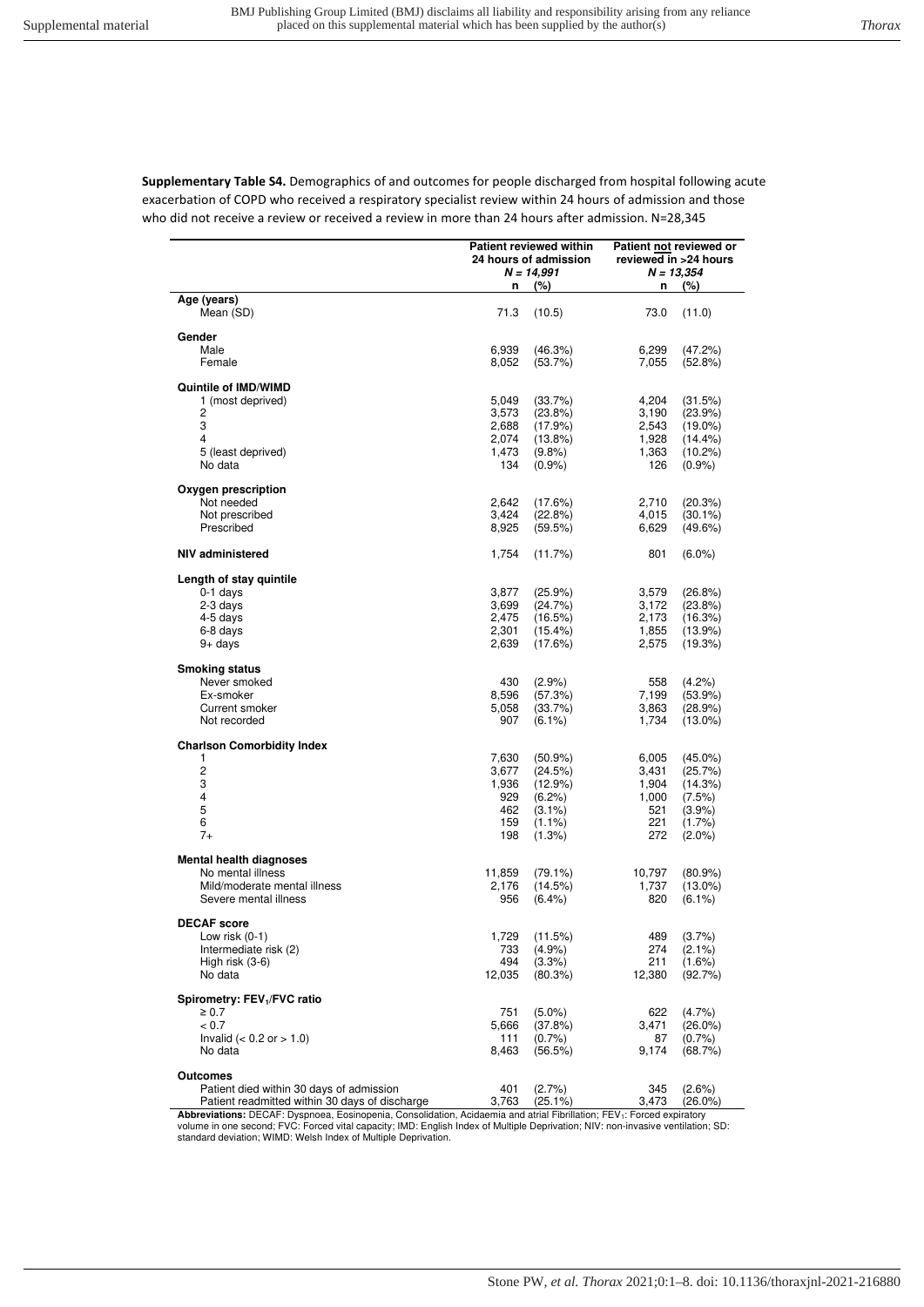**Supplementary Table S5.** Demographics of and outcomes for people discharged from hospital following acute exacerbation of COPD who received a respiratory specialist review at any time during admission and those who did not receive a review at any point during admission. N=28,345

|                                                | n              | Patient received a<br>respiratory specialist review<br>$N = 21,666$<br>(%) | n            | Patient did not receive a<br>respiratory specialist review<br>$N = 6,679$<br>(%) |
|------------------------------------------------|----------------|----------------------------------------------------------------------------|--------------|----------------------------------------------------------------------------------|
| Age (years)                                    |                |                                                                            |              |                                                                                  |
| Mean (SD)                                      | 71.8           | (10.5)                                                                     | 73.2         | (11.3)                                                                           |
| Gender                                         |                |                                                                            |              |                                                                                  |
| Male                                           | 9,962          | $(46.0\%)$                                                                 | 3,276        | $(49.1\%)$                                                                       |
| Female                                         | 11,704         | $(54.0\%)$                                                                 | 3,403        | $(51.0\%)$                                                                       |
|                                                |                |                                                                            |              |                                                                                  |
| Quintile of IMD/WIMD                           |                |                                                                            |              |                                                                                  |
| 1 (most deprived)                              | 7,087          | (32.7%)                                                                    | 2,166        | (32.4%)                                                                          |
| 2                                              | 5,187          | (23.9%)                                                                    | 1,576        | (23.6%)                                                                          |
| 3<br>4                                         | 3,979<br>3,033 | (18.4%)<br>$(14.0\%)$                                                      | 1,252<br>969 | $(18.8\%)$<br>(14.5%)                                                            |
| 5 (least deprived)                             | 2,182          | $(10.1\%)$                                                                 | 654          | (9.8%                                                                            |
| No data                                        | 198            | $(0.9\%)$                                                                  | 62           | (0.9%                                                                            |
|                                                |                |                                                                            |              |                                                                                  |
| Oxygen prescription                            |                |                                                                            |              |                                                                                  |
| Not needed                                     | 3,664          | (16.9%)                                                                    | 1,688        | (25.3%)                                                                          |
| Not prescribed                                 | 5,069          | (23.4%)                                                                    | 2,370        | (35.5%)                                                                          |
| Prescribed                                     | 12,933         | (59.7%)                                                                    | 2,621        | (39.2%)                                                                          |
| NIV administered                               | 2,443          | (11.3%)                                                                    | 112          | $(1.7\%)$                                                                        |
| Length of stay quintile                        |                |                                                                            |              |                                                                                  |
| $0-1$ days                                     | 4,225          | (19.5%)                                                                    | 3,231        | $(48.4\%)$                                                                       |
| 2-3 days                                       | 5,359          | (24.7%)                                                                    | 1,512        | (22.6%)                                                                          |
| 4-5 days                                       | 3,961          | (18.3%)                                                                    | 687          | (10.3%)                                                                          |
| 6-8 days                                       | 3,601          | (16.6%)                                                                    | 555          | (8.3%)                                                                           |
| $9+$ days                                      | 4,520          | $(20.9\%)$                                                                 | 694          | $(10.4\%)$                                                                       |
| <b>Smoking status</b>                          |                |                                                                            |              |                                                                                  |
| Never smoked                                   | 643            | $(3.0\%)$                                                                  | 345          | (5.2%)                                                                           |
| Ex-smoker                                      | 12,540         | (57.9%)                                                                    | 3,255        | (48.7%)                                                                          |
| Current smoker                                 | 7,084          | (32.7%)                                                                    | 1,837        | (27.5%)                                                                          |
| Not recorded                                   | 1,399          | $(6.5\%)$                                                                  | 1,242        | (18.6%)                                                                          |
| <b>Charlson Comorbidity Index</b>              |                |                                                                            |              |                                                                                  |
| 1                                              | 10,660         | $(49.2\%)$                                                                 | 2,975        | (44.5%)                                                                          |
| 2                                              | 5,431          | $(25.1\%)$                                                                 | 1,677        | $(25.1\%)$                                                                       |
| 3                                              | 2,894          | (13.4%)                                                                    | 946          | (14.2%)                                                                          |
| 4                                              | 1,382          | $(6.4\%)$                                                                  | 547          | $(8.2\%)$                                                                        |
| 5                                              | 707            | (3.3%)                                                                     | 276          | $(4.1\%)$                                                                        |
| 6                                              | 272            | (1.3%)                                                                     | 108          | $(1.6\%)$                                                                        |
| $7+$                                           | 320            | (1.5%)                                                                     | 150          | (2.3%)                                                                           |
| <b>Mental health diagnoses</b>                 |                |                                                                            |              |                                                                                  |
| No mental illness                              | 17,185         | (79.3%)                                                                    | 5,471        | (81.9%)                                                                          |
| Mild/moderate mental illness                   | 3,100          | (14.3%)                                                                    | 813          | (12.2%)                                                                          |
| Severe mental illness                          | 1,381          | $(6.4\%)$                                                                  | 395          | (5.9%)                                                                           |
|                                                |                |                                                                            |              |                                                                                  |
| <b>DECAF</b> score<br>Low risk $(0-1)$         |                | $(10.0\%)$                                                                 |              | (0.8%                                                                            |
| Intermediate risk (2)                          | 2,167<br>980   | (4.5%)                                                                     | 51<br>27     | $(0.4\%)$                                                                        |
| High risk (3-6)                                | 683            | (3.2%)                                                                     | 22           | $(0.3\%)$                                                                        |
| No data                                        | 17,836         | (82.3%)                                                                    | 6,579        | (98.5%)                                                                          |
|                                                |                |                                                                            |              |                                                                                  |
| Spirometry: FEV <sub>1</sub> /FVC ratio        |                |                                                                            |              |                                                                                  |
| $\geq 0.7$                                     | 1,093          | $(5.0\%)$                                                                  | 280          | (4.2%)                                                                           |
| < 0.7                                          | 7,787          | (35.9%)                                                                    | 1,350        | (20.2%)                                                                          |
| Invalid ( $< 0.2$ or $> 1.0$ )<br>No data      | 166<br>12,620  | $(0.8\%)$                                                                  | 32<br>5,017  | $(0.5\%)$<br>$(75.1\%)$                                                          |
|                                                |                | (58.3%)                                                                    |              |                                                                                  |
| Outcomes                                       |                |                                                                            |              |                                                                                  |
| Patient died within 30 days of admission       | 583            | (2.7%)                                                                     | 163          | $(2.4\%)$                                                                        |
| Patient readmitted within 30 days of discharge | 5,609          | $(25.9\%)$                                                                 | 1,627        | (24.4%)                                                                          |

**Abbreviations:** DECAF: Dyspnoea, Eosinopenia, Consolidation, Acidaemia and atrial Fibrillation; FEV<sub>1</sub>: Forced expiratory volume in one second; FVC: Forced vital<br>capacity; IMD: English Index of Multiple Deprivation; NIV: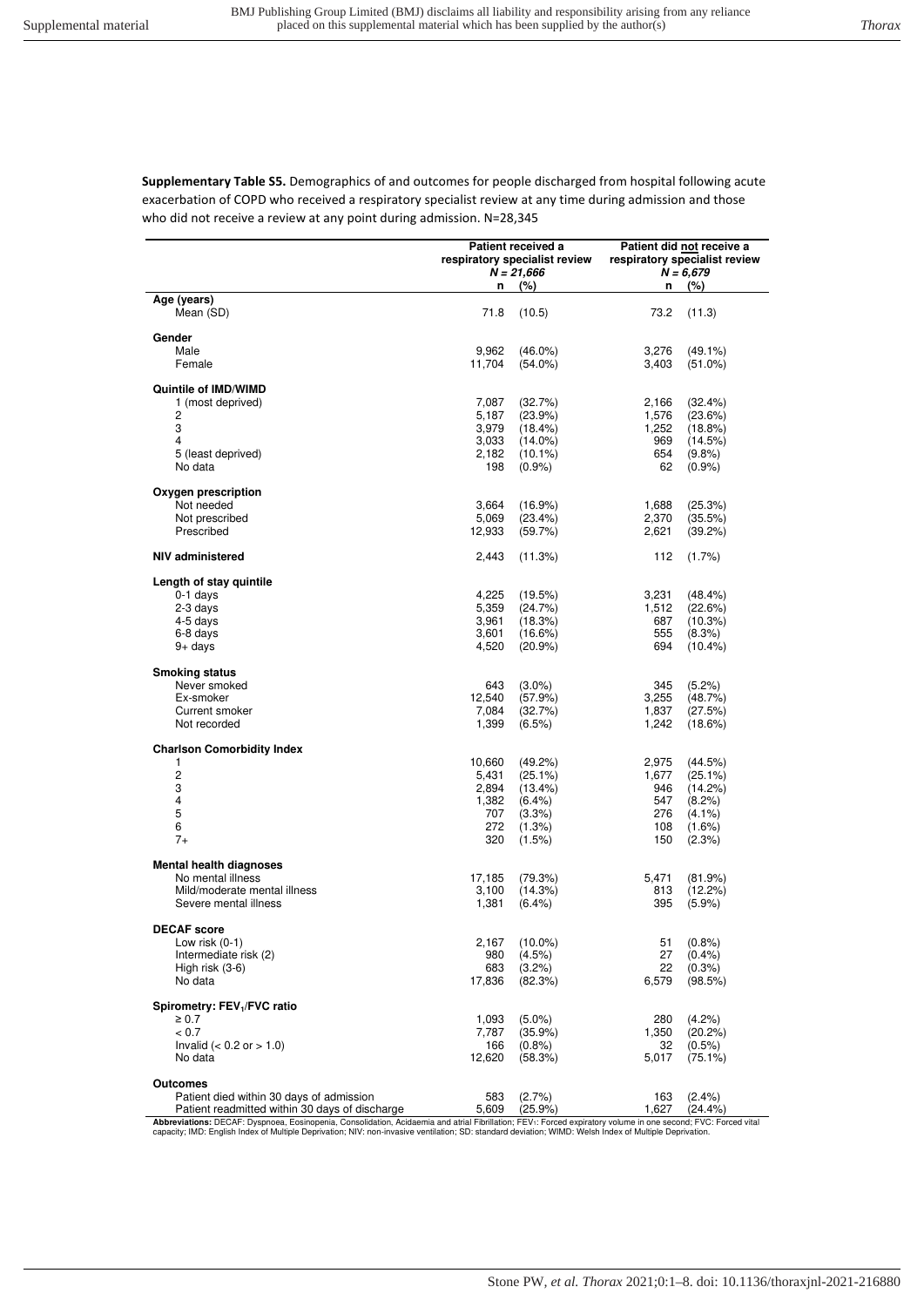**Supplementary Table S6.** Demographics of and outcomes for people discharged from hospital following acute exacerbation of COPD who received a respiratory specialist review within 24 hours of admission and those who received a respiratory specialist >24 hours after admission. N=21,666

|                                                | Patient reviewed in ≤24 |                    | Patient reviewed in >24 |                       |  |
|------------------------------------------------|-------------------------|--------------------|-------------------------|-----------------------|--|
|                                                |                         | hours of admission | hours of admission      |                       |  |
|                                                |                         | $N = 14,991$       |                         | $N = 6,675$           |  |
|                                                | n                       | (%)                | n                       | (%)                   |  |
| Age (years)                                    |                         |                    |                         |                       |  |
| Mean (SD)                                      | 71.3                    | (10.5)             | 72.8                    | (10.6)                |  |
|                                                |                         |                    |                         |                       |  |
| Gender                                         |                         |                    |                         |                       |  |
| Male                                           | 6,939                   | (46.3%)            | 3,023                   | (45.3%)               |  |
| Female                                         | 8,052                   | (53.7%)            | 3,652                   | (54.7%)               |  |
| Quintile of IMD/WIMD                           |                         |                    |                         |                       |  |
| 1 (most deprived)                              | 5,049                   | (33.7%)            | 2,038                   | $(30.8\%)$            |  |
| 2                                              | 3,573                   | (23.8%)            | 1,614                   | $(24.4\%)$            |  |
| 3                                              | 2.688                   | (17.9%)            | 1,291                   | (19.5%)               |  |
| 4                                              | 2.074                   | $(13.8\%)$         | 959                     | (14.5%)               |  |
| 5 (least deprived)                             | 1,473                   | $(9.8\%)$          | 709                     | $(10.7\%)$            |  |
| No data                                        | 134                     | $(0.9\%)$          | 64                      | $(1.0\%)$             |  |
|                                                |                         |                    |                         |                       |  |
| Oxygen prescription                            |                         |                    |                         |                       |  |
| Not needed                                     | 2,642                   | (17.6%)            | 1,022                   | (15.3%)               |  |
| Not prescribed                                 | 3,424                   | (22.8%)            | 1,645                   | (24.6%)               |  |
| Prescribed                                     | 8,925                   | (59.5%)            | 4,008                   | $(60.0\%)$            |  |
|                                                |                         |                    |                         |                       |  |
| <b>NIV administered</b>                        | 1,754                   | (11.7%)            | 689                     | (10.3%)               |  |
|                                                |                         |                    |                         |                       |  |
| Length of stay quintile                        |                         |                    |                         |                       |  |
| $0-1$ days                                     | 3,877                   | (25.9%)            | 348                     | $(5.2\%)$             |  |
| 2-3 days                                       | 3.699                   | (24.7%)            | 1,660                   | (24.9%)               |  |
| 4-5 days                                       | 2,475                   | (16.5%)            | 1,486                   | (22.3%)               |  |
| 6-8 days                                       | 2,301                   | $(15.4\%)$         | 1,300                   | (19.5%)               |  |
| $9+$ days                                      | 2,639                   | (17.6%)            | 1,881                   | (28.2%)               |  |
|                                                |                         |                    |                         |                       |  |
| <b>Smoking status</b>                          |                         |                    |                         |                       |  |
| Never smoked                                   | 430                     | (2.9%              | 213                     | (3.2%)                |  |
| Ex-smoker                                      | 8,596                   | (57.3%)            | 3,944                   | $(59.1\%)$            |  |
| Current smoker                                 | 5,058                   | (33.7%)            | 2,026                   | $(30.4\%)$            |  |
| Not recorded                                   | 907                     | $(6.1\%)$          | 492                     | $(7.4\%)$             |  |
|                                                |                         |                    |                         |                       |  |
| <b>Charlson Comorbidity Index</b><br>1         |                         |                    |                         |                       |  |
| $\overline{c}$                                 | 7,630                   | $(50.9\%)$         | 3,030                   | $(45.4\%)$            |  |
| 3                                              | 3,677<br>1,936          | (24.5%)<br>(12.9%) | 1,754<br>958            | (26.3%)<br>$(14.4\%)$ |  |
| $\overline{\mathbf{4}}$                        | 929                     | $(6.2\%)$          | 453                     | (6.8%)                |  |
| 5                                              | 462                     | $(3.1\%)$          | 245                     | $(3.7\%)$             |  |
| 6                                              | 159                     | $(1.1\%)$          | 113                     | $(1.7\%)$             |  |
| $7+$                                           | 198                     | (1.3%)             | 122                     | $(1.8\%)$             |  |
|                                                |                         |                    |                         |                       |  |
| <b>Mental health diagnoses</b>                 |                         |                    |                         |                       |  |
| No mental illness                              | 11,859                  | $(79.1\%)$         | 5,326                   | (79.8%)               |  |
| Mild/moderate mental illness                   | 2,176                   | (14.5%)            | 924                     | $(13.8\%)$            |  |
| Severe mental illness                          | 956                     | $(6.4\%)$          | 425                     | $(6.4\%)$             |  |
|                                                |                         |                    |                         |                       |  |
| <b>DECAF</b> score                             |                         |                    |                         |                       |  |
| Low risk $(0-1)$                               | 1,729                   | (11.5%)            | 438                     | $(6.6\%)$             |  |
| Intermediate risk (2)                          | 733                     | (4.9%              | 247                     | (3.7%)                |  |
| High risk $(3-6)$                              | 494                     | (3.3%)             | 189                     | (2.8%                 |  |
| No data                                        | 12,035                  | $(80.3\%)$         | 5,801                   | $(86.9\%)$            |  |
|                                                |                         |                    |                         |                       |  |
| Spirometry: FEV <sub>1</sub> /FVC ratio        |                         |                    |                         |                       |  |
| $\geq 0.7$                                     | 751                     | $(5.0\%)$          | 342                     | $(5.1\%)$             |  |
| < 0.7                                          | 5,666                   | (37.8%)            | 2,121                   | (31.8%)               |  |
| Invalid ( $< 0.2$ or $> 1.0$ )                 | 111                     | $(0.7\%)$          | 55                      | (0.8%                 |  |
| No data                                        | 8,463                   | (56.5%)            | 4,157                   | (62.3%)               |  |
|                                                |                         |                    |                         |                       |  |
| <b>Outcomes</b>                                |                         |                    |                         |                       |  |
| Patient died within 30 days of admission       | 401                     | (2.7%)             | 182                     | (2.7%                 |  |
| Patient readmitted within 30 days of discharge | 3,763                   | $(25.1\%)$         | 1,846                   | (27.7%)               |  |

Patient readmitted within 30 days of discharge  $3,763$  (25.1%) 1,846 (27.7%)<br>Abbreviations: DECAF: Dyspnoea, Eosinopenia, Consolidation, Acidaemia and atrial Fibrillation; FEV<sub>1</sub>: Forced expiratory volume in one second; FV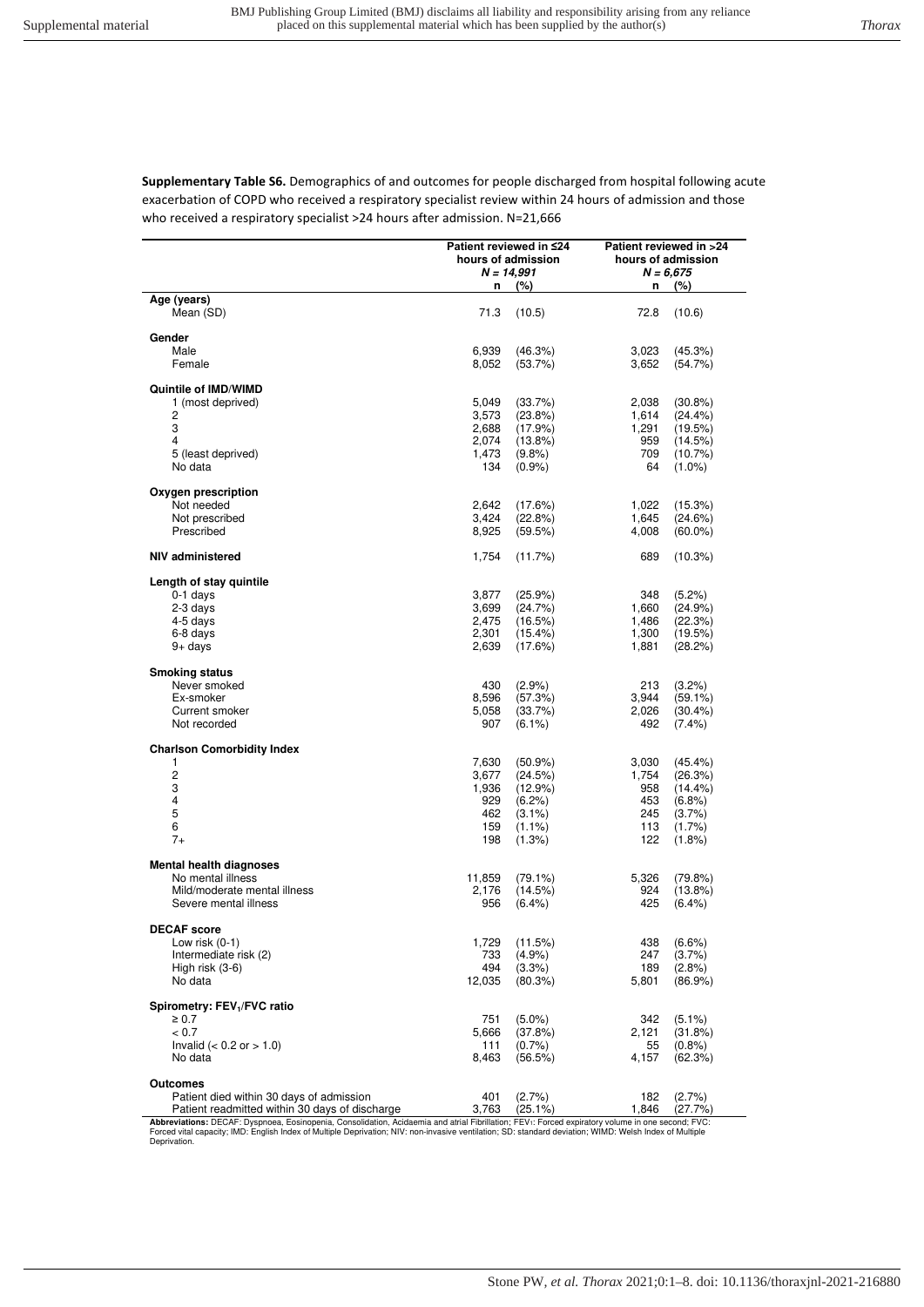**Supplementary Table S7.** Odds ratios and 95% confidence intervals for mortality and readmission for people discharged from hospital following acute exacerbation of COPD who received a respiratory specialist review within 24 hours of their admission relative to those who did not receive a review or received a review in >24 hours of admission.

| Review in 24 hours outcomes             | Odds ratio (95% CI)     | Adjusted* odds<br>ratio (95% CI) |  |  |
|-----------------------------------------|-------------------------|----------------------------------|--|--|
| Death within 30 days of admission       | $(0.87 - 1.19)$<br>1.02 | $1.13 \quad (0.96 - 1.33)$       |  |  |
| Death within 90 days of admission       | $(0.95 - 1.15)$<br>1.05 | $1.16$ $(1.05 - 1.28)$           |  |  |
| Readmission within 30 days of discharge | $(0.89 - 1.00)$<br>0.94 | $(0.90 - 1.01)$<br>0.95          |  |  |
| Readmission within 90 days of discharge | 0.99<br>$(0.94 - 1.04)$ | 1.02<br>$(0.97 - 1.08)$          |  |  |

\*Adjusted for age, sex, socioeconomic status, oxygen requirement, non-invasive ventilation requirement, length of stay, smoking status, Charlson comorbidity index, and mental health diagnoses. **Notes:** Statistically significant results in bold.

**Abbreviations:** AECOPD: acute exacerbation of chronic obstructive pulmonary disease; CI: confidence interval.

**Supplementary Table S8.** Odds ratios and 95% confidence intervals for mortality and readmission for people discharged from hospital following acute exacerbation of COPD who received a respiratory specialist review at any time during their admission relative to those who did not receive a review at any point during admission.

| Received specialist review outcomes     | Odds ratio (95% CI)        | Adjusted* odds<br>ratio (95% CI) |  |  |
|-----------------------------------------|----------------------------|----------------------------------|--|--|
| Death within 30 days of admission       | $(0.92 - 1.33)$<br>1.11    | $(0.89 - 1.33)$<br>1.09          |  |  |
| Death within 90 days of admission       | $1.30$ $(1.16 - 1.46)$     | $(1.06 - 1.36)$<br>1.20          |  |  |
| Readmission within 30 days of discharge | $1.10$ $(1.03 - 1.17)$     | $(0.92 - 1.06)$<br>0.99          |  |  |
| Readmission within 90 days of discharge | $1.10 \quad (1.04 - 1.17)$ | $(0.98 - 1.11)$<br>1.04          |  |  |

\*Adjusted for age, sex, socioeconomic status, oxygen requirement, non-invasive ventilation requirement, length of stay, smoking status, Charlson comorbidity index, and mental health diagnoses.

**Notes:** Statistically significant results in bold.

**Abbreviations:** AECOPD: acute exacerbation of chronic obstructive pulmonary disease; CI: confidence interval.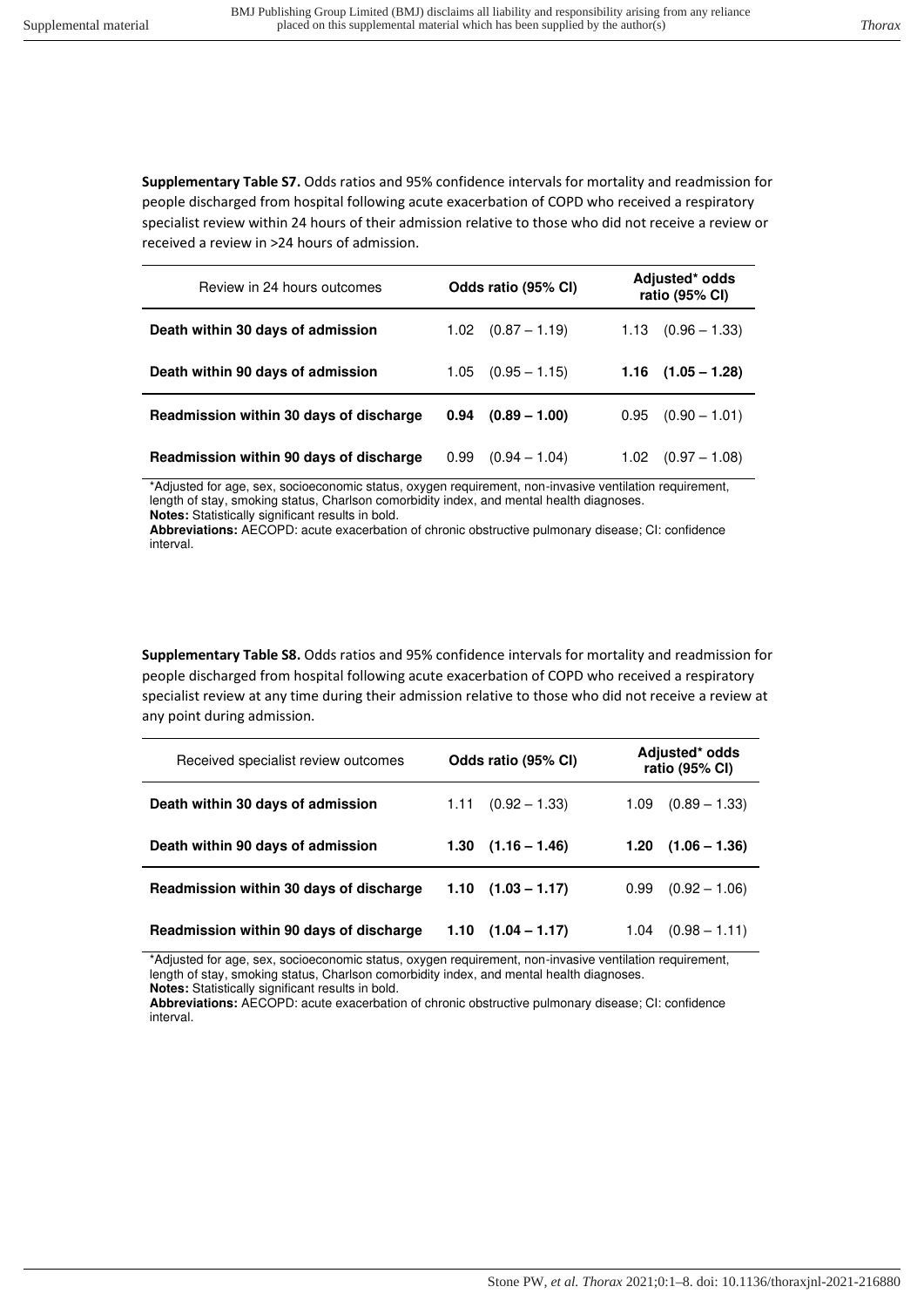**Supplementary Table S9.** Odds ratios and 95% confidence intervals for mortality and readmission for people discharged from hospital following acute exacerbation of COPD who received a respiratory specialist review within 24 hours of their admission relative to those who received a respiratory specialist review in >24 hours.

| Time to specialist review outcomes      | Odds ratio (95% CI) |                 | Adjusted* odds ratio<br>(95% CI) |                        |  |
|-----------------------------------------|---------------------|-----------------|----------------------------------|------------------------|--|
| Death within 30 days of admission       | 0.96                | $(0.80 - 1.15)$ | 1.14                             | $(0.95 - 1.39)$        |  |
| Death within 90 days of admission       | 0.91                | $(0.82 - 1.01)$ |                                  | $1.13$ $(1.01 - 1.26)$ |  |
| Readmission within 30 days of discharge | 0.87                | $(0.82 - 0.93)$ | 0.95                             | $(0.88 - 1.02)$        |  |
| Readmission within 90 days of discharge | 0.93                | $(0.88 - 0.99)$ | 1.00                             | $(0.94 - 1.07)$        |  |

\*Adjusted for age, sex, socioeconomic status, oxygen requirement, non-invasive ventilation requirement, length of stay, smoking status, Charlson comorbidity index, and mental health diagnoses.

**Notes:** Statistically significant results in bold.

**Abbreviations:** AECOPD: acute exacerbation of chronic obstructive pulmonary disease; CI: confidence interval.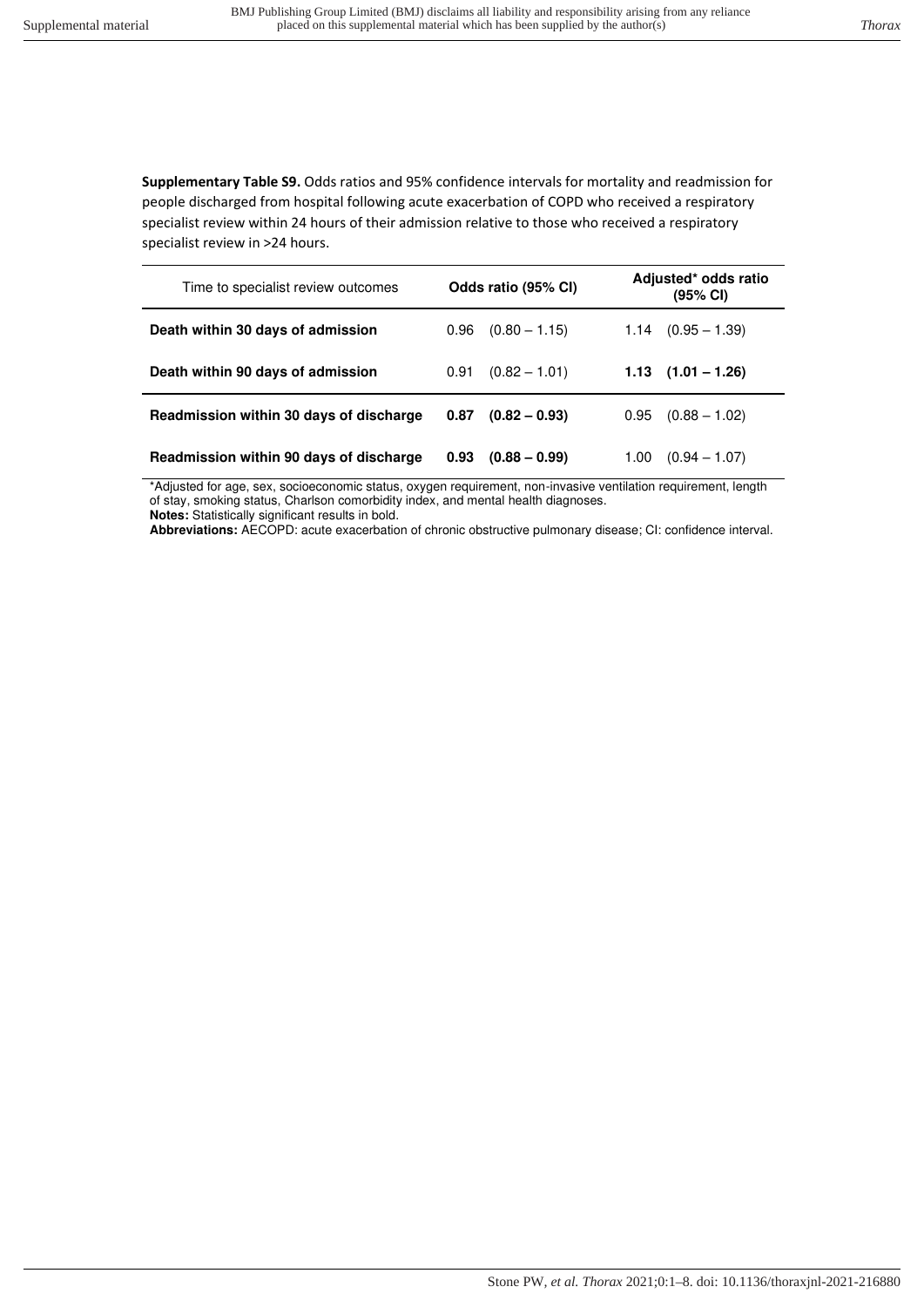**Supplementary Table 10.** Demographics of and outcomes for people discharged from hospital following acute exacerbation of COPD who received a discharge bundle and those that did not receive a discharge bundle. N=28,345

| Age (years)<br>Mean (SD)<br>71.9<br>72.4<br>(10.3)<br>(11.2)<br>Gender<br>Male<br>7,049<br>(46.2%)<br>6,189<br>(47.3%)<br>Female<br>8,212<br>$(53.8\%)$<br>6,895<br>(52.7%)<br>Quintile of IMD/WIMD<br>4,946<br>1 (most deprived)<br>(32.4%)<br>4,307<br>(32.9%)<br>2<br>3,637<br>(23.8%)<br>3,126<br>(23.9%)<br>3<br>2,755<br>(18.1%)<br>2,476<br>(18.9%)<br>$\overline{\mathbf{4}}$<br>2,208<br>(14.5%)<br>1,794<br>(13.7%)<br>5 (least deprived)<br>1,579<br>$(10.4\%)$<br>1,257<br>$(9.6\%)$<br>No data<br>136<br>$(0.9\%)$<br>124<br>$(1.0\%)$<br>Oxygen prescription<br>Not needed<br>2,557<br>$(16.8\%)$<br>2,795<br>(21.4%)<br>3,540<br>Not prescribed<br>(23.2%)<br>3,899<br>(29.8%)<br>Prescribed<br>9,164<br>$(60.1\%)$<br>6,390<br>$(48.8\%)$<br><b>NIV administered</b><br>1,598<br>$(10.5\%)$<br>957<br>(7.3%)<br>Length of stay quintile<br>$0-1$ days<br>3,078<br>(20.2%)<br>4,378<br>(33.5%)<br>2-3 days<br>3,756<br>(24.6%)<br>3,115<br>(23.8%)<br>4-5 days<br>2,761<br>$(18.1\%)$<br>1,887<br>$(14.4\%)$<br>6-8 days<br>2,520<br>(16.5%)<br>1,636<br>(12.5%)<br>$9+$ days<br>3,146<br>2,068<br>(20.6%)<br>$(15.8\%)$<br><b>Smoking status</b><br>Never smoked<br>396<br>$(2.6\%)$<br>592<br>(4.5%)<br>Ex-smoker<br>9,079<br>(59.5%)<br>6,716<br>(51.3%)<br>Current smoker<br>5,061<br>(33.2%)<br>3,860<br>(29.5%)<br>Not recorded<br>725<br>$(4.8\%)$<br>1,916<br>(14.6%)<br><b>Charlson Comorbidity Index</b><br>1<br>7,472<br>$(49.0\%)$<br>6,163<br>$(47.1\%)$<br>$\overline{c}$<br>3,843<br>(25.2%)<br>3,265<br>$(25.0\%)$<br>3<br>2,061<br>(13.5%)<br>1,779<br>(13.6%)<br>$\overline{4}$<br>1,005<br>$(6.6\%)$<br>924<br>$(7.1\%)$<br>5<br>$(3.1\%)$<br>504<br>$(3.9\%)$<br>479<br>6<br>188<br>$(1.2\%)$<br>192<br>(1.5%)<br>$7+$<br>213<br>257<br>$(1.4\%)$<br>$(2.0\%)$<br><b>Mental health diagnoses</b><br>No mental illness<br>12,079<br>(79.2%)<br>10,577<br>$(80.8\%)$<br>Mild/moderate mental illness<br>2,216<br>(14.5%)<br>1,697<br>$(13.0\%)$<br>Severe mental illness<br>966<br>(6.3%)<br>810<br>$(6.2\%)$<br><b>DECAF</b> score<br>Low risk $(0-1)$<br>2,090<br>128<br>(13.7%)<br>$(1.0\%)$<br>Intermediate risk (2)<br>75<br>932<br>$(6.1\%)$<br>$(0.6\%)$<br>$(4.3\%)$<br>45<br>High risk $(3-6)$<br>660<br>$(0.3\%)$<br>No data<br>11,579<br>(75.9%)<br>12,836<br>$(98.1\%)$<br>Spirometry: FEV <sub>1</sub> /FVC ratio<br>(4.9%<br>$\geq 0.7$<br>742<br>631<br>$(4.8\%)$<br>< 0.7<br>5,854<br>$(38.4\%)$<br>3,283<br>$(25.1\%)$<br>Invalid ( $< 0.2$ or $> 1.0$ )<br>130<br>$(0.9\%)$<br>$(0.5\%)$<br>68<br>No data<br>8,535<br>$(55.9\%)$<br>9,102<br>(69.6%)<br><b>Outcomes</b><br>Patient died within 30 days of admission<br>398<br>$(2.6\%)$<br>348<br>(2.7%) |                                                |       | Patient received a discharge<br>bundle at or before discharge<br>$N = 15,261$ |       | Patient did not receive a<br>discharge bundle<br>$N = 13,084$ |
|-------------------------------------------------------------------------------------------------------------------------------------------------------------------------------------------------------------------------------------------------------------------------------------------------------------------------------------------------------------------------------------------------------------------------------------------------------------------------------------------------------------------------------------------------------------------------------------------------------------------------------------------------------------------------------------------------------------------------------------------------------------------------------------------------------------------------------------------------------------------------------------------------------------------------------------------------------------------------------------------------------------------------------------------------------------------------------------------------------------------------------------------------------------------------------------------------------------------------------------------------------------------------------------------------------------------------------------------------------------------------------------------------------------------------------------------------------------------------------------------------------------------------------------------------------------------------------------------------------------------------------------------------------------------------------------------------------------------------------------------------------------------------------------------------------------------------------------------------------------------------------------------------------------------------------------------------------------------------------------------------------------------------------------------------------------------------------------------------------------------------------------------------------------------------------------------------------------------------------------------------------------------------------------------------------------------------------------------------------------------------------------------------------------------------------------------------------------------------------------------------------------------------------------------------------------------------------------------------------------------------------------------------------------------------------------------------------------|------------------------------------------------|-------|-------------------------------------------------------------------------------|-------|---------------------------------------------------------------|
|                                                                                                                                                                                                                                                                                                                                                                                                                                                                                                                                                                                                                                                                                                                                                                                                                                                                                                                                                                                                                                                                                                                                                                                                                                                                                                                                                                                                                                                                                                                                                                                                                                                                                                                                                                                                                                                                                                                                                                                                                                                                                                                                                                                                                                                                                                                                                                                                                                                                                                                                                                                                                                                                                                             |                                                | n     | $(\%)$                                                                        | n     | (%)                                                           |
|                                                                                                                                                                                                                                                                                                                                                                                                                                                                                                                                                                                                                                                                                                                                                                                                                                                                                                                                                                                                                                                                                                                                                                                                                                                                                                                                                                                                                                                                                                                                                                                                                                                                                                                                                                                                                                                                                                                                                                                                                                                                                                                                                                                                                                                                                                                                                                                                                                                                                                                                                                                                                                                                                                             |                                                |       |                                                                               |       |                                                               |
|                                                                                                                                                                                                                                                                                                                                                                                                                                                                                                                                                                                                                                                                                                                                                                                                                                                                                                                                                                                                                                                                                                                                                                                                                                                                                                                                                                                                                                                                                                                                                                                                                                                                                                                                                                                                                                                                                                                                                                                                                                                                                                                                                                                                                                                                                                                                                                                                                                                                                                                                                                                                                                                                                                             |                                                |       |                                                                               |       |                                                               |
|                                                                                                                                                                                                                                                                                                                                                                                                                                                                                                                                                                                                                                                                                                                                                                                                                                                                                                                                                                                                                                                                                                                                                                                                                                                                                                                                                                                                                                                                                                                                                                                                                                                                                                                                                                                                                                                                                                                                                                                                                                                                                                                                                                                                                                                                                                                                                                                                                                                                                                                                                                                                                                                                                                             |                                                |       |                                                                               |       |                                                               |
|                                                                                                                                                                                                                                                                                                                                                                                                                                                                                                                                                                                                                                                                                                                                                                                                                                                                                                                                                                                                                                                                                                                                                                                                                                                                                                                                                                                                                                                                                                                                                                                                                                                                                                                                                                                                                                                                                                                                                                                                                                                                                                                                                                                                                                                                                                                                                                                                                                                                                                                                                                                                                                                                                                             |                                                |       |                                                                               |       |                                                               |
|                                                                                                                                                                                                                                                                                                                                                                                                                                                                                                                                                                                                                                                                                                                                                                                                                                                                                                                                                                                                                                                                                                                                                                                                                                                                                                                                                                                                                                                                                                                                                                                                                                                                                                                                                                                                                                                                                                                                                                                                                                                                                                                                                                                                                                                                                                                                                                                                                                                                                                                                                                                                                                                                                                             |                                                |       |                                                                               |       |                                                               |
|                                                                                                                                                                                                                                                                                                                                                                                                                                                                                                                                                                                                                                                                                                                                                                                                                                                                                                                                                                                                                                                                                                                                                                                                                                                                                                                                                                                                                                                                                                                                                                                                                                                                                                                                                                                                                                                                                                                                                                                                                                                                                                                                                                                                                                                                                                                                                                                                                                                                                                                                                                                                                                                                                                             |                                                |       |                                                                               |       |                                                               |
|                                                                                                                                                                                                                                                                                                                                                                                                                                                                                                                                                                                                                                                                                                                                                                                                                                                                                                                                                                                                                                                                                                                                                                                                                                                                                                                                                                                                                                                                                                                                                                                                                                                                                                                                                                                                                                                                                                                                                                                                                                                                                                                                                                                                                                                                                                                                                                                                                                                                                                                                                                                                                                                                                                             |                                                |       |                                                                               |       |                                                               |
|                                                                                                                                                                                                                                                                                                                                                                                                                                                                                                                                                                                                                                                                                                                                                                                                                                                                                                                                                                                                                                                                                                                                                                                                                                                                                                                                                                                                                                                                                                                                                                                                                                                                                                                                                                                                                                                                                                                                                                                                                                                                                                                                                                                                                                                                                                                                                                                                                                                                                                                                                                                                                                                                                                             |                                                |       |                                                                               |       |                                                               |
|                                                                                                                                                                                                                                                                                                                                                                                                                                                                                                                                                                                                                                                                                                                                                                                                                                                                                                                                                                                                                                                                                                                                                                                                                                                                                                                                                                                                                                                                                                                                                                                                                                                                                                                                                                                                                                                                                                                                                                                                                                                                                                                                                                                                                                                                                                                                                                                                                                                                                                                                                                                                                                                                                                             |                                                |       |                                                                               |       |                                                               |
|                                                                                                                                                                                                                                                                                                                                                                                                                                                                                                                                                                                                                                                                                                                                                                                                                                                                                                                                                                                                                                                                                                                                                                                                                                                                                                                                                                                                                                                                                                                                                                                                                                                                                                                                                                                                                                                                                                                                                                                                                                                                                                                                                                                                                                                                                                                                                                                                                                                                                                                                                                                                                                                                                                             |                                                |       |                                                                               |       |                                                               |
|                                                                                                                                                                                                                                                                                                                                                                                                                                                                                                                                                                                                                                                                                                                                                                                                                                                                                                                                                                                                                                                                                                                                                                                                                                                                                                                                                                                                                                                                                                                                                                                                                                                                                                                                                                                                                                                                                                                                                                                                                                                                                                                                                                                                                                                                                                                                                                                                                                                                                                                                                                                                                                                                                                             |                                                |       |                                                                               |       |                                                               |
|                                                                                                                                                                                                                                                                                                                                                                                                                                                                                                                                                                                                                                                                                                                                                                                                                                                                                                                                                                                                                                                                                                                                                                                                                                                                                                                                                                                                                                                                                                                                                                                                                                                                                                                                                                                                                                                                                                                                                                                                                                                                                                                                                                                                                                                                                                                                                                                                                                                                                                                                                                                                                                                                                                             |                                                |       |                                                                               |       |                                                               |
|                                                                                                                                                                                                                                                                                                                                                                                                                                                                                                                                                                                                                                                                                                                                                                                                                                                                                                                                                                                                                                                                                                                                                                                                                                                                                                                                                                                                                                                                                                                                                                                                                                                                                                                                                                                                                                                                                                                                                                                                                                                                                                                                                                                                                                                                                                                                                                                                                                                                                                                                                                                                                                                                                                             |                                                |       |                                                                               |       |                                                               |
|                                                                                                                                                                                                                                                                                                                                                                                                                                                                                                                                                                                                                                                                                                                                                                                                                                                                                                                                                                                                                                                                                                                                                                                                                                                                                                                                                                                                                                                                                                                                                                                                                                                                                                                                                                                                                                                                                                                                                                                                                                                                                                                                                                                                                                                                                                                                                                                                                                                                                                                                                                                                                                                                                                             |                                                |       |                                                                               |       |                                                               |
|                                                                                                                                                                                                                                                                                                                                                                                                                                                                                                                                                                                                                                                                                                                                                                                                                                                                                                                                                                                                                                                                                                                                                                                                                                                                                                                                                                                                                                                                                                                                                                                                                                                                                                                                                                                                                                                                                                                                                                                                                                                                                                                                                                                                                                                                                                                                                                                                                                                                                                                                                                                                                                                                                                             |                                                |       |                                                                               |       |                                                               |
|                                                                                                                                                                                                                                                                                                                                                                                                                                                                                                                                                                                                                                                                                                                                                                                                                                                                                                                                                                                                                                                                                                                                                                                                                                                                                                                                                                                                                                                                                                                                                                                                                                                                                                                                                                                                                                                                                                                                                                                                                                                                                                                                                                                                                                                                                                                                                                                                                                                                                                                                                                                                                                                                                                             |                                                |       |                                                                               |       |                                                               |
|                                                                                                                                                                                                                                                                                                                                                                                                                                                                                                                                                                                                                                                                                                                                                                                                                                                                                                                                                                                                                                                                                                                                                                                                                                                                                                                                                                                                                                                                                                                                                                                                                                                                                                                                                                                                                                                                                                                                                                                                                                                                                                                                                                                                                                                                                                                                                                                                                                                                                                                                                                                                                                                                                                             |                                                |       |                                                                               |       |                                                               |
|                                                                                                                                                                                                                                                                                                                                                                                                                                                                                                                                                                                                                                                                                                                                                                                                                                                                                                                                                                                                                                                                                                                                                                                                                                                                                                                                                                                                                                                                                                                                                                                                                                                                                                                                                                                                                                                                                                                                                                                                                                                                                                                                                                                                                                                                                                                                                                                                                                                                                                                                                                                                                                                                                                             |                                                |       |                                                                               |       |                                                               |
|                                                                                                                                                                                                                                                                                                                                                                                                                                                                                                                                                                                                                                                                                                                                                                                                                                                                                                                                                                                                                                                                                                                                                                                                                                                                                                                                                                                                                                                                                                                                                                                                                                                                                                                                                                                                                                                                                                                                                                                                                                                                                                                                                                                                                                                                                                                                                                                                                                                                                                                                                                                                                                                                                                             |                                                |       |                                                                               |       |                                                               |
|                                                                                                                                                                                                                                                                                                                                                                                                                                                                                                                                                                                                                                                                                                                                                                                                                                                                                                                                                                                                                                                                                                                                                                                                                                                                                                                                                                                                                                                                                                                                                                                                                                                                                                                                                                                                                                                                                                                                                                                                                                                                                                                                                                                                                                                                                                                                                                                                                                                                                                                                                                                                                                                                                                             |                                                |       |                                                                               |       |                                                               |
|                                                                                                                                                                                                                                                                                                                                                                                                                                                                                                                                                                                                                                                                                                                                                                                                                                                                                                                                                                                                                                                                                                                                                                                                                                                                                                                                                                                                                                                                                                                                                                                                                                                                                                                                                                                                                                                                                                                                                                                                                                                                                                                                                                                                                                                                                                                                                                                                                                                                                                                                                                                                                                                                                                             |                                                |       |                                                                               |       |                                                               |
|                                                                                                                                                                                                                                                                                                                                                                                                                                                                                                                                                                                                                                                                                                                                                                                                                                                                                                                                                                                                                                                                                                                                                                                                                                                                                                                                                                                                                                                                                                                                                                                                                                                                                                                                                                                                                                                                                                                                                                                                                                                                                                                                                                                                                                                                                                                                                                                                                                                                                                                                                                                                                                                                                                             |                                                |       |                                                                               |       |                                                               |
|                                                                                                                                                                                                                                                                                                                                                                                                                                                                                                                                                                                                                                                                                                                                                                                                                                                                                                                                                                                                                                                                                                                                                                                                                                                                                                                                                                                                                                                                                                                                                                                                                                                                                                                                                                                                                                                                                                                                                                                                                                                                                                                                                                                                                                                                                                                                                                                                                                                                                                                                                                                                                                                                                                             |                                                |       |                                                                               |       |                                                               |
|                                                                                                                                                                                                                                                                                                                                                                                                                                                                                                                                                                                                                                                                                                                                                                                                                                                                                                                                                                                                                                                                                                                                                                                                                                                                                                                                                                                                                                                                                                                                                                                                                                                                                                                                                                                                                                                                                                                                                                                                                                                                                                                                                                                                                                                                                                                                                                                                                                                                                                                                                                                                                                                                                                             |                                                |       |                                                                               |       |                                                               |
|                                                                                                                                                                                                                                                                                                                                                                                                                                                                                                                                                                                                                                                                                                                                                                                                                                                                                                                                                                                                                                                                                                                                                                                                                                                                                                                                                                                                                                                                                                                                                                                                                                                                                                                                                                                                                                                                                                                                                                                                                                                                                                                                                                                                                                                                                                                                                                                                                                                                                                                                                                                                                                                                                                             |                                                |       |                                                                               |       |                                                               |
|                                                                                                                                                                                                                                                                                                                                                                                                                                                                                                                                                                                                                                                                                                                                                                                                                                                                                                                                                                                                                                                                                                                                                                                                                                                                                                                                                                                                                                                                                                                                                                                                                                                                                                                                                                                                                                                                                                                                                                                                                                                                                                                                                                                                                                                                                                                                                                                                                                                                                                                                                                                                                                                                                                             |                                                |       |                                                                               |       |                                                               |
|                                                                                                                                                                                                                                                                                                                                                                                                                                                                                                                                                                                                                                                                                                                                                                                                                                                                                                                                                                                                                                                                                                                                                                                                                                                                                                                                                                                                                                                                                                                                                                                                                                                                                                                                                                                                                                                                                                                                                                                                                                                                                                                                                                                                                                                                                                                                                                                                                                                                                                                                                                                                                                                                                                             |                                                |       |                                                                               |       |                                                               |
|                                                                                                                                                                                                                                                                                                                                                                                                                                                                                                                                                                                                                                                                                                                                                                                                                                                                                                                                                                                                                                                                                                                                                                                                                                                                                                                                                                                                                                                                                                                                                                                                                                                                                                                                                                                                                                                                                                                                                                                                                                                                                                                                                                                                                                                                                                                                                                                                                                                                                                                                                                                                                                                                                                             |                                                |       |                                                                               |       |                                                               |
|                                                                                                                                                                                                                                                                                                                                                                                                                                                                                                                                                                                                                                                                                                                                                                                                                                                                                                                                                                                                                                                                                                                                                                                                                                                                                                                                                                                                                                                                                                                                                                                                                                                                                                                                                                                                                                                                                                                                                                                                                                                                                                                                                                                                                                                                                                                                                                                                                                                                                                                                                                                                                                                                                                             |                                                |       |                                                                               |       |                                                               |
|                                                                                                                                                                                                                                                                                                                                                                                                                                                                                                                                                                                                                                                                                                                                                                                                                                                                                                                                                                                                                                                                                                                                                                                                                                                                                                                                                                                                                                                                                                                                                                                                                                                                                                                                                                                                                                                                                                                                                                                                                                                                                                                                                                                                                                                                                                                                                                                                                                                                                                                                                                                                                                                                                                             |                                                |       |                                                                               |       |                                                               |
|                                                                                                                                                                                                                                                                                                                                                                                                                                                                                                                                                                                                                                                                                                                                                                                                                                                                                                                                                                                                                                                                                                                                                                                                                                                                                                                                                                                                                                                                                                                                                                                                                                                                                                                                                                                                                                                                                                                                                                                                                                                                                                                                                                                                                                                                                                                                                                                                                                                                                                                                                                                                                                                                                                             |                                                |       |                                                                               |       |                                                               |
|                                                                                                                                                                                                                                                                                                                                                                                                                                                                                                                                                                                                                                                                                                                                                                                                                                                                                                                                                                                                                                                                                                                                                                                                                                                                                                                                                                                                                                                                                                                                                                                                                                                                                                                                                                                                                                                                                                                                                                                                                                                                                                                                                                                                                                                                                                                                                                                                                                                                                                                                                                                                                                                                                                             |                                                |       |                                                                               |       |                                                               |
|                                                                                                                                                                                                                                                                                                                                                                                                                                                                                                                                                                                                                                                                                                                                                                                                                                                                                                                                                                                                                                                                                                                                                                                                                                                                                                                                                                                                                                                                                                                                                                                                                                                                                                                                                                                                                                                                                                                                                                                                                                                                                                                                                                                                                                                                                                                                                                                                                                                                                                                                                                                                                                                                                                             |                                                |       |                                                                               |       |                                                               |
|                                                                                                                                                                                                                                                                                                                                                                                                                                                                                                                                                                                                                                                                                                                                                                                                                                                                                                                                                                                                                                                                                                                                                                                                                                                                                                                                                                                                                                                                                                                                                                                                                                                                                                                                                                                                                                                                                                                                                                                                                                                                                                                                                                                                                                                                                                                                                                                                                                                                                                                                                                                                                                                                                                             |                                                |       |                                                                               |       |                                                               |
|                                                                                                                                                                                                                                                                                                                                                                                                                                                                                                                                                                                                                                                                                                                                                                                                                                                                                                                                                                                                                                                                                                                                                                                                                                                                                                                                                                                                                                                                                                                                                                                                                                                                                                                                                                                                                                                                                                                                                                                                                                                                                                                                                                                                                                                                                                                                                                                                                                                                                                                                                                                                                                                                                                             |                                                |       |                                                                               |       |                                                               |
|                                                                                                                                                                                                                                                                                                                                                                                                                                                                                                                                                                                                                                                                                                                                                                                                                                                                                                                                                                                                                                                                                                                                                                                                                                                                                                                                                                                                                                                                                                                                                                                                                                                                                                                                                                                                                                                                                                                                                                                                                                                                                                                                                                                                                                                                                                                                                                                                                                                                                                                                                                                                                                                                                                             |                                                |       |                                                                               |       |                                                               |
|                                                                                                                                                                                                                                                                                                                                                                                                                                                                                                                                                                                                                                                                                                                                                                                                                                                                                                                                                                                                                                                                                                                                                                                                                                                                                                                                                                                                                                                                                                                                                                                                                                                                                                                                                                                                                                                                                                                                                                                                                                                                                                                                                                                                                                                                                                                                                                                                                                                                                                                                                                                                                                                                                                             |                                                |       |                                                                               |       |                                                               |
|                                                                                                                                                                                                                                                                                                                                                                                                                                                                                                                                                                                                                                                                                                                                                                                                                                                                                                                                                                                                                                                                                                                                                                                                                                                                                                                                                                                                                                                                                                                                                                                                                                                                                                                                                                                                                                                                                                                                                                                                                                                                                                                                                                                                                                                                                                                                                                                                                                                                                                                                                                                                                                                                                                             |                                                |       |                                                                               |       |                                                               |
|                                                                                                                                                                                                                                                                                                                                                                                                                                                                                                                                                                                                                                                                                                                                                                                                                                                                                                                                                                                                                                                                                                                                                                                                                                                                                                                                                                                                                                                                                                                                                                                                                                                                                                                                                                                                                                                                                                                                                                                                                                                                                                                                                                                                                                                                                                                                                                                                                                                                                                                                                                                                                                                                                                             |                                                |       |                                                                               |       |                                                               |
|                                                                                                                                                                                                                                                                                                                                                                                                                                                                                                                                                                                                                                                                                                                                                                                                                                                                                                                                                                                                                                                                                                                                                                                                                                                                                                                                                                                                                                                                                                                                                                                                                                                                                                                                                                                                                                                                                                                                                                                                                                                                                                                                                                                                                                                                                                                                                                                                                                                                                                                                                                                                                                                                                                             |                                                |       |                                                                               |       |                                                               |
|                                                                                                                                                                                                                                                                                                                                                                                                                                                                                                                                                                                                                                                                                                                                                                                                                                                                                                                                                                                                                                                                                                                                                                                                                                                                                                                                                                                                                                                                                                                                                                                                                                                                                                                                                                                                                                                                                                                                                                                                                                                                                                                                                                                                                                                                                                                                                                                                                                                                                                                                                                                                                                                                                                             |                                                |       |                                                                               |       |                                                               |
|                                                                                                                                                                                                                                                                                                                                                                                                                                                                                                                                                                                                                                                                                                                                                                                                                                                                                                                                                                                                                                                                                                                                                                                                                                                                                                                                                                                                                                                                                                                                                                                                                                                                                                                                                                                                                                                                                                                                                                                                                                                                                                                                                                                                                                                                                                                                                                                                                                                                                                                                                                                                                                                                                                             |                                                |       |                                                                               |       |                                                               |
|                                                                                                                                                                                                                                                                                                                                                                                                                                                                                                                                                                                                                                                                                                                                                                                                                                                                                                                                                                                                                                                                                                                                                                                                                                                                                                                                                                                                                                                                                                                                                                                                                                                                                                                                                                                                                                                                                                                                                                                                                                                                                                                                                                                                                                                                                                                                                                                                                                                                                                                                                                                                                                                                                                             |                                                |       |                                                                               |       |                                                               |
|                                                                                                                                                                                                                                                                                                                                                                                                                                                                                                                                                                                                                                                                                                                                                                                                                                                                                                                                                                                                                                                                                                                                                                                                                                                                                                                                                                                                                                                                                                                                                                                                                                                                                                                                                                                                                                                                                                                                                                                                                                                                                                                                                                                                                                                                                                                                                                                                                                                                                                                                                                                                                                                                                                             |                                                |       |                                                                               |       |                                                               |
|                                                                                                                                                                                                                                                                                                                                                                                                                                                                                                                                                                                                                                                                                                                                                                                                                                                                                                                                                                                                                                                                                                                                                                                                                                                                                                                                                                                                                                                                                                                                                                                                                                                                                                                                                                                                                                                                                                                                                                                                                                                                                                                                                                                                                                                                                                                                                                                                                                                                                                                                                                                                                                                                                                             |                                                |       |                                                                               |       |                                                               |
|                                                                                                                                                                                                                                                                                                                                                                                                                                                                                                                                                                                                                                                                                                                                                                                                                                                                                                                                                                                                                                                                                                                                                                                                                                                                                                                                                                                                                                                                                                                                                                                                                                                                                                                                                                                                                                                                                                                                                                                                                                                                                                                                                                                                                                                                                                                                                                                                                                                                                                                                                                                                                                                                                                             |                                                |       |                                                                               |       |                                                               |
|                                                                                                                                                                                                                                                                                                                                                                                                                                                                                                                                                                                                                                                                                                                                                                                                                                                                                                                                                                                                                                                                                                                                                                                                                                                                                                                                                                                                                                                                                                                                                                                                                                                                                                                                                                                                                                                                                                                                                                                                                                                                                                                                                                                                                                                                                                                                                                                                                                                                                                                                                                                                                                                                                                             |                                                |       |                                                                               |       |                                                               |
|                                                                                                                                                                                                                                                                                                                                                                                                                                                                                                                                                                                                                                                                                                                                                                                                                                                                                                                                                                                                                                                                                                                                                                                                                                                                                                                                                                                                                                                                                                                                                                                                                                                                                                                                                                                                                                                                                                                                                                                                                                                                                                                                                                                                                                                                                                                                                                                                                                                                                                                                                                                                                                                                                                             |                                                |       |                                                                               |       |                                                               |
|                                                                                                                                                                                                                                                                                                                                                                                                                                                                                                                                                                                                                                                                                                                                                                                                                                                                                                                                                                                                                                                                                                                                                                                                                                                                                                                                                                                                                                                                                                                                                                                                                                                                                                                                                                                                                                                                                                                                                                                                                                                                                                                                                                                                                                                                                                                                                                                                                                                                                                                                                                                                                                                                                                             | Patient readmitted within 30 days of discharge | 3,936 | $(25.8\%)$                                                                    | 3,300 | (25.2%)                                                       |

**Abbreviations:** DECAF: Dyspnoea, Eosinopenia, Consolidation, Acidaemia and atrial Fibrillation; FEV1: Forced expiratory volume in one<br>second; FVC: Forced vital capacity IMD: English Index of Multiple Deprivation; NIV: non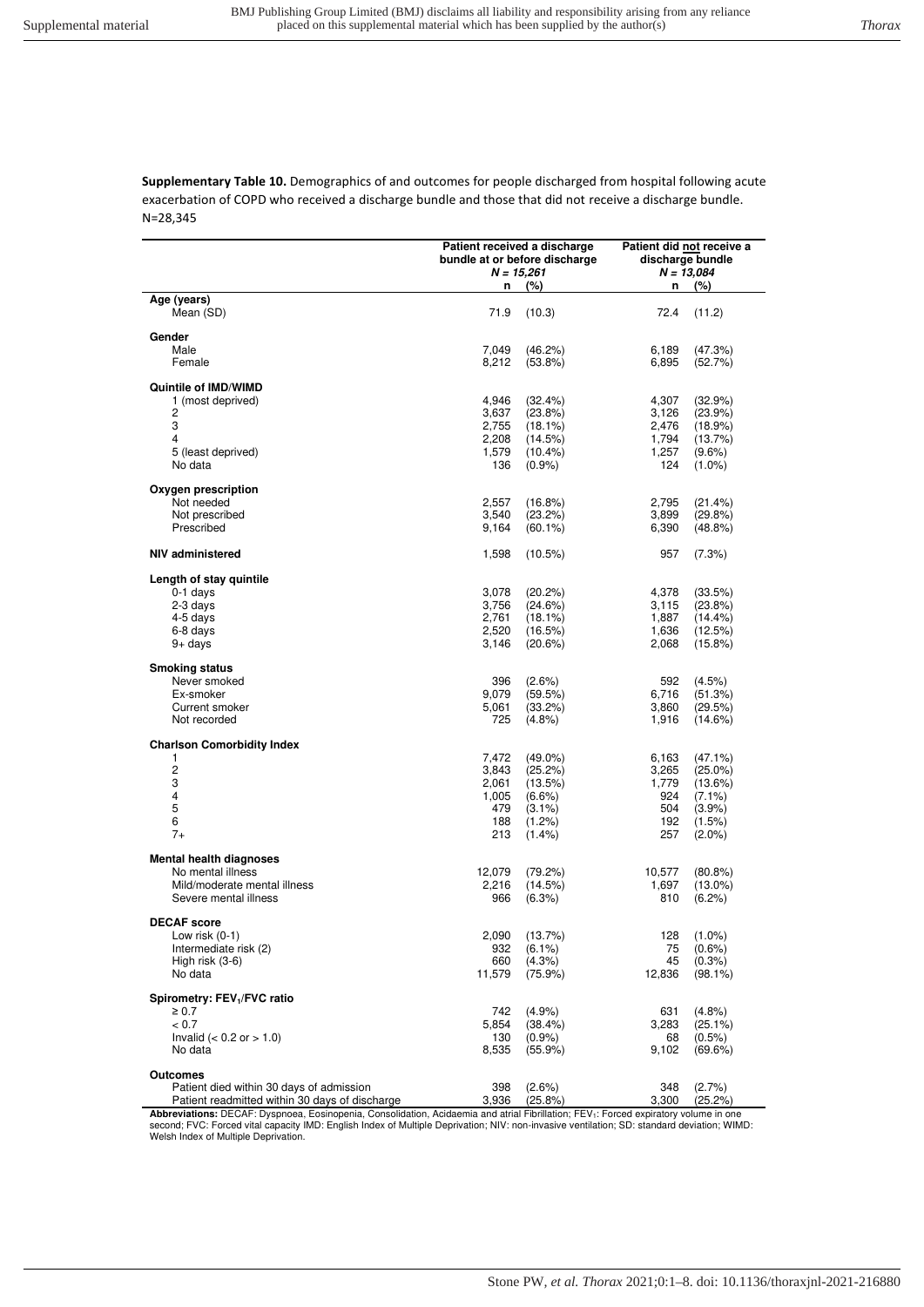**Supplementary Table S11.** Odds ratios and 95% confidence intervals for mortality and readmission for people discharged from hospital following acute exacerbation of COPD who received a discharge bundle relative to those who did not receive a discharge bundle.

| Discharge bundle outcomes               | Odds ratio (95% CI)     | Adjusted* odds<br>ratio (95% CI) |  |
|-----------------------------------------|-------------------------|----------------------------------|--|
| Death within 30 days of admission       | $(0.78 - 1.09)$<br>0.93 | $0.92$ $(0.76 - 1.11)$           |  |
| Death within 90 days of admission       | $(0.93 - 1.13)$<br>1.03 | 0.95<br>$(0.84 - 1.06)$          |  |
| Readmission within 30 days of discharge | $1.02$ $(0.96 - 1.09)$  | $(0.91 - 1.05)$<br>0.98          |  |
| Readmission within 90 days of discharge | $(1.01 - 1.12)$<br>1.07 | $(0.97 - 1.11)$<br>1.04          |  |

\*Adjusted for age, sex, socioeconomic status, oxygen requirement, non-invasive ventilation requirement, length of stay, smoking status, Charlson comorbidity index, mental health diagnoses, and respiratory specialist review.

**Notes:** Statistically significant results in bold.

**Abbreviations:** AECOPD: acute exacerbation of chronic obstructive pulmonary disease; CI: confidence interval.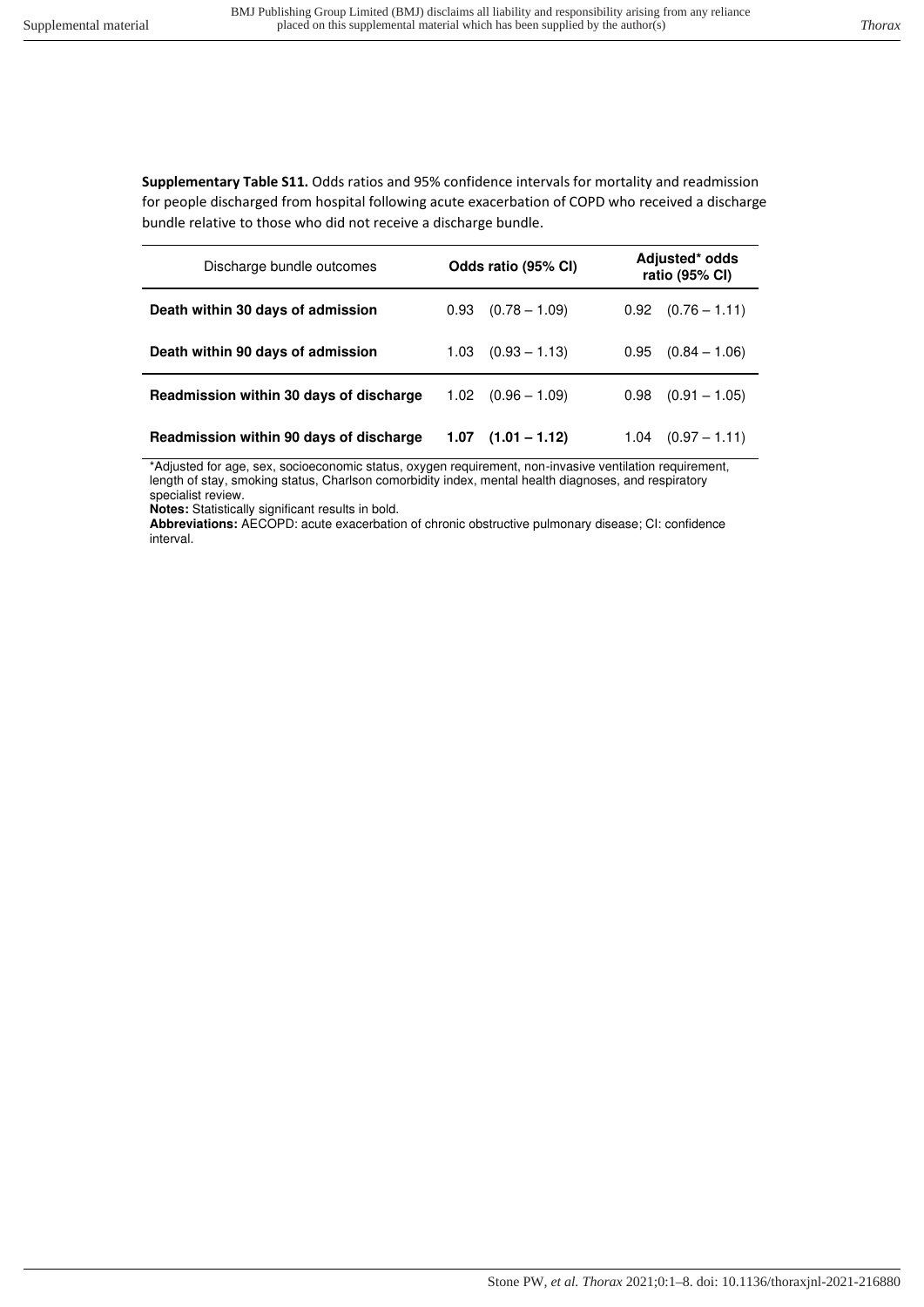**Supplementary Table S12.** Demographics of and outcomes for people admitted to hospital with acute exacerbation of COPD (i.e., the full audit cohort **including patients who died as an inpatient or selfdischarged**) who received a respiratory specialist review within 24 hours of admission and those who did not receive a review or received a review in more than 24 hours after admission. N=30,294

|                                                                                                                                                                                                                                                                                                                                        | <b>Patient reviewed within</b><br>24 hours of admission<br>$N = 15,956$<br>(%) |            | Patient not reviewed or<br>reviewed in >24 hours<br>$N = 14,338$ |            |
|----------------------------------------------------------------------------------------------------------------------------------------------------------------------------------------------------------------------------------------------------------------------------------------------------------------------------------------|--------------------------------------------------------------------------------|------------|------------------------------------------------------------------|------------|
|                                                                                                                                                                                                                                                                                                                                        | n                                                                              |            | n                                                                | (%)        |
| Age (years)<br>Mean (SD)                                                                                                                                                                                                                                                                                                               | 71.5                                                                           | (10.5)     | 73.1                                                             | (11.0)     |
| Gender                                                                                                                                                                                                                                                                                                                                 |                                                                                |            |                                                                  |            |
| Male                                                                                                                                                                                                                                                                                                                                   | 7,401                                                                          | $(46.4\%)$ | 6,789                                                            | (47.4%)    |
| Female                                                                                                                                                                                                                                                                                                                                 | 8,555                                                                          | (53.6%)    | 7,549                                                            | (52.7%)    |
| Quintile of IMD/WIMD                                                                                                                                                                                                                                                                                                                   |                                                                                |            |                                                                  |            |
| 1 (most deprived)                                                                                                                                                                                                                                                                                                                      | 5,348                                                                          | (33.5%)    | 4,482                                                            | (31.3%)    |
| 2                                                                                                                                                                                                                                                                                                                                      | 3,750                                                                          | (23.5%)    | 3,385                                                            | (23.6%)    |
| 3                                                                                                                                                                                                                                                                                                                                      | 2,893                                                                          | $(18.1\%)$ | 2,759                                                            | (19.2%)    |
| 4                                                                                                                                                                                                                                                                                                                                      | 2,221                                                                          | (13.9%)    | 2,082                                                            | (14.5%)    |
| 5 (least deprived)                                                                                                                                                                                                                                                                                                                     | 1,598                                                                          | $(10.0\%)$ | 1,493                                                            | $(10.4\%)$ |
| No data                                                                                                                                                                                                                                                                                                                                | 146                                                                            | $(0.9\%)$  | 137                                                              | $(1.0\%)$  |
| Oxygen prescription                                                                                                                                                                                                                                                                                                                    |                                                                                |            |                                                                  |            |
| Not needed                                                                                                                                                                                                                                                                                                                             | 2,757                                                                          | (17.3%)    | 2,864                                                            | $(20.0\%)$ |
| Not prescribed                                                                                                                                                                                                                                                                                                                         | 3,588                                                                          | (22.5%)    | 4,261                                                            | (29.7%)    |
| Prescribed                                                                                                                                                                                                                                                                                                                             | 9,611                                                                          | (60.2%)    | 7,213                                                            | (50.3%)    |
| NIV administered                                                                                                                                                                                                                                                                                                                       | 2,028                                                                          | (12.7%)    | 1,017                                                            | $(7.1\%)$  |
| Length of stay quintile                                                                                                                                                                                                                                                                                                                |                                                                                |            |                                                                  |            |
| $0-1$ days                                                                                                                                                                                                                                                                                                                             | 4,083                                                                          | (25.6%)    | 3,798                                                            | (26.5%)    |
| 2-3 days                                                                                                                                                                                                                                                                                                                               | 3,924                                                                          | (24.6%)    | 3,342                                                            | (23.3%)    |
| 4-5 days                                                                                                                                                                                                                                                                                                                               | 2,591                                                                          | (16.2%)    | 2,319                                                            | (16.2%)    |
| 6-8 days                                                                                                                                                                                                                                                                                                                               | 2,447                                                                          | (15.3%)    | 1,980                                                            | $(13.8\%)$ |
| $9+$ days                                                                                                                                                                                                                                                                                                                              | 2,911                                                                          | (18.2%)    | 2,899                                                            | (20.2%)    |
|                                                                                                                                                                                                                                                                                                                                        |                                                                                |            |                                                                  |            |
| <b>Smoking status</b><br>Never smoked                                                                                                                                                                                                                                                                                                  | 468                                                                            | $(2.9\%)$  | 615                                                              | (4.3%)     |
| Ex-smoker                                                                                                                                                                                                                                                                                                                              | 9,155                                                                          | (57.4%)    | 7,673                                                            | (53.5%)    |
| Current smoker                                                                                                                                                                                                                                                                                                                         | 5,327                                                                          | (33.4%)    | 4,136                                                            | (28.9%)    |
| Not recorded                                                                                                                                                                                                                                                                                                                           | 1,006                                                                          | (6.3%)     | 1,914                                                            | (13.4%)    |
|                                                                                                                                                                                                                                                                                                                                        |                                                                                |            |                                                                  |            |
| <b>Charlson Comorbidity Index</b><br>1                                                                                                                                                                                                                                                                                                 | 8,039                                                                          | $(50.4\%)$ | 6,344                                                            | (44.3%)    |
| $\overline{c}$                                                                                                                                                                                                                                                                                                                         | 3,915                                                                          | (24.5%)    | 3,698                                                            | (25.8%)    |
| 3                                                                                                                                                                                                                                                                                                                                      | 2,076                                                                          | $(13.0\%)$ | 2,064                                                            | $(14.4\%)$ |
| 4                                                                                                                                                                                                                                                                                                                                      | 1,012                                                                          | (6.3%)     | 1,101                                                            | $(7.7\%)$  |
| 5                                                                                                                                                                                                                                                                                                                                      | 506                                                                            | $(3.2\%)$  | 572                                                              | $(4.0\%)$  |
| 6                                                                                                                                                                                                                                                                                                                                      | 178                                                                            | $(1.1\%)$  | 242                                                              | $(1.7\%)$  |
| $7+$                                                                                                                                                                                                                                                                                                                                   | 230                                                                            | $(1.4\%)$  | 317                                                              | (2.2%)     |
| Mental health diagnoses                                                                                                                                                                                                                                                                                                                |                                                                                |            |                                                                  |            |
| No mental illness                                                                                                                                                                                                                                                                                                                      | 12,614                                                                         | $(79.1\%)$ | 11,597                                                           | $(80.9\%)$ |
| Mild/moderate mental illness                                                                                                                                                                                                                                                                                                           | 2,328                                                                          | $(14.6\%)$ | 1,851                                                            | (12.9%)    |
| Severe mental illness                                                                                                                                                                                                                                                                                                                  | 1,014                                                                          | $(6.4\%)$  | 890                                                              | $(6.2\%)$  |
| <b>DECAF</b> score                                                                                                                                                                                                                                                                                                                     |                                                                                |            |                                                                  |            |
| Low risk $(0-1)$                                                                                                                                                                                                                                                                                                                       | 1,763                                                                          | $(11.1\%)$ | 505                                                              | $(3.5\%)$  |
| Intermediate risk (2)                                                                                                                                                                                                                                                                                                                  | 764                                                                            | (4.8%)     | 286                                                              | $(2.0\%)$  |
| High risk (3-6)                                                                                                                                                                                                                                                                                                                        | 540                                                                            | $(3.4\%)$  | 237                                                              | $(1.7\%)$  |
| No data                                                                                                                                                                                                                                                                                                                                | 12,889                                                                         | $(80.8\%)$ | 13,310                                                           | (92.8%)    |
| Spirometry: FEV <sub>1</sub> /FVC ratio                                                                                                                                                                                                                                                                                                |                                                                                |            |                                                                  |            |
| $\geq 0.7$                                                                                                                                                                                                                                                                                                                             | 797                                                                            | $(5.0\%)$  | 659                                                              | $(4.6\%)$  |
| < 0.7                                                                                                                                                                                                                                                                                                                                  | 6,002                                                                          | (37.6%)    | 3,714                                                            | (25.9%)    |
| Invalid ( $< 0.2$ or $> 1.0$ )                                                                                                                                                                                                                                                                                                         | 122                                                                            | (0.8%      | 93                                                               | (0.7%      |
| No data                                                                                                                                                                                                                                                                                                                                | 9,035                                                                          | (56.6%)    | 9,872                                                            | $(68.9\%)$ |
| Outcomes                                                                                                                                                                                                                                                                                                                               |                                                                                |            |                                                                  |            |
| Patient died within 30 days of admission                                                                                                                                                                                                                                                                                               | 923                                                                            | (5.8%)     | 909                                                              | (6.3%)     |
| Patient died as an inpatient                                                                                                                                                                                                                                                                                                           | 585                                                                            | (3.7%      | 628                                                              | (4.4%)     |
| Abbreviations: DECAF: Dyspnoea, Eosinopenia, Consolidation, Acidaemia and atrial Fibrillation; FEV <sub>1</sub> : Forced expiratory volume in one second; FVC: Forced vital capacity; IMD:<br>English Index of Multiple Deprivation; NIV: non-invasive ventilation; SD: standard deviation; WIMD: Welsh Index of Multiple Deprivation. |                                                                                |            |                                                                  |            |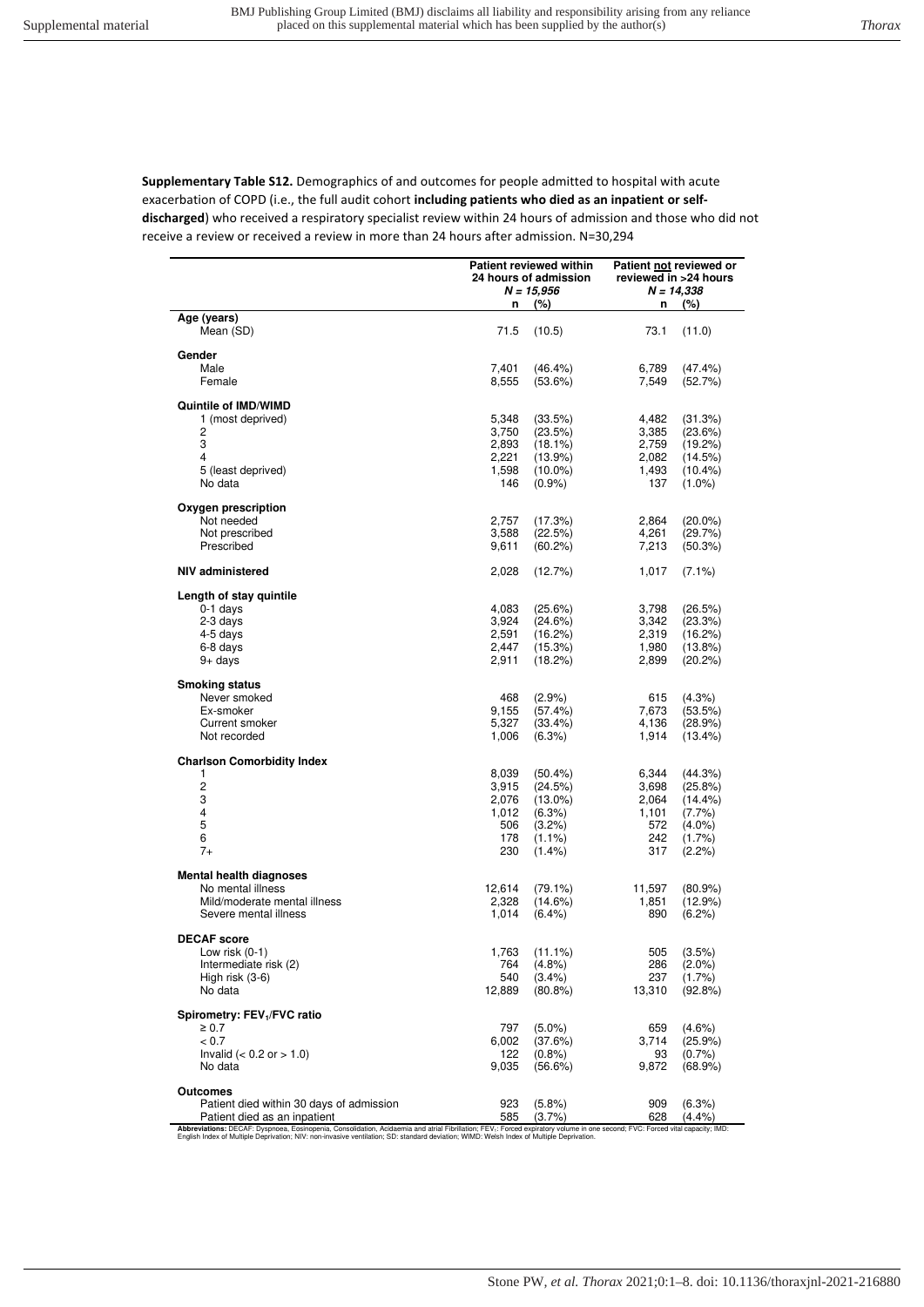**Supplementary Table S13.** Demographics of and outcomes for people admitted to hospital with acute exacerbation of COPD (i.e., the full audit cohort **including patients who died as an inpatient or selfdischarged**) who received a respiratory specialist review at any time during admission and those who did not receive a review at any point during admission. N=30,294

|                                                                                                                                                                                                                                                                                                                                        | Patient received a<br>respiratory specialist review<br>$N = 23,113$ |                      | Patient did not receive a<br>respiratory specialist review<br>$N = 7,181$ |                         |
|----------------------------------------------------------------------------------------------------------------------------------------------------------------------------------------------------------------------------------------------------------------------------------------------------------------------------------------|---------------------------------------------------------------------|----------------------|---------------------------------------------------------------------------|-------------------------|
| Age (years)                                                                                                                                                                                                                                                                                                                            | n                                                                   | (%)                  | n                                                                         | (%)                     |
| Mean (SD)                                                                                                                                                                                                                                                                                                                              | 71.9                                                                | (10.5)               | 73.3                                                                      | (11.4)                  |
| Gender                                                                                                                                                                                                                                                                                                                                 |                                                                     |                      |                                                                           |                         |
| Male                                                                                                                                                                                                                                                                                                                                   | 10,663                                                              | $(46.1\%)$           | 3,527                                                                     | $(49.1\%)$              |
| Female                                                                                                                                                                                                                                                                                                                                 | 12,450                                                              | $(53.9\%)$           | 3,654                                                                     | $(50.9\%)$              |
| Quintile of IMD/WIMD                                                                                                                                                                                                                                                                                                                   |                                                                     |                      |                                                                           |                         |
| 1 (most deprived)                                                                                                                                                                                                                                                                                                                      | 7,516                                                               | (32.5%)              | 2,314                                                                     | (32.2%)                 |
| 2                                                                                                                                                                                                                                                                                                                                      | 5,458                                                               | (23.6%)              | 1,677                                                                     | (23.4%)                 |
| 3<br>4                                                                                                                                                                                                                                                                                                                                 | 4,297                                                               | (18.6%)              | 1,355                                                                     | (18.9%)                 |
| 5 (least deprived)                                                                                                                                                                                                                                                                                                                     | 3,252                                                               | $(14.1\%)$           | 1,051<br>716                                                              | (14.6%)                 |
| No data                                                                                                                                                                                                                                                                                                                                | 2,375<br>215                                                        | (10.3%)<br>$(0.9\%)$ | 68                                                                        | $(10.0\%)$<br>$(1.0\%)$ |
| Oxygen prescription                                                                                                                                                                                                                                                                                                                    |                                                                     |                      |                                                                           |                         |
| Not needed                                                                                                                                                                                                                                                                                                                             | 3,832                                                               | (16.6%)              | 1,789                                                                     | (24.9%)                 |
| Not prescribed                                                                                                                                                                                                                                                                                                                         | 5,330                                                               | $(23.1\%)$           | 2,519                                                                     | $(35.1\%)$              |
| Prescribed                                                                                                                                                                                                                                                                                                                             | 13,951                                                              | $(60.4\%)$           | 2,873                                                                     | $(40.0\%)$              |
| NIV administered                                                                                                                                                                                                                                                                                                                       | 2,846                                                               | (12.3%)              | 199                                                                       | $(2.8\%)$               |
| Length of stay quintile                                                                                                                                                                                                                                                                                                                |                                                                     |                      |                                                                           |                         |
| $0-1$ days                                                                                                                                                                                                                                                                                                                             | 4,440                                                               | (19.2%)              | 3,441                                                                     | (47.9%)                 |
| 2-3 days                                                                                                                                                                                                                                                                                                                               | 5,648                                                               | $(24.4\%)$           | 1,618                                                                     | (22.5%)                 |
| 4-5 days                                                                                                                                                                                                                                                                                                                               | 4,168                                                               | $(18.0\%)$           | 742                                                                       | (10.3%)                 |
| 6-8 days                                                                                                                                                                                                                                                                                                                               | 3,835                                                               | (16.6%)              | 592                                                                       | (8.2%)                  |
| $9+$ days                                                                                                                                                                                                                                                                                                                              | 5,022                                                               | (21.7%)              | 788                                                                       | $(11.0\%)$              |
| <b>Smoking status</b>                                                                                                                                                                                                                                                                                                                  |                                                                     |                      |                                                                           |                         |
| Never smoked                                                                                                                                                                                                                                                                                                                           | 707                                                                 | $(3.1\%)$            | 376                                                                       | (5.2%)                  |
| Ex-smoker                                                                                                                                                                                                                                                                                                                              | 13,361                                                              | (57.8%)              | 3,467                                                                     | (48.3%)                 |
| Current smoker                                                                                                                                                                                                                                                                                                                         | 7,489                                                               | (32.4%)              | 1,974                                                                     | (27.5%)                 |
| Not recorded                                                                                                                                                                                                                                                                                                                           | 1,556                                                               | $(6.7\%)$            | 1,364                                                                     | $(19.0\%)$              |
| <b>Charlson Comorbidity Index</b>                                                                                                                                                                                                                                                                                                      |                                                                     |                      |                                                                           |                         |
| 1                                                                                                                                                                                                                                                                                                                                      | 11,219                                                              | (48.5%)              | 3,164                                                                     | $(44.1\%)$              |
| $\overline{c}$                                                                                                                                                                                                                                                                                                                         | 5,807                                                               | (25.1%)              | 1,806                                                                     | (25.2%)                 |
| 3<br>4                                                                                                                                                                                                                                                                                                                                 | 3,108<br>1,525                                                      | (13.5%)<br>$(6.6\%)$ | 1,032<br>588                                                              | $(14.4\%)$<br>(8.2%)    |
| $\mathbf 5$                                                                                                                                                                                                                                                                                                                            | 777                                                                 | $(3.4\%)$            | 301                                                                       | (4.2%)                  |
| 6                                                                                                                                                                                                                                                                                                                                      | 301                                                                 | $(1.3\%)$            | 119                                                                       | $(1.7\%)$               |
| $7+$                                                                                                                                                                                                                                                                                                                                   | 376                                                                 | $(1.6\%)$            | 171                                                                       | $(2.4\%)$               |
| Mental health diagnoses                                                                                                                                                                                                                                                                                                                |                                                                     |                      |                                                                           |                         |
| No mental illness                                                                                                                                                                                                                                                                                                                      | 18,331                                                              | (79.3%)              | 5,880                                                                     | (81.9%)                 |
| Mild/moderate mental illness                                                                                                                                                                                                                                                                                                           | 3,315                                                               | (14.3%)              | 864                                                                       | $(12.0\%)$              |
| Severe mental illness                                                                                                                                                                                                                                                                                                                  | 1,467                                                               | $(6.4\%)$            | 437                                                                       | $(6.1\%)$               |
| <b>DECAF</b> score                                                                                                                                                                                                                                                                                                                     |                                                                     |                      |                                                                           |                         |
| Low risk $(0-1)$                                                                                                                                                                                                                                                                                                                       | 2,216                                                               | $(9.6\%)$            | 52                                                                        | (0.7%                   |
| Intermediate risk (2)                                                                                                                                                                                                                                                                                                                  | 1,022                                                               | $(4.4\%)$            | 28                                                                        | $(0.4\%)$               |
| High risk (3-6)                                                                                                                                                                                                                                                                                                                        | 751                                                                 | (3.3%)               | 26                                                                        | (0.4%                   |
| No data                                                                                                                                                                                                                                                                                                                                | 19,124                                                              | (82.7%)              | 7,075                                                                     | (98.5%)                 |
| Spirometry: FEV <sub>1</sub> /FVC ratio                                                                                                                                                                                                                                                                                                |                                                                     |                      |                                                                           |                         |
| $\geq 0.7$                                                                                                                                                                                                                                                                                                                             | 1,154                                                               | $(5.0\%)$            | 302                                                                       | (4.2%)                  |
| < 0.7<br>Invalid ( $< 0.2$ or $> 1.0$ )                                                                                                                                                                                                                                                                                                | 8,245<br>182                                                        | (35.7%)<br>(0.8%     | 1,471                                                                     | (20.5%)<br>$(0.5\%)$    |
| No data                                                                                                                                                                                                                                                                                                                                | 13,532                                                              | (58.6%)              | 33<br>5,375                                                               | (74.9%)                 |
| Outcomes                                                                                                                                                                                                                                                                                                                               |                                                                     |                      |                                                                           |                         |
| Patient died within 30 days of admission                                                                                                                                                                                                                                                                                               | 1,390                                                               | $(6.0\%)$            | 442                                                                       | $(6.2\%)$               |
| Patient died as an inpatient                                                                                                                                                                                                                                                                                                           | 908                                                                 | (3.9%                | 305                                                                       | (4.3%                   |
| Abbreviations: DECAF: Dyspnoea, Eosinopenia, Consolidation, Acidaemia and atrial Fibrillation; FEV <sub>1</sub> : Forced expiratory volume in one second; FVC: Forced vital<br>capacity; IMD: English Index of Multiple Deprivation; NIV: non-invasive ventilation; SD: standard deviation; WIMD: Welsh Index of Multiple Deprivation. |                                                                     |                      |                                                                           |                         |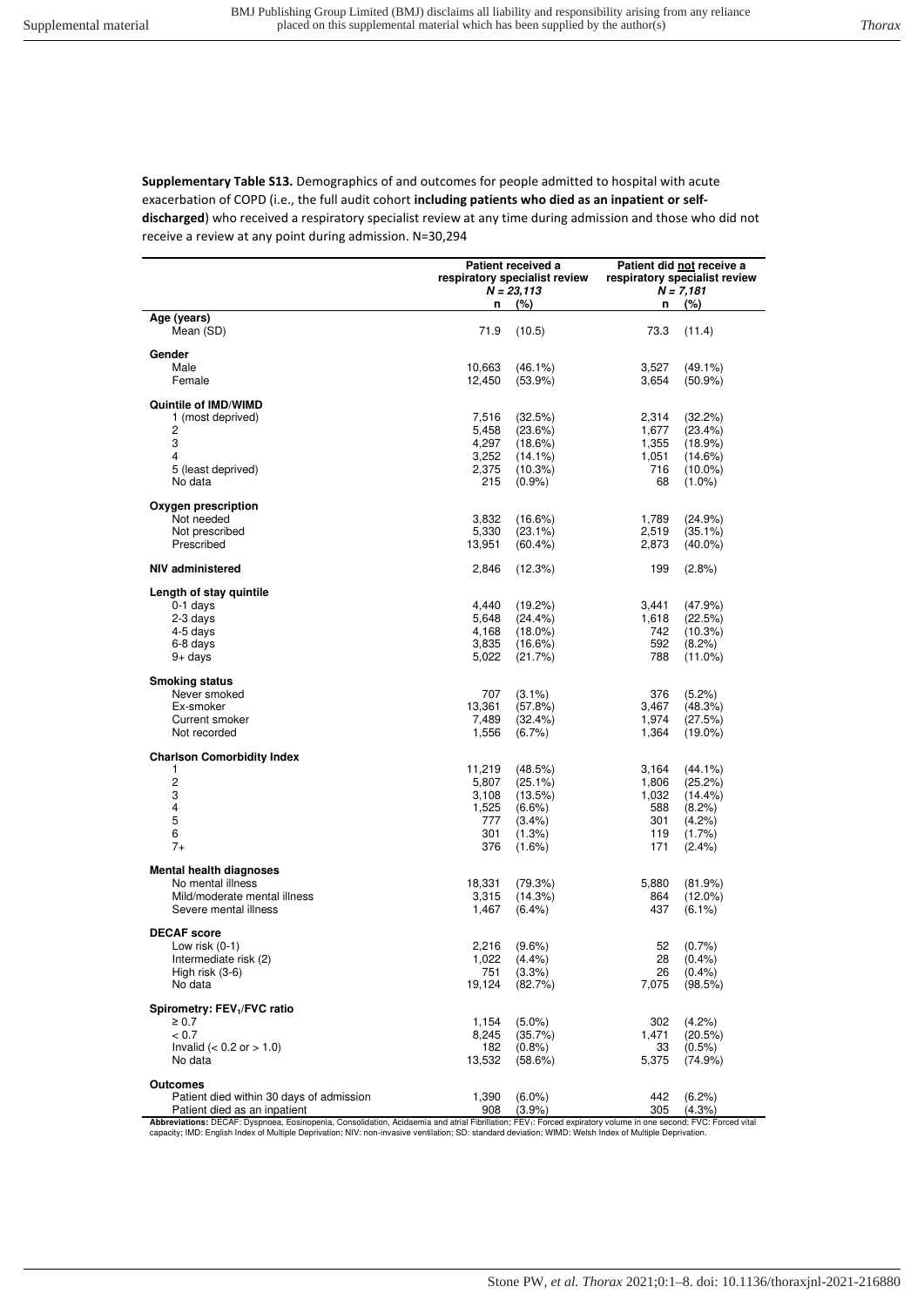**Supplementary Table S14.** Demographics of and outcomes for people admitted to hospital with acute exacerbation of COPD (i.e., the full audit cohort **including patients who died as an inpatient or selfdischarged**) who received a respiratory specialist review within 24 hours of admission and those who received a respiratory specialist >24 hours after admission. N=23,113

|                                                                                                                                                                                                                                         | Patient reviewed in ≤24<br>hours of admission<br>N = 15,956 |                                                                                      | Patient reviewed in >24<br>hours of admission<br>$N = 7,157$ |                                                                               |
|-----------------------------------------------------------------------------------------------------------------------------------------------------------------------------------------------------------------------------------------|-------------------------------------------------------------|--------------------------------------------------------------------------------------|--------------------------------------------------------------|-------------------------------------------------------------------------------|
|                                                                                                                                                                                                                                         | n                                                           | (%)                                                                                  | n                                                            | (%)                                                                           |
| Age (years)<br>Mean (SD)                                                                                                                                                                                                                | 71.5                                                        | (10.5)                                                                               | 72.9                                                         | (10.6)                                                                        |
| Gender<br>Male<br>Female                                                                                                                                                                                                                | 7,401<br>8,555                                              | $(46.4\%)$<br>(53.6%)                                                                | 3,262<br>3,895                                               | (45.6%)<br>$(54.4\%)$                                                         |
| Quintile of IMD/WIMD                                                                                                                                                                                                                    |                                                             |                                                                                      |                                                              |                                                                               |
| 1 (most deprived)<br>2<br>3<br>4<br>5 (least deprived)<br>No data                                                                                                                                                                       | 5.348<br>3,750<br>2,893<br>2,221<br>1,598<br>146            | (33.5%)<br>(23.5%)<br>$(18.1\%)$<br>$(13.9\%)$<br>$(10.0\%)$<br>$(0.9\%)$            | 2,168<br>1,708<br>1,404<br>1,031<br>777<br>69                | (30.3%)<br>(23.9%)<br>(19.6%)<br>(14.4%)<br>$(10.9\%)$<br>$(1.0\%)$           |
| Oxygen prescription                                                                                                                                                                                                                     |                                                             |                                                                                      |                                                              |                                                                               |
| Not needed<br>Not prescribed<br>Prescribed                                                                                                                                                                                              | 2,757<br>3,588<br>9,611                                     | (17.3%)<br>(22.5%)<br>(60.2%)                                                        | 1,075<br>1,742<br>4,340                                      | $(15.0\%)$<br>(24.3%)<br>(60.6%)                                              |
| NIV administered                                                                                                                                                                                                                        | 2,028                                                       | (12.7%)                                                                              | 818                                                          | $(11.4\%)$                                                                    |
| Length of stay quintile<br>0-1 days<br>2-3 days<br>4-5 days<br>6-8 days<br>9+ days                                                                                                                                                      | 4,083<br>3,924<br>2,591<br>2,447<br>2,911                   | (25.6%)<br>(24.6%)<br>(16.2%)<br>(15.3%)<br>(18.2%)                                  | 357<br>1,724<br>1,577<br>1,388<br>2,111                      | $(5.0\%)$<br>(24.1%)<br>$(22.0\%)$<br>(19.4%)<br>(29.5%)                      |
| <b>Smoking status</b><br>Never smoked<br>Ex-smoker<br>Current smoker<br>Not recorded                                                                                                                                                    | 468<br>9,155<br>5,327<br>1,006                              | $(2.9\%)$<br>(57.4%)<br>(33.4%)<br>(6.3%)                                            | 239<br>4,206<br>2,162<br>550                                 | (3.3%)<br>(58.8%)<br>(30.2%)<br>$(7.7\%)$                                     |
| <b>Charlson Comorbidity Index</b>                                                                                                                                                                                                       |                                                             |                                                                                      |                                                              |                                                                               |
| 1<br>2<br>3<br>4<br>5<br>6<br>$7+$                                                                                                                                                                                                      | 8,039<br>3,915<br>2,076<br>1,012<br>506<br>178<br>230       | $(50.4\%)$<br>(24.5%)<br>$(13.0\%)$<br>(6.3%)<br>$(3.2\%)$<br>$(1.1\%)$<br>$(1.4\%)$ | 3,180<br>1,892<br>1,032<br>513<br>271<br>123<br>146          | (44.4%<br>(26.4%)<br>$(14.4\%)$<br>(7.2%)<br>(3.8%)<br>$(1.7\%)$<br>$(2.0\%)$ |
| <b>Mental health diagnoses</b>                                                                                                                                                                                                          |                                                             |                                                                                      |                                                              |                                                                               |
| No mental illness<br>Mild/moderate mental illness<br>Severe mental illness                                                                                                                                                              | 12,614<br>2,328<br>1,014                                    | $(79.1\%)$<br>(14.6%)<br>$(6.4\%)$                                                   | 5,717<br>987<br>453                                          | (79.9%)<br>(13.8%)<br>(6.3%)                                                  |
| <b>DECAF</b> score<br>Low risk $(0-1)$<br>Intermediate risk (2)<br>High risk $(3-6)$<br>No data                                                                                                                                         | 1,763<br>764<br>540<br>12,889                               | $(11.1\%)$<br>$(4.8\%)$<br>$(3.4\%)$<br>$(80.8\%)$                                   | 453<br>258<br>211<br>6,235                                   | (6.3%)<br>$(3.6\%)$<br>$(3.0\%)$<br>$(87.1\%)$                                |
| Spirometry: FEV <sub>1</sub> /FVC ratio<br>$\geq 0.7$<br>< 0.7<br>Invalid ( $< 0.2$ or $> 1.0$ )<br>No data                                                                                                                             | 797<br>6,002<br>122<br>9,035                                | $(5.0\%)$<br>(37.6%)<br>$(0.8\%)$<br>(56.6%)                                         | 357<br>2,243<br>60<br>4,497                                  | $(5.0\%)$<br>(37.6%)<br>(0.8%<br>(62.8%)                                      |
| <b>Outcomes</b><br>Died within 30 days of admission<br>Died as an inpatient<br>Abbreviations: DECAE: Dyspnoea, Ensinonenia, Consolidation, Acidaemia and atrial Fibrillation: EEV.: Enroed expiratory volume in one second: EVC: Enroed | 923<br>585                                                  | (5.8%)<br>(3.7%)                                                                     | 467<br>323                                                   | $(6.5\%)$<br>$(4.5\%)$                                                        |

**Abbreviations:** DECAF: Dyspnoea, Eosinopenia, Consolidation, Acidaemia and atrial Fibrillation; FEV<sub>1</sub>: Forced expiratory volume in one second; FVC: Forced<br>vital capacity; IMD: English Index of Multiple Deprivation; NIV: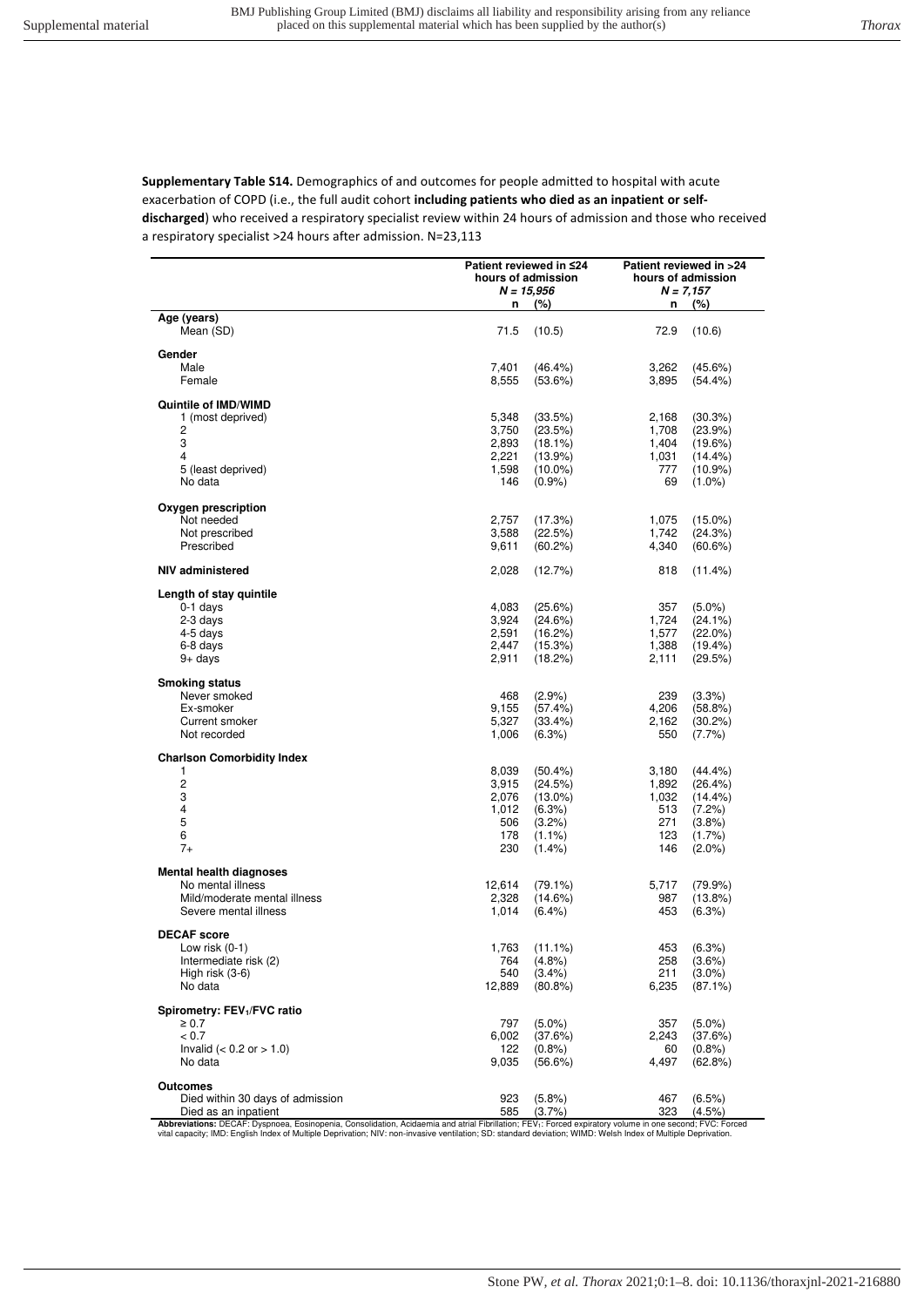**Supplementary Table S15.** Odds ratios and 95% confidence intervals for **30-day mortality** and **inpatient mortality** for each respiratory specialist review exposure **in the full audit cohort** of acute exacerbation of COPD admissions (**including patients who died as an inpatient or self-discharged**).

| Exposure (intervention/control) / Outcome | Odds ratio (95% CI) |                 | Adjusted* odds<br>ratio (95% CI) |                 |
|-------------------------------------------|---------------------|-----------------|----------------------------------|-----------------|
| Specialist review in 24 hours (yes/no)    |                     |                 |                                  |                 |
| Death within 30 days of admission         | 0.94                | $(0.85 - 1.04)$ | 0.93                             | $(0.83 - 1.03)$ |
| Death while an inpatient                  | 0.90                | $(0.80 - 1.02)$ | 0.82                             | $(0.72 - 0.93)$ |
| Received specialist review (yes/no)       |                     |                 |                                  |                 |
| Death within 30 days of admission         | 1.01                | $(0.90 - 1.14)$ | 0.82                             | $(0.72 - 0.94)$ |
| Death while an inpatient                  | 0.99                | $(0.86 - 1.14)$ | 0.69                             | $(0.58 - 0.81)$ |
| Time to specialist review (≤24hrs/>24hrs) |                     |                 |                                  |                 |
| Death within 30 days of admission         | 0.91                | $(0.81 - 1.03)$ | 1.03                             | $(0.90 - 1.17)$ |
| Death while an inpatient                  | 0.88                | $(0.76 - 1.02)$ | 0.96                             | $(0.82 - 1.12)$ |

\*Adjusted for age, sex, socioeconomic status, oxygen requirement, non-invasive ventilation requirement, length of stay, smoking status, Charlson comorbidity index, and mental health diagnoses. **Notes:** Statistically significant results in bold.

**Abbreviations:** CI: confidence interval.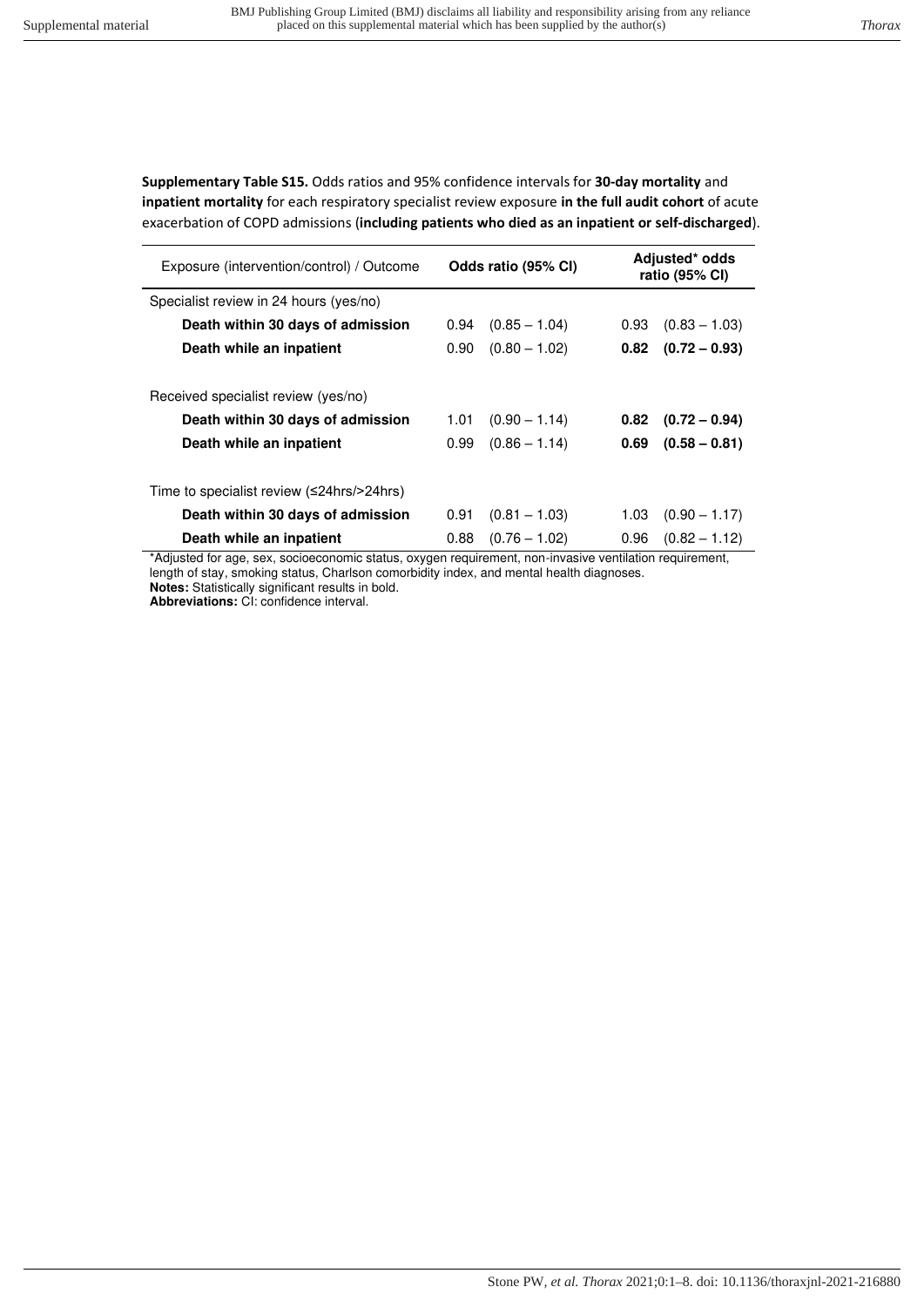**Supplementary Table S16.** Odds ratios and 95% confidence intervals for mortality and readmission for all COPD Best Practice Tariff (BPT) criteria (combined and separately) in people discharged from hospital following acute exacerbation of COPD who were admitted to **English hospitals only**.

| COPD BPT Criteria (intervention/control) / English<br><b>Hospitals Outcome</b> | Odds ratio (95% CI) |                 | Adjusted* odds<br>ratio (95% CI) |                 |
|--------------------------------------------------------------------------------|---------------------|-----------------|----------------------------------|-----------------|
| BPT conforming admission (yes/no)                                              |                     |                 |                                  |                 |
| Death within 30 days of admission                                              | 0.95                | $(0.81 - 1.12)$ | 1.04                             | $(0.88 - 1.23)$ |
| Death within 90 days of admission                                              | 0.97                | $(0.88 - 1.07)$ | 1.04                             | $(0.94 - 1.15)$ |
| Readmission within 30 days of discharge                                        | 0.95                | $(0.90 - 1.01)$ | 0.96                             | $(0.90 - 1.02)$ |
| Readmission within 90 days of discharge                                        | 1.00                | $(0.95 - 1.06)$ | 1.03                             | $(0.97 - 1.08)$ |
| Specialist review in 24 hours (yes/no)                                         |                     |                 |                                  |                 |
| Death within 30 days of admission                                              | 0.99                | $(0.85 - 1.16)$ | 1.10                             | $(0.94 - 1.29)$ |
| Death within 90 days of admission                                              | 1.02                | $(0.93 - 1.11)$ | 1.13                             | $(1.03 - 1.24)$ |
| Readmission within 30 days of discharge                                        | 0.94                | $(0.89 - 0.99)$ | 0.95                             | $(0.90 - 1.01)$ |
| Readmission within 90 days of discharge                                        | 0.98                | $(0.93 - 1.03)$ | 1.01                             | $(0.96 - 1.07)$ |
| Received specialist review (yes/no)                                            |                     |                 |                                  |                 |
| Death within 30 days of admission                                              | 1.08                | $(0.90 - 1.30)$ | 1.06                             | $(0.86 - 1.30)$ |
| Death within 90 days of admission                                              | 1.26                | $(1.13 - 1.41)$ | 1.17                             | $(1.03 - 1.32)$ |
| Readmission within 30 days of discharge                                        | 1.08                | $(1.01 - 1.16)$ | 0.98                             | $(0.91 - 1.05)$ |
| Readmission within 90 days of discharge                                        | 1.08                | $(1.02 - 1.15)$ | 1.03                             | $(0.96 - 1.10)$ |
| Time to specialist review (≤24hrs/>24hrs)                                      |                     |                 |                                  |                 |
| Death within 30 days of admission                                              | 0.94                | $(0.78 - 1.12)$ | 1.12                             | $(0.93 - 1.36)$ |
| Death within 90 days of admission                                              | 0.89                | $(0.80 - 0.99)$ | 1.11                             | $(0.99 - 1.24)$ |
| Readmission within 30 days of discharge                                        | 0.87                | $(0.82 - 0.94)$ | 0.95                             | $(0.88 - 1.02)$ |
| Readmission within 90 days of discharge                                        | 0.93                | $(0.87 - 0.98)$ | 1.00                             | $(0.94 - 1.06)$ |
|                                                                                |                     |                 |                                  |                 |
| Discharge bundle (yes/no)**                                                    |                     |                 |                                  |                 |
| Death within 30 days of admission                                              | 0.87                | $(0.74 - 1.02)$ | 0.86                             | $(0.71 - 1.03)$ |
| Death within 90 days of admission                                              | 0.96                | $(0.88 - 1.06)$ | 0.88                             | $(0.79 - 0.98)$ |
| Readmission within 30 days of discharge                                        | 1.01                | $(0.95 - 1.07)$ | 0.97                             | $(0.90 - 1.04)$ |
| Readmission within 90 days of discharge                                        | 1.05                | $(0.99 - 1.10)$ | 1.02                             | $(0.96 - 1.09)$ |

\*Adjusted for age, sex, socioeconomic status, oxygen requirement, non-invasive ventilation requirement, length of stay, smoking status, Charlson comorbidity index, and mental health diagnoses.

\*\*Additionally adjusted for receipt of respiratory specialist review.

**Notes:** Statistically significant results in bold.

**Abbreviations:** BPT: Best Practice Tariff; CI: confidence interval COPD: chronic obstructive pulmonary disease.